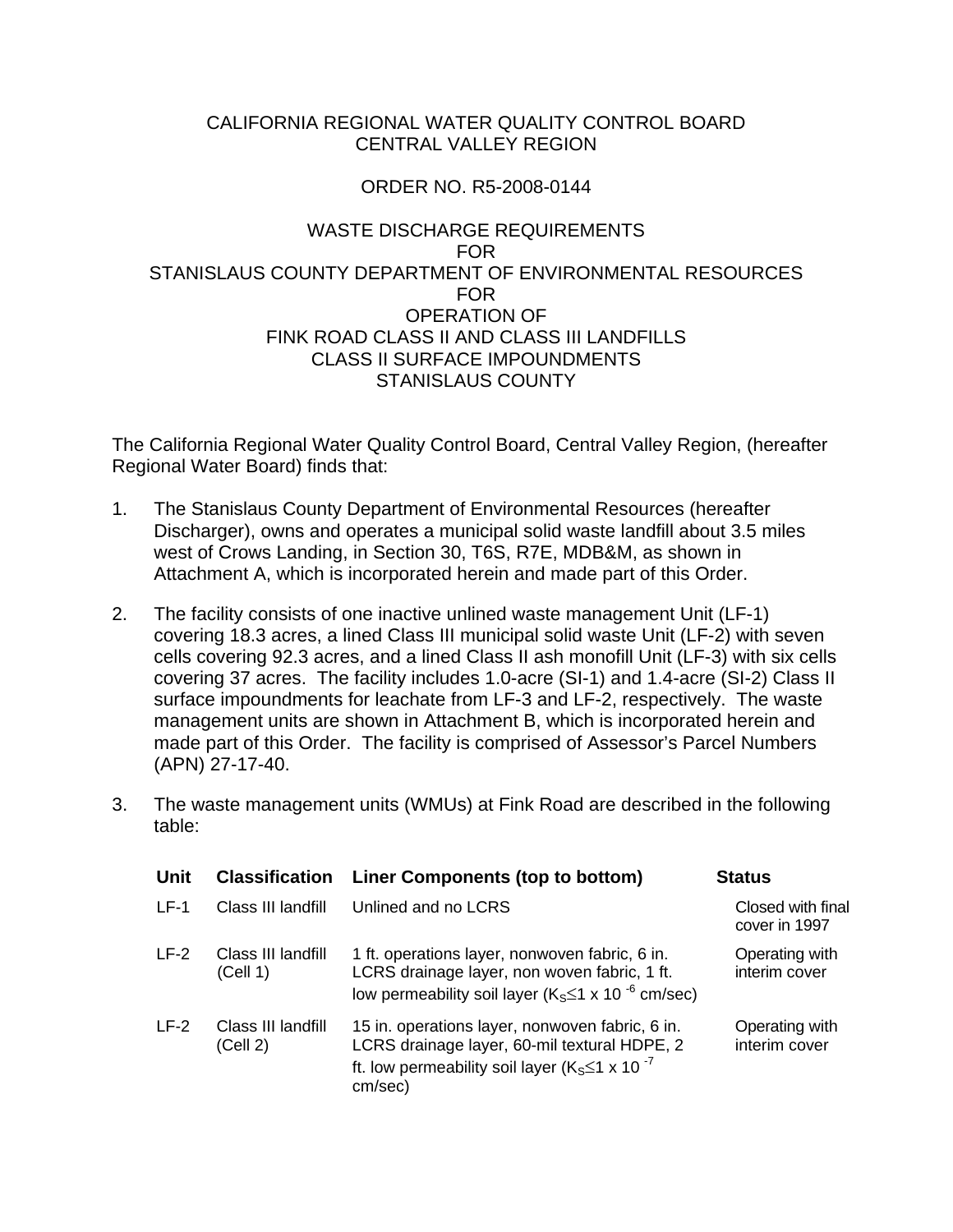| <b>Unit</b> | <b>Classification</b>             | Liner Components (top to bottom)                                                                                                                                               | <b>Status</b>                   |
|-------------|-----------------------------------|--------------------------------------------------------------------------------------------------------------------------------------------------------------------------------|---------------------------------|
| $LF-2$      | Class III landfill<br>(Cell 3)    | 18 in. operations layer, nonwoven fabric, 6 in.<br>LCRS drainage layer, 60-mil textural HDPE,<br>GCL                                                                           | Operating with<br>interim cover |
| $LF-2$      | Class III landfill<br>(Cell 4)    | 24 in. operations layer, nonwoven fabric, 6 in.<br>LCRS drainage layer, 60-mil textural HDPE,<br>GCL, 12 in. low permeability soil layer ( $K_S \le 1$ x<br>10 $^{-6}$ cm/sec) | Operating                       |
| $LF-3$      | Class II ash<br>monofill (Cell 1) | 12 in. soil operations layer, nonwoven fabric,<br>8 in. LCRS drainage layer, non woven fabric, 2<br>ft. low permeability soil layer ( $K_S \le 1 \times 10^{-6}$<br>cm/sec)    | At capacity                     |
| $LF-3$      | Class II ash<br>monofill (Cell 2) | 15 in. operations layer, nonwoven fabric, 6 in.<br>LCRS drainage layer, 60-mil textural HDPE, 2<br>ft. low permeability soil layer ( $K_S \le 1 \times 10^{-7}$<br>cm/sec)     | Operating                       |
| $LF-3$      | Class II ash<br>monofill (Cell3)  | 15-inch operations layer, nonwoven fabric, 6 in.<br>LCRS, 60-mil textured HDPE, GCL,<br>geocomposite drainage layer LCRS, 60-mil<br>HDPE, GCL, sub-grade.                      | Operating                       |
| $SI-1$      | Class II surface<br>impoundment   | 80-mil HDPE, geonet, 80-mil HDPE, GCL                                                                                                                                          | Operating                       |
| $SI-2$      | Class II surface<br>impoundment   | 80-mil HDPE, geonet, 80-mil HDPE, 2 ft. low<br>permeability soil layer ( $K_S \le 1 \times 10^{-6}$ cm/sec)                                                                    | Operating                       |

- 4. Covanta Stanislaus, Inc. operates the Covanta plant, a waste-to-energy cogeneration facility at the Fink Road Landfill. The Covanta plant occupies a 16.5-acre area at the southwest corner of the site. The Covanta plant, constructed in 1988, generates electricity from combustion of municipal solid waste. Boiler ash generated as a combustion residue has been discharged to LF-3 since the fall of 1988. The addition of a lime-water mixture to de-acidify contaminated flue gases and the quenching of ashes with water at the Covanta plant results in generation of significant moisture within the boiler ash.
- 5. The facility was previously regulated under Waste Discharge Requirements (WDRs) Order No. R5-2004-0158 in conformance with Title 27 of the California Code of Regulations. This Order continues to regulate the facility in accordance with Title 27, CCR Section 20005, et seq. (Title 27).
- 6. On 9 October 1991, the United States Environmental Protection Agency (USEPA) promulgated federal MSW regulations under the Resource Conservation and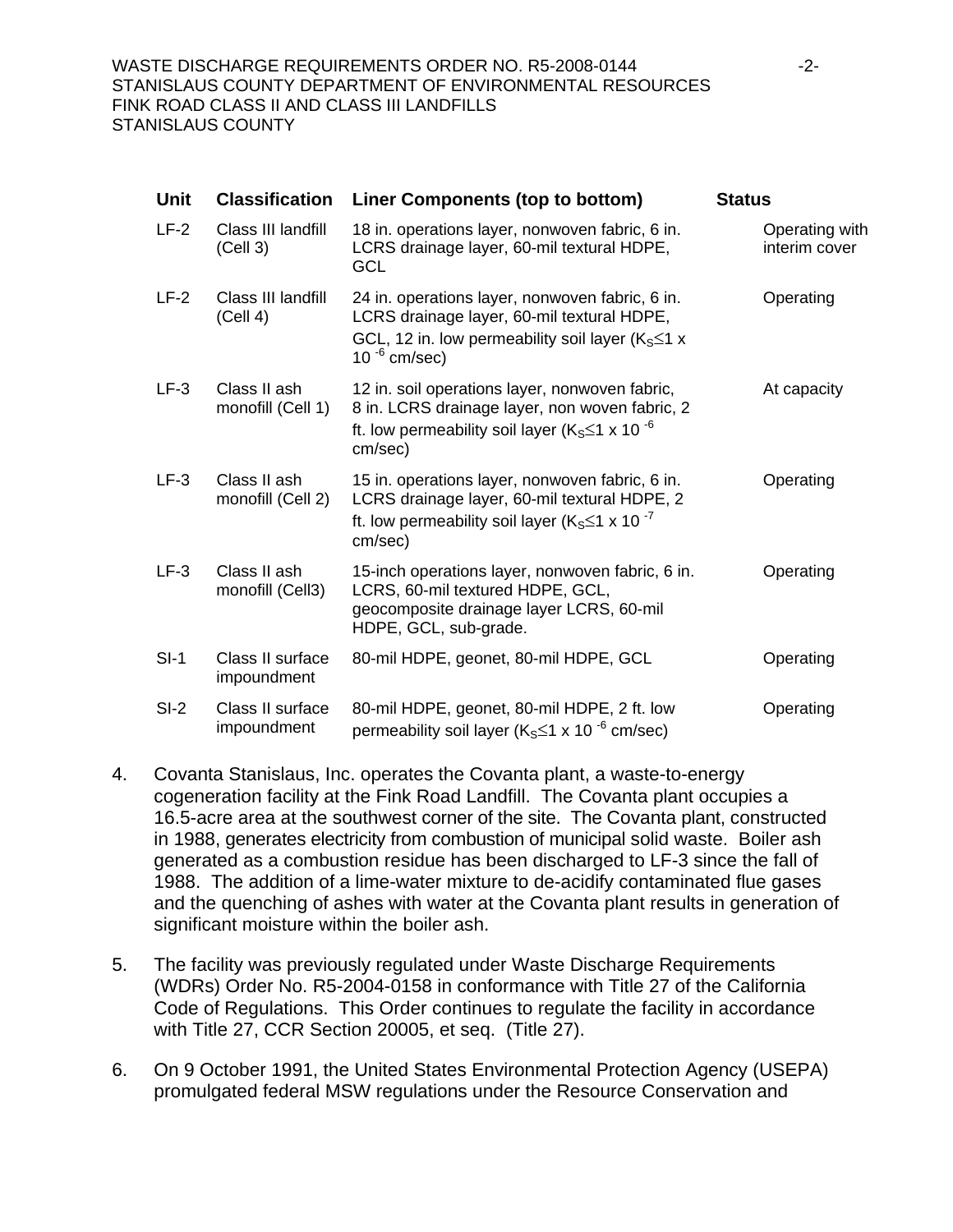Recovery Act (RCRA), Subtitle D (Title 40, Code of Federal Regulations, Part 258), hereafter referred to as "Subtitle D". These regulations apply to all California Class II and Class III landfills which accept MSW.

7. The Discharger submitted a 17 October 2007 request, and a subsequent 21 February 2008 Report of Waste Discharge, for an amendment of the WDRs to discharge treated wood waste in LF-2. This is currently allowed in lined Class III landfills, as described in Section 25150.8 of the Health and Safety Code and Section 67386.11 of Title 22, CCR. This Order revises the WDRs to allow the disposal of treated wood waste in composite-lined Cell 4 of LF-2, and future Cells 5, 6, and 7 of LF-2. In addition, this Order requires that the County perform a Site Investigation into the cause of elevated concentrations of inorganic and organic constituents of concern in groundwater, as described further in later Findings of this Order. Based on the results of the Site Investigation, the County is required to submit a Feasibility Study, and Corrective Action Plan.

## **SITE DESCRIPTION**

- 8. The site is within dissected alluvial fans at the western margin of the San Joaquin Valley. The elevation at this site ranges from 240 to 350 feet above mean sea level (MSL).
- 9. The measured hydraulic conductivity of the native soils underlying the LF-2 ranges between  $1X10^{-9}$  and  $1X10^{-2}$  cm/sec.
- 10. The maximum credible earthquake of moment magnitude (Mw) 6.8 on the Coast Range Central Valley (CRCV) fault at a distance of 10 k would produce a peak acceleration of 0.63 g. The Maximum Probable Earthquake (MPE) of Mw 6.5 also on the CRCV fault would produce a peak acceleration of 0.57 g
- 11. Land uses within 1,000 feet of the facility are energy generation (the Covanta plant) and agriculture, including grazing, row crops, and orchards.
- 12. The facility receives an average of 11 inches of precipitation per year as measured at the Newman Station. The mean pan evaporation is 108.12 inches per year as measured at the Los Banos Station.
- 13. The 100-year, 24-hour precipitation event is estimated to be 3.0 inches, based on the U.S. Department of Commerce, NOAA, Atlas 2.
- 14. The waste management facility is not within a 100-year flood plain based on the Federal Emergency Management Agency's (FEMA) digital Q3 flood maps.
- 15. There are 18 domestic, industrial, or agricultural groundwater supply wells within one mile of the site.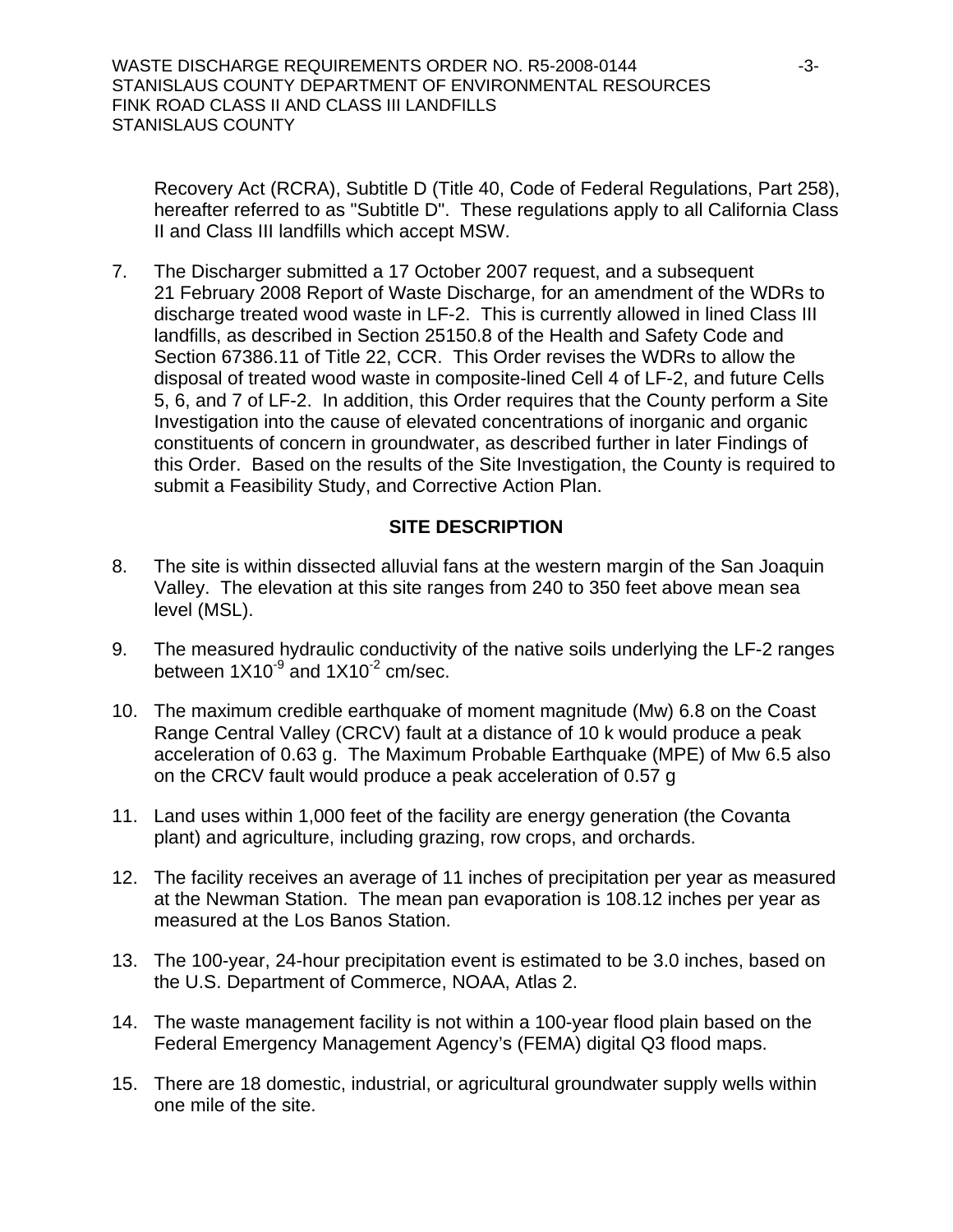#### **WASTE AND SITE CLASSIFICATION**

- 16. The Discharger discharges nonhazardous solid waste, including municipal solid waste to LF-2, which is classified as a Class III waste management unit. These classified wastes may be discharged only in accordance with Title 27, CCR, Resolution No. 93-62, and the Code of Federal Regulations, Title 40, Part 258 as required by this Order.
- 17. The 92.3-acre LF-2 is used for the disposal of "nonhazardous solid wastes" including municipal solid waste, treated medical waste, and construction debris. These wastes are classified as "nonhazardous solid waste" or "inert waste" using criteria set forth in Title 27. LF-2 began receiving wastes in April 1993.
- 18. The Discharger discharges wastes containing greater than one percent (>1%) friable asbestos for disposal in LF-2. These wastes are classified as "hazardous" under Title 22 of the CCR. However, because these wastes do not pose a threat to groundwater quality, Section 25143.7 of the Health and Safety Code permits their disposal in any landfill that has WDRs that specifically permit the discharge, provided that the wastes are handled and disposed of in accordance with federal statutes and regulations. Asbestos wastes are handled and discharged in compliance with all applicable regulations.
- <span id="page-3-0"></span>19. The Discharger proposes to discharge treated wood waste in LF-2. Title 22, CCR defines "Treated wood" to mean wood that has been treated with a chemical preservative for purposes of protecting the wood against attacks from insects, microorganisms, fungi, and other environmental conditions that can lead to decay of the wood and the chemical preservative is registered pursuant to the Federal Insecticide, Fungicide, and Rodenticide Act (7 U.S.C. Sec. 136 and following). Section 67386.11 of Title 22 allows treated wood waste to be disposed in a composite-lined portion of a municipal solid waste landfill that is regulated by WDRs issued pursuant to the California Water Code provided that the landfill:
	- a. Comply with the prohibitions in Section 67386.3 of Title 22, which are:
		- i. Treated wood waste shall not be burned, scavenged, commingled with other waste prior to disposal, stored in contact with the ground, recycled without treatment (except as in iii, below), treated except in compliance with Section 67386.10, or disposed to land except in compliance with Section 67386.11.
		- ii. Any label or mark that identifies the wood and treated wood waste shall not be removed, defaced, or destroyed.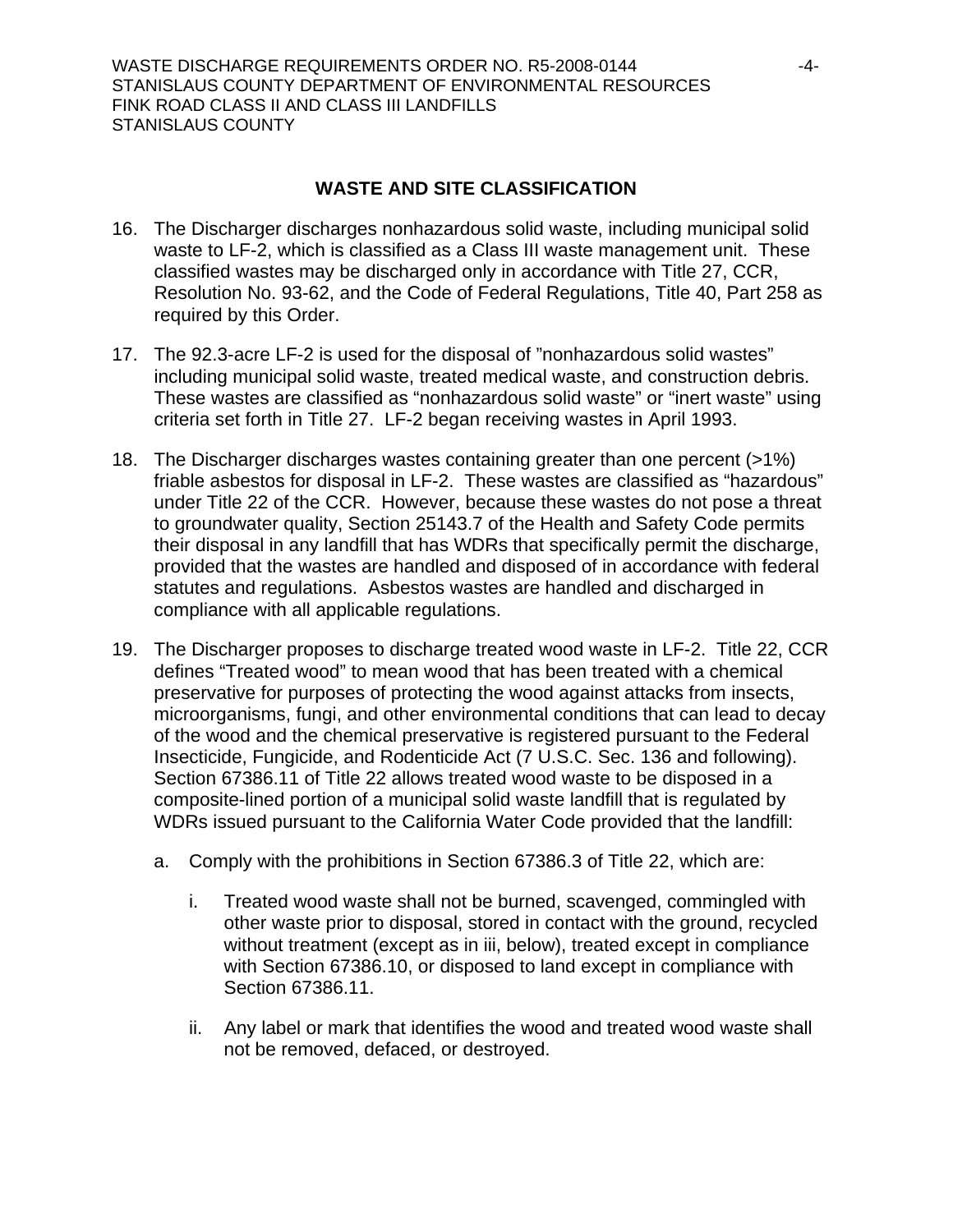- iii. Treated wood waste many be recycled only by reuse when all of the following apply:
	- (1) Reuse is onsite.
	- (2) Reuse is consistent with FIFRA approved use of the preservative.
	- (3) Prior to reuse, treated wood waste is handled in compliance with Title 22, Division 4.5, Chapter 34 .
- b. Ensure treated wood waste is managed at the landfill according to Title 22, Division 4.5, Chapter 34 prior to disposal.
- c. Monitor the landfill for a release and cease discharge of treated wood waste at that portion of the landfill until corrective action results in cessation of the release.
- d. Handle treated wood waste in a manner consistent with the applicable sections of the California Occupational Safety and Health Act of 1973.
- 20. The 37-acre LF-3 is used for the disposal of boiler ash from the Covanta plant.
- 21. The Covanta plant boiler ash contains soluble cadmium and lead measured by the California Waste Extraction Test and total lead concentrations that exceed Soluble Threshold Limit Concentrations and Total Threshold Limit Concentrations (STLC and TTLC) regulatory thresholds, respectively, for toxic and hazardous waste established by the Department of Toxic Substances Control (DTSC) and specified in Title 22, CCR. On 8 February 1990, DTSC approved a request to manage and classify the boiler ash as 'non-hazardous' because of mitigating characteristics. The boiler ash is a 'designated waste' because it has soluble constituents that exceed applicable water quality objectives.
- 22. The site characteristics where LF-3, the Class II WMU is located do not meet the siting criteria for a new Class II landfill contained in Title 27, Section 20250(a) and (b)(1). As such, the site is not suitable for operating new Units or lateral expansions of existing Units without the construction of additional waste containment features.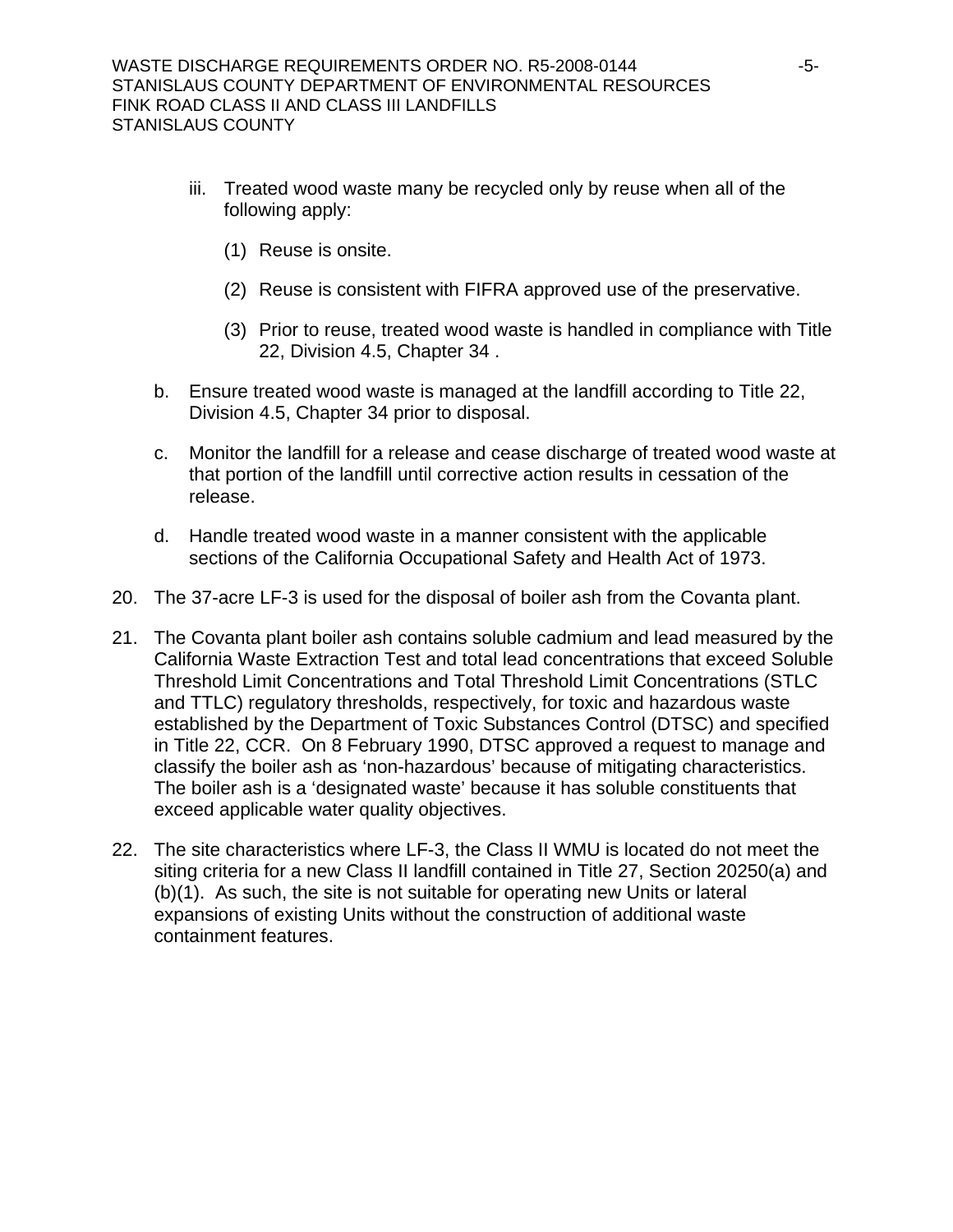## **OPERATION OF FACILITIES**

- 23. Boiler ash is transported by truck to LF-3. Due to quenching of the ash prior to discharge, the Discharger has implemented a load-checking plan to prevent the discharge of free liquid to LF-3.
- 24. LF-1 has been filled and closed with a final cover in 1997. LF-2 will reach capacity, at the earliest, by the year 2022. The total capacity of LF-1 and LF-2 is 6,632,000 cubic yards. LF-3 will reach its 2,030,000 cubic yard capacity, at the earliest, by the year 2033.
- 25. Surface impoundment SI-1 was reconstructed in 1999 to increase the storage capacity from 218,000 to 5 million gallons. During reconstruction the two-foot thick low-permeability layer was replaced with an engineered alternative as described in Finding [66.](#page-13-0)

### **SURFACE AND GROUNDWATER CONDITIONS**

- 26. The *Water Quality Control Plan for the Sacramento River Basin and the San Joaquin River Basin, Fourth Edition* (hereafter Basin Plan), designates beneficial uses, establishes water quality objectives, and contains implementation plans and policies for all waters of the Basin.
- 27. Surface drainage for the northern quarter of the site is to the South Fork of Little Saldo Creek a tributary of the San Joaquin River. The remaining three quarters of the site drains to the east via a closed conduit under Interstate 5 and the California Aqueduct and thence via an open channel to Crow Creek, a tributary of the San Joaquin River. Both drainages are in the Delta-Mendota Canal Hydrologic Unit (541.10) of the San Joaquin River Basin. The designated beneficial uses of these surface waters, as specified in the Basin Plan, are municipal and domestic supply; agricultural supply; industrial process supply; water contact and non-contact water recreation; warm fresh water habitat; migration of aquatic organisms; spawning, reproduction, and/or early development; and wildlife habitat.
- 28. The first encountered groundwater under most of the site occurs in small perched zones that follow surface topography. Depths to groundwater range from 12 to 85 feet below native ground surface. Individual monitoring well groundwater elevation fluctuates from 15 feet seasonally to little or no seasonal changes. Groundwater elevations range from 200 feet MSL to 265 feet MSL.
- 29. Monitoring data indicates background groundwater quality has an average total dissolved solids (TDS) content of 391 milligrams per liter (mg/L) at MW-12, and 336 mg/L at MW-17.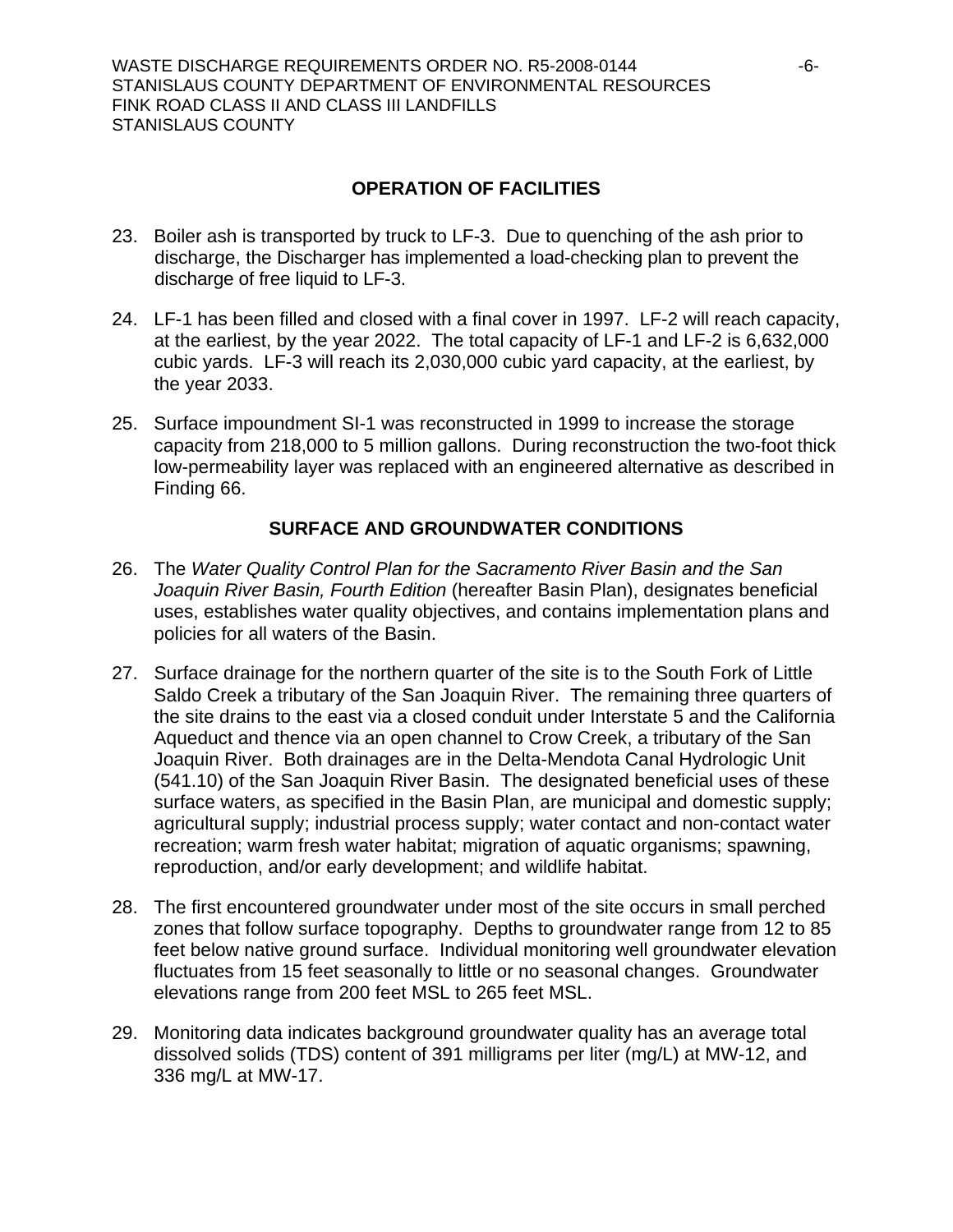- 30. The direction of groundwater flow is toward the northeast in the northern half of the site and to the east in the southern half of the site. The groundwater gradient ranges from 0.01 to 0.033 feet per foot.
- 31. The designated beneficial uses of the groundwater, as specified in the Basin Plan, are municipal and domestic supply, agricultural supply, and industrial supply.

#### **GROUNDWATER MONITORING**

- 32. The groundwater monitoring system consists of 13 monitoring wells, which monitor the three landfills and two surface impoundments. The unsaturated monitoring system consists of the following: LF-2 has two functional lysimeters under Cell 1, two lysimeters under Cell 2, and pan lysimeters under Cell 3 and Cell 4; LF-3 has 11 functional lysimeters under Cell 1 and three under Cell 2; and SI-2 has three lysimeters. The unsaturated zone is not monitored under LF-1 because it predates the unsaturated zone monitoring requirement and under SI-1 due to close proximity to groundwater. At LF-3 cell 3, the unsaturated zone is not monitored.
- 33. The Discharger's detection monitoring program for groundwater satisfies the requirements contained in Title 27.
- 34. Volatile organic compounds (VOCs) are often detected in a release from a landfill, and are the primary waste constituents detected in groundwater beneath a municipal solid waste landfill. Since volatile organic compounds are not naturally occurring and thus have no background value, they are not amenable to the statistical analysis procedures contained in Title 27 for the determination of a release of wastes from a Unit.
- 35. Title 27 CCR Sections 20415(e)(8) and (9) provide for the non-statistical evaluation of monitoring data that will provide the best assurance of the earliest possible detection of a release from a Unit in accordance with Title 27 CCR Section 20415(b)(1)(B)(2)-(4). However, Title 27 CCR does not specify a specific method for non-statistical evaluation of monitoring data.
- 36. The Regional Water Board may specify a non-statistical data analysis method pursuant to Title 27 CCR Section 20080(a)(1). Section 13360(a)(1) of the California Water Code allows the Regional Water Board to specify requirements to protect underground or surface waters from leakage from a solid waste site, which includes a method to provide the best assurance of determining the earliest possible detection of a release.
- 37. In order to provide the best assurance of the earliest possible detection of a release of non-naturally occurring waste constituents from a Unit, this Order specifies a non-statistical method for the evaluation of monitoring data.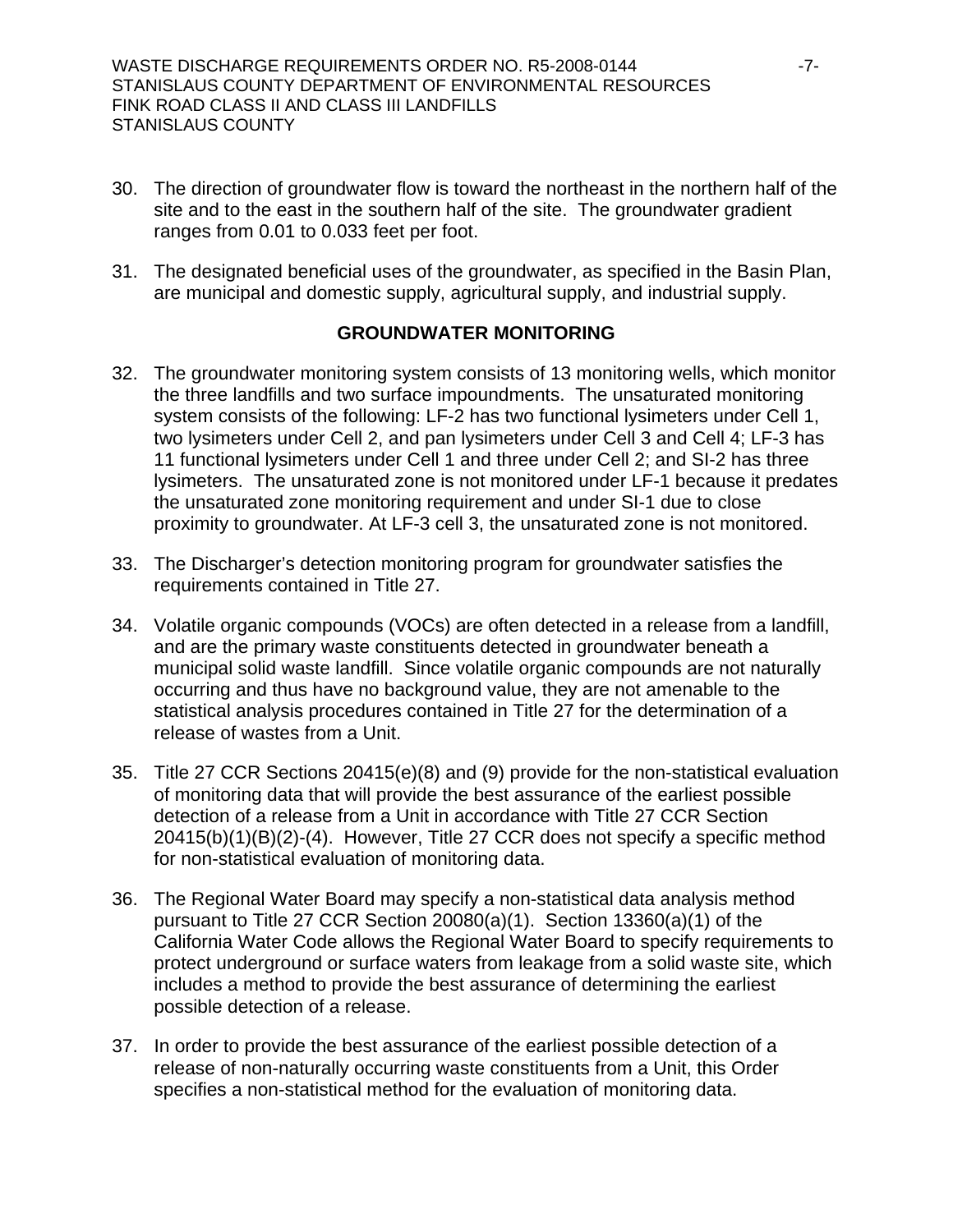WASTE DISCHARGE REQUIREMENTS ORDER NO. R5-2008-0144  $-8-$ STANISLAUS COUNTY DEPARTMENT OF ENVIRONMENTAL RESOURCES FINK ROAD CLASS II AND CLASS III LANDFILLS STANISLAUS COUNTY

- 38. The specified non-statistical method for evaluation of monitoring data provides two criteria (or triggers) for making the determination that there has been a release of non-naturally occurring waste constituents from a Unit. The presence of two nonnaturally occurring waste constituents above their respective method detection limit (MDL), or one non-naturally occurring waste constituent detected above its practical quantitation limit (PQL), indicates that a release of waste from a Unit has occurred. Following an indication of a release, verification testing will be conducted to determine whether there has been a release from the Unit, or there is a source of the detected constituents other than the landfill, or the detection was a false detection. Although the detection of one non-naturally occurring waste constituent above its MDL is sufficient to provide for the earliest possible detection of a release, the detection of two non-naturally occurring waste constituents above the MDL as a trigger is appropriate due to the higher risk of false-positive analytical results and the corresponding increase in sampling and analytical expenses from the use of one non-naturally occurring waste constituent above its MDL as a trigger.
- 39. The Discharger submitted a 10 July 2008 revised *Water Quality Protection Standard Report*. As required, the report proposed concentration limits for constituents of concern in groundwater. The report proposed intrawell concentration limits where each detection monitoring well serves as its own background well. Regional Water Board staff is reviewing the report. .

#### **GROUNDWATER DEGRADATION AND CORRECTIVE ACTION**

- 40. There has been a release of wastes from unlined LF-1 to groundwater as indicated by concentrations of various inorganics and volatile organic compounds (VOCs) in MW-9, which exceed background groundwater constituent concentrations and water quality objectives. Several VOCs have been detected in MW-9 since 1991. These VOCs include 1,1-dichloroethane, benzene, chlorobenzene, cis-1,2-dichloroethene, methylene chloride, tetrachloroethene, trichloroethene, 1,1-dichloroethene, 1,4-dichlorobenzene, trichlorofluormethane, and vinyl chloride. During 2000, methylene chloride and vinyl chloride in MW-9 exceeded maximum contaminant levels for drinking water. Maximum concentrations of methylene chloride and vinyl chloride detected in MW-9 during 2000 were 11 and 0.70 µg/l, respectively.
- 41. The Discharger has implemented the two phases of corrective action for VOCs and inorganic constituents detected in groundwater downgradient of LF-1. The first phase included construction of a final cap over LF-1, which was completed in 1997. The second phase, including installation of a landfill gas collection system, was completed in 2002. Corrective action monitoring is ongoing to assess the performance of the corrective actions.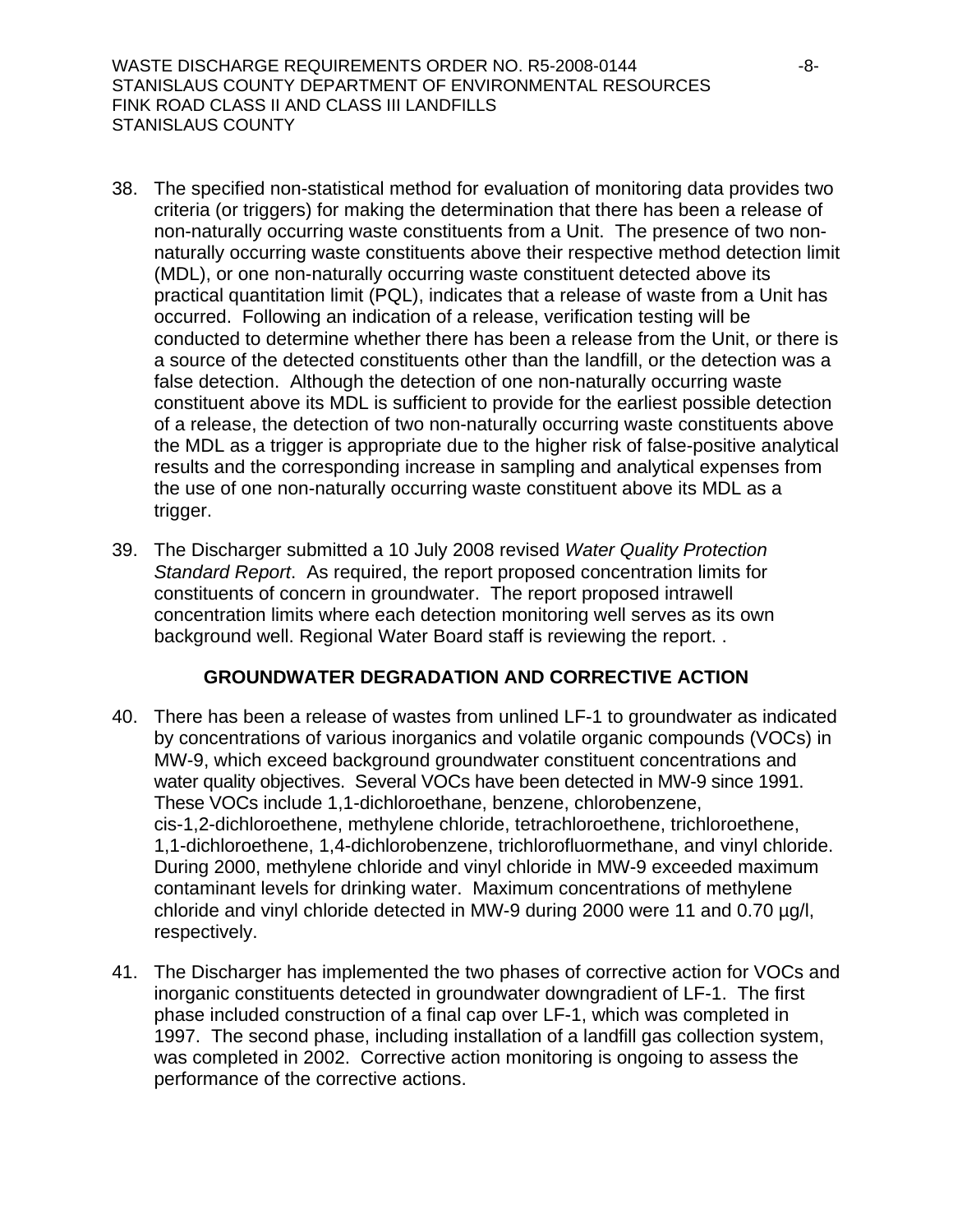WASTE DISCHARGE REQUIREMENTS ORDER NO. R5-2008-0144  $-9$ -9-STANISLAUS COUNTY DEPARTMENT OF ENVIRONMENTAL RESOURCES FINK ROAD CLASS II AND CLASS III LANDFILLS STANISLAUS COUNTY

- 42. The Discharger did not install a pan lysimeter or other unsaturated monitoring system at LF-3 Cell 3. Title 27 §20415(d)(1)-(d)(5) and Waste Discharge Requirements Order No. R5-2004-0158 require unsaturated zone monitoring for each waste management unit. This includes unsaturated zone monitoring at the LF- 3 Cell 3 waste management unit.
- 43. There has also been a release of wastes from LF-3. LF-3 was placed in evaluation monitoring during 1997 due, in part, to elevated levels of inorganic constituents in downgradient compliance well MW-16. The cause of the release was determined to be leachate that was backing up in LF-3. During 1998, the Discharger reconfigured the leachate piping so that leachate would drain properly. The leachate impoundment SI-1 was also reconstructed and made larger, partially in response to a release from that unit. Additional monitoring wells MW-20, 21, and 22 were also installed around LF-3 to provide better groundwater monitoring.
- 44. The Discharger submitted an Engineering Feasibility Study (EFS) for the LF-3 release in 1999. The Discharger implemented corrective actions discussed in the EFS with the exception of placing a moisture sensor in the ash due to interference from metals present in the ash.
- 45. During 2003, the Discharger was required to conduct further investigations into the cause of increasing TDS, sulfate, chloride, and nitrate concentrations in MW-16 and also at MW-17. The results of the investigation were submitted in a January 2004 report and June 2004 addendum. Results of the investigation concluded that the source of increasing inorganic constituents in MW-16 is leachate from LF-3, Cells 1 and 2, which have clay-only liners. However, the reports concluded that the cause of increasing inorganic constituents in MW-17 was from another source. This conclusion is being reevaluated because of continuing increase and/or sporadic dips and rises of inorganics in MW-17, MW-20, and MW-21, and the detection of methyl-tertiary butyl ether (MTBE) in MW-17 and MW-21.The Discharger also concluded MW-16 should remain in the corrective action monitoring program due to continuing increases in some inorganic constituents. MTBE was first reported at MW-17 in the third quarter of 2006, was confirmed during a study in December 2006, and has been detected most recently in March 2007 during the semi-annual sampling/analysis for VOCs. In the March 2007 sampling event, MTBE was detected in trace concentrations at both MW-17 and MW-21. The table below provides a summary of historical and current inorganic concentrations at MW-17, MW-20, and MW-21. As shown on the table, at MW-17 the sulfate concentrations increased starting in November 1999, peaked between May 2005 and April 2006, and steadily declined between March and September 2007. At MW-21, upon installation in April 2002, the sulfate concentration was 542 mg/L; between April 2002 and October 2003 the concentrations steadily decreased to 241 mg/L; between January 2004 and June 2007, the concentrations varied between 261 and 300 mg/L; in September 2007,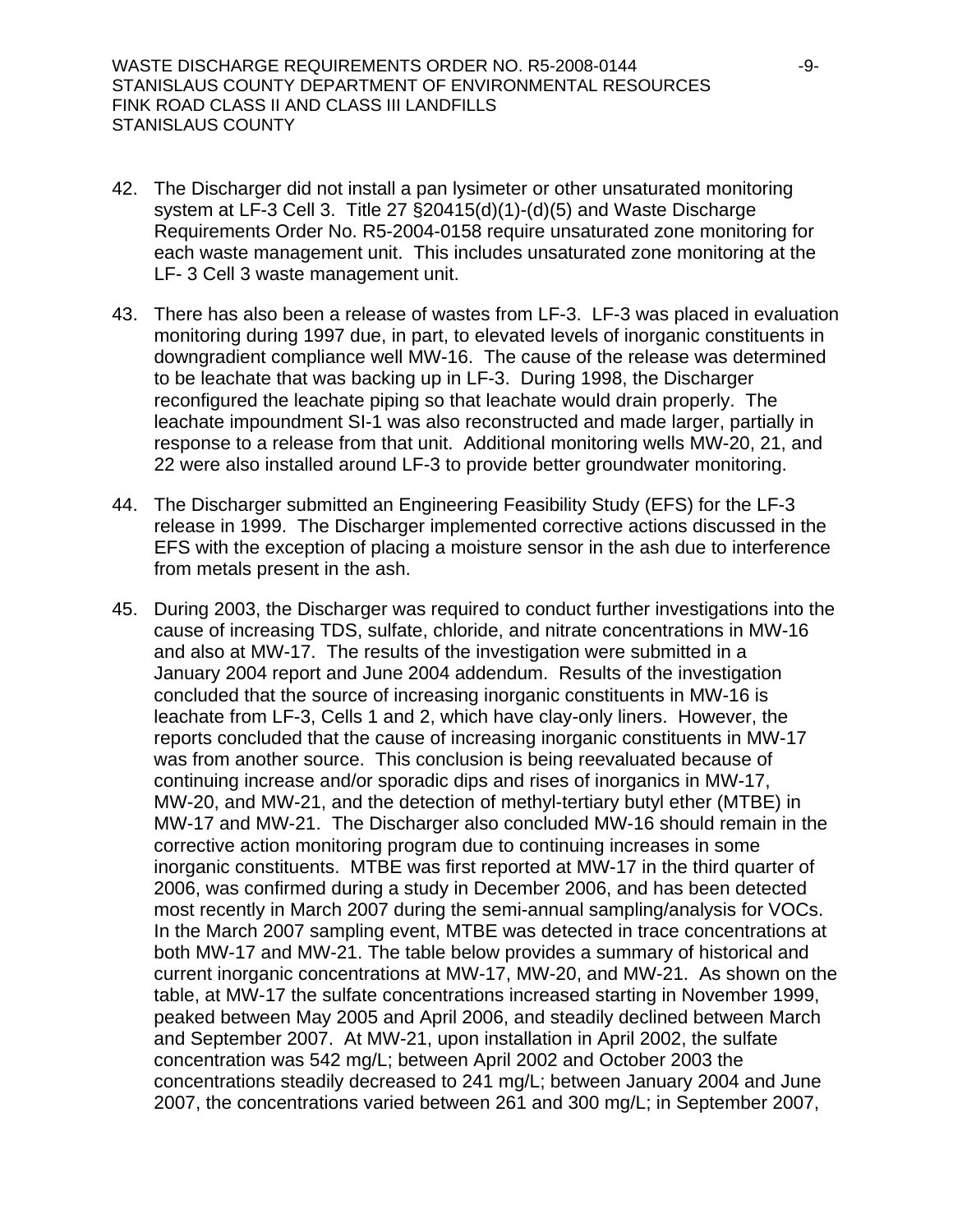sulfate dipped to 32 mg/L. Upon installation of MW-22 in May 2002, the sulfate concentration was 50 mg/L; the sulfate concentration has steadily increased to 242 mg/L in September 2007. Concentrations of chloride and TDS at these wells have followed a similar trend.

| <b>Well Number</b> | <b>Constituent</b> | <b>Earliest or Lowest Historical</b><br><b>Concentration (Date)</b> | <b>Current or Peak</b><br><b>Concentration (date)</b> |
|--------------------|--------------------|---------------------------------------------------------------------|-------------------------------------------------------|
| MW-17              | Sulfate            | 61 mg/L (Feb 1989)                                                  | 290 mg/L (April 2006)                                 |
| MW-21              | Sulfate            | 542 mg/L (April 2002)                                               | 32 mg/L (Sept 2007)                                   |
| MW-22              | Sulfate            | 50 mg/L (May 2002)                                                  | 240 mg/L (Sept 2007)                                  |
| MW-17              | Chloride           | 22.5 mg/L (Jan 1990)                                                | 124 mg/L (Oct 2004)                                   |
| MW-21              | Chloride           | 190 mg/L (April 2002)                                               | 70 mg/L (Sept 2007)                                   |
| MW-22              | Chloride           | 55 (July 2002)                                                      | 76 (Dec 2007)                                         |
| MW-17              | TDS                | 453 mg/L (Mar 1989)                                                 | 920 mg/L (Jan 2006)                                   |
| MW--21             | TDS                | 1,410 mg/L (April 2002)                                             | 390 mg/L (Sept 2007)                                  |

- 46. In a 14 June 2006 letter, the Discharger stated that a seep observed during construction of LF-3 Cell 3 may be related to the inorganic impacts observed in MW-17 and MW-21. The seep is located on the western sidewall of LF-3 Cell 3. Further, the Discharger stated that the seep, the enrichment of sulfate at MW-17, and the corresponding enrichment of sulfate in the LF-3 Cell 3 secondary sump may all be related. Later, in a 5 October 2007 letter, the Discharger stated that the area southwest of MW-17 appears to be a groundwater recharge area based on drainage patterns, land use, and the presence of a year-round wet area used to water livestock. Moreover, the Discharger also stated that recharge from the wet area may be the cause of inorganic concentration increases in MW-17, and that the livestock watering area may be a possible deposition area for atmospheric MTBE.
- 47. Because of the increased concentrations of sulfate, chloride, and TDS at MW-17, MW-20, and MW-21, these WDRs require that the Discharger investigate groundwater to the southwest of LF-3 to determine the lateral and vertical extent of the inorganic degradation, and to determine if there is an offsite source. In addition, the livestock watering hole shall be analyzed for the presence of MTBE and elevated levels of inorganic constituents. Based on the results of the site investigation, these WDRs also require a feasibility study and corrective action plan if the landfill is determined to be the source of the elevated inorganic constituents and/or the MTBE.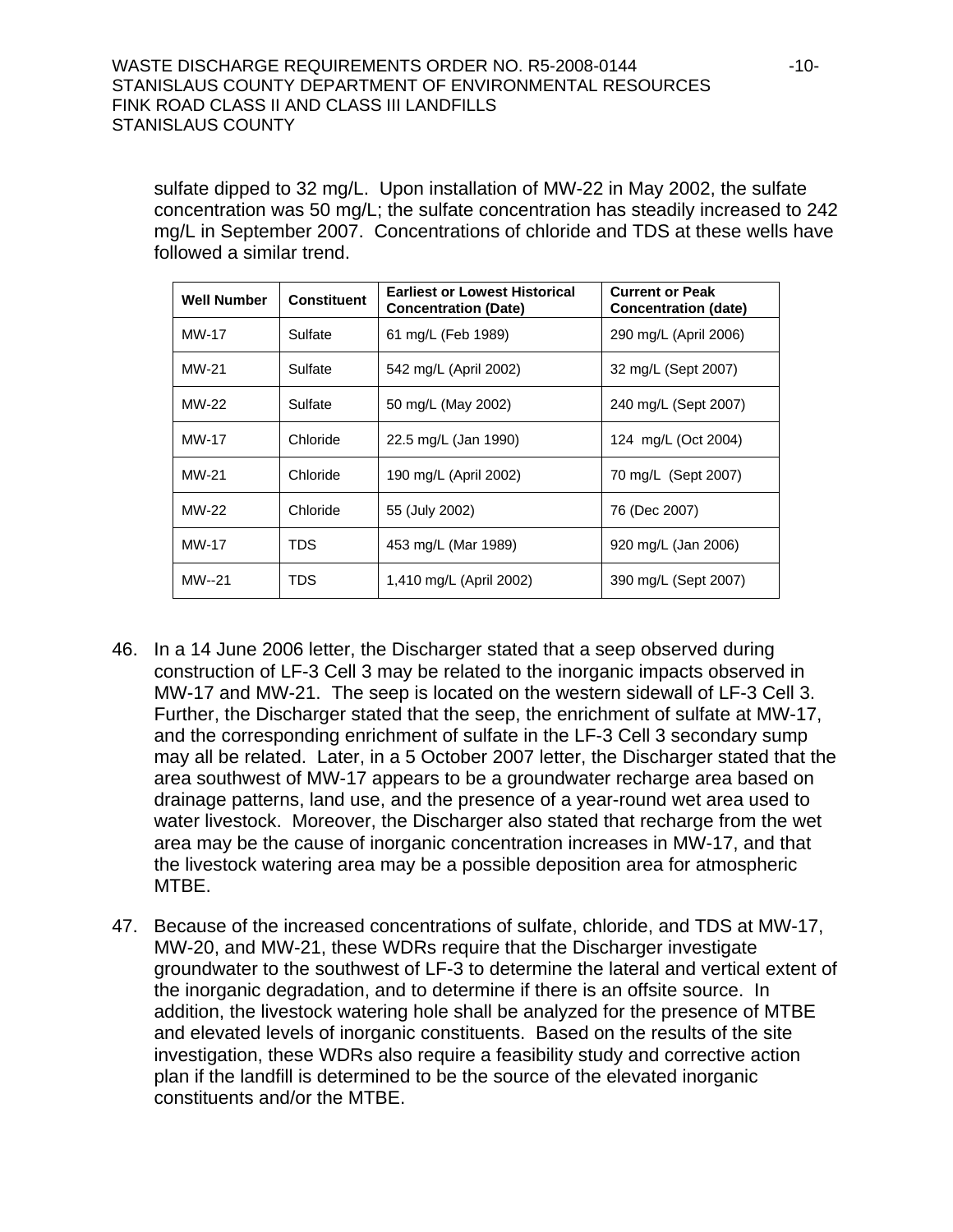#### **LINER PERFORMANCE DEMONSTRATION**

- 48. On 15 September 2000 the Regional Water Board adopted Resolution No. 5-00-213 *Request For The State Water Resources Control Board To Review The Adequacy Of The Prescriptive Design Requirements For Landfill Waste Containment Systems To Meet The Performance Standards Of Title 27*. The State Board responded, in part, that "a single composite liner system continues to be an adequate minimum standard" however, the Regional Water Board "should require a more stringent design in a case where it determines that the minimum design will not provide adequate protection to a given body of groundwater."
- 49. In a letter dated 17 April 2001, the Executive Officer notified Owners and Operators of Solid Waste Landfills that "the Board will require a demonstration that any proposed landfill liner system to be constructed after 1 January 2002 will comply with Title 27 performance standards. A thorough evaluation of site-specific factors and cost/benefit analysis of single, double and triple composite liners will likely be necessary."
- 50. The Discharger previously submitted a performance demonstration for discharge of Class II waste at LF-3. The Board approved a double composite liner design for use in all future Class II units in WDRs Order No. 5-01-207.
- 51. On 27 April 2004, the Discharger submitted the *Proposed Base Liner Design and Demonstration Summary for LF-2, Cell No. 4,* on 14 June the *Response to California Regional Water Quality Control Board Regarding the Base Liner Design and Demonstration Summary* and on 8 July the *Response to California Regional Water Quality Control Board Verbal Comments Regarding the Base Liner Design and Demonstration Summary.* This report with addendums was submitted as the Discharger's demonstration that the proposed liner for LF-2, Cell 4 and all future LF-2 cells will meet the performance standard specified in Title 27 for a Class III WMU. The demonstration modeled impacts to groundwater using a leakage rate of 0.2 gallons per acre-day and leachate concentrations equal to the maximum concentrations (for VOCs double the maximum concentration) measured in leachate from the Class III cells. Model results found expected VOC concentrations in groundwater below detection limits and increases in salt concentrations less than the natural variability in background groundwater.
- 52. The *performance* standard for Class III units in Title 27 Section 20310(c) is *"Class III landfills shall have containment structures which are capable of preventing degradation of waters of the state…"*. Staff determined that the Discharger's proposed liner design, with improvements to liner construction methods (electronic leak detection) and provision for early removal of landfill gas meets the performance standard for Class III units.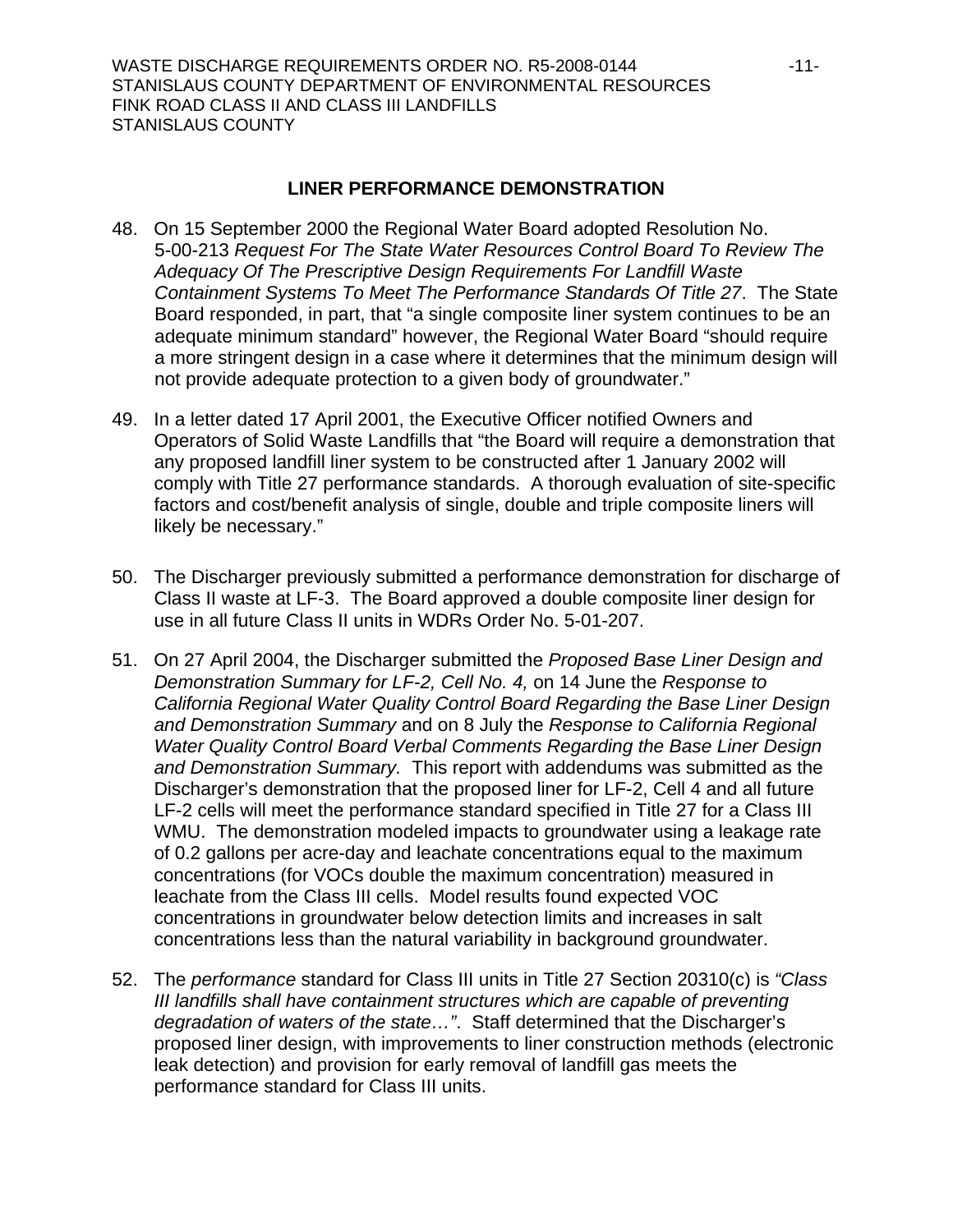### **CONSTRUCTION AND ENGINEERED ALTERNATIVE**

- 53. On 17 June 1993, the State Water Resources Control Board adopted Resolution No. 93-62 implementing a State Policy for the construction, monitoring, and operation of municipal solid waste landfills that is consistent with the federal municipal solid waste regulations promulgated under Title 40, Code of Federal Regulations, Part 258 (Subtitle D).
- 54. Resolution No. 93-62 requires the construction of a specified composite liner system at new municipal solid waste landfills, or expansion areas of existing municipal solid waste landfills, that receive wastes after 9 October 1993.
- 55. Resolution No. 93-62 also allows the Regional Water Board to consider the approval of engineered alternatives to the prescriptive standard. Section III.A.b. of Resolution No. 93-62 requires that the engineered alternative liner systems be of a composite design similar to the prescriptive standard.
- 56. Title 27 CCR Section 20080(b) allows the Regional Water Board to consider the approval of an engineered alternative to the prescriptive standard. In order to approve an engineered alternative in accordance with Title 27 CCR Sections 20080(c)(1) and (2), the Discharger must demonstrate that the prescriptive design is unreasonably and unnecessarily burdensome and will cost substantially more than an alternative which will meet the criteria contained in Title 27 CCR Section 20080(b), or would be impractical and would not promote attainment of applicable performance standards. The Discharger must also demonstrate that the proposed engineered alternative liner systems are consistent with the performance goal addressed by the particular prescriptive standard, and provides protection against water quality impairment equivalent to the prescriptive standard in accordance with Title 27 CCR Section 20080(b)(2).
- 57. Section 13360(a)(1) of the California Water Code allows the Regional Water Board to specify the design, type of construction, and/or particular manner in which compliance must be met in waste discharge requirements or orders for the discharge of waste at solid waste disposal facilities.
- 58. The Discharger proposes a liner system which will be designed, constructed, and operated in accordance with the criteria set forth in Title 27, and the provisions in State Water Resources Control Board Resolution No. 93-62 for municipal solid wastes.
- 59. On 30 January 2001, the Discharger submitted a Report of Waste Discharge requesting approval of an engineered alternative to prescriptive standard for liner requirements.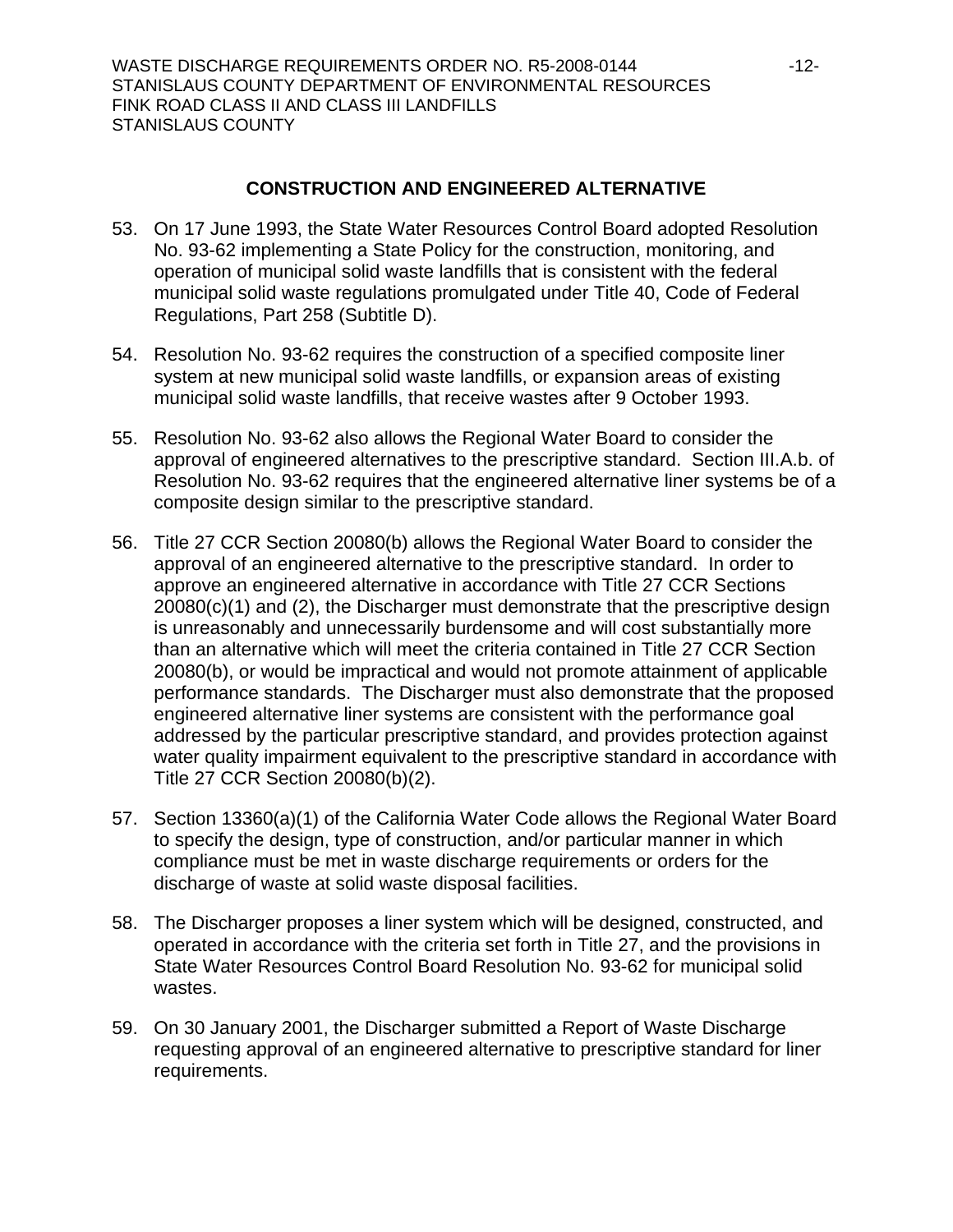WASTE DISCHARGE REQUIREMENTS ORDER NO. R5-2008-0144 -13- STANISLAUS COUNTY DEPARTMENT OF ENVIRONMENTAL RESOURCES FINK ROAD CLASS II AND CLASS III LANDFILLS STANISLAUS COUNTY

- 60. The engineered alternative proposed by the Discharger for the base liner of all future Class III landfill units consists of, in ascending order: a prepared sub-grade; a minimum 1-foot thick, compacted soil liner with a hydraulic conductivity of  $10^{-6}$ cm/sec or less; a Geosynthetic Clay liner (GCL) with a hydraulic conductivity of  $5 \times 10^{-9}$  cm/sec or less; and a minimum 60-mil thick HDPE geomembrane.
- 61. The Discharger proposes the side slope liners to be constructed of, in ascending order: a prepared sub-grade, a GCL with hydraulic conductivity of  $5 \times 10^{-9}$  cm/sec or less, and a minimum 60-mil thick HDPE geomembrane. The sub-grade will be prepared in an appropriate manner using accepted engineering and construction methods so as to provide a surface that is smooth and free from rocks, sticks, and other debris that could damage or otherwise limit the performance of the geosynthetic clay layer and/or geomembrane, and certified in accordance with this Order and the approved CQA Plan.
- 62. The Discharger proposes an LCRS for the base liner which consists of six-inches of clean gravel with a hydraulic conductivity of 0.01 cm/sec or greater. The Discharger proposes a side slope LCRS which consists of 24 inches of on-site sandy soils with less than 15% silt and clay and with a hydraulic conductivity of 1 x  $10^{-3}$  cm/sec or greater.
- 63. The Discharger proposes an unsaturated zone monitoring system which consists of a pan lysimeter beneath the primary collection trench along the length of the WMU cell and under the primary collection sump. The pan lysimeter consists of from top to bottom the following: a geocomposite drainage system composed of a geonet between two non-woven geotextiles; three-inch diameter slotted HDPE pipe in the gravel filled trench; HDPE geomembrane under the primary collection sump and in the two foot wide by one foot deep gravel filled trench; a GCL; and a prepared sub-grade.
- 64. The Discharger was not required to repeat the demonstration that the prescriptive design is unreasonably and unnecessarily burdensome and will cost substantially more than an alternative which will meet the criteria contained in Title 27 Section 80080(b), or would be impractical and would not promote attainment of applicable performance standards since this demonstration has been made for other landfills and there are no significant differences in the characteristics of already approved liners and the engineered alternative liner proposed for the Fink Road Landfill.
- 65. The Board previously adopted WDRs Order No. 5-01-207 which approved a double composite liner design for all future Class II solid waste units. The base liner of all future Class II units will consists of a double composite liner that is separated and overlain by an LCRS. A vadose zone monitoring system, such as a pan lysimeter, must also be installed.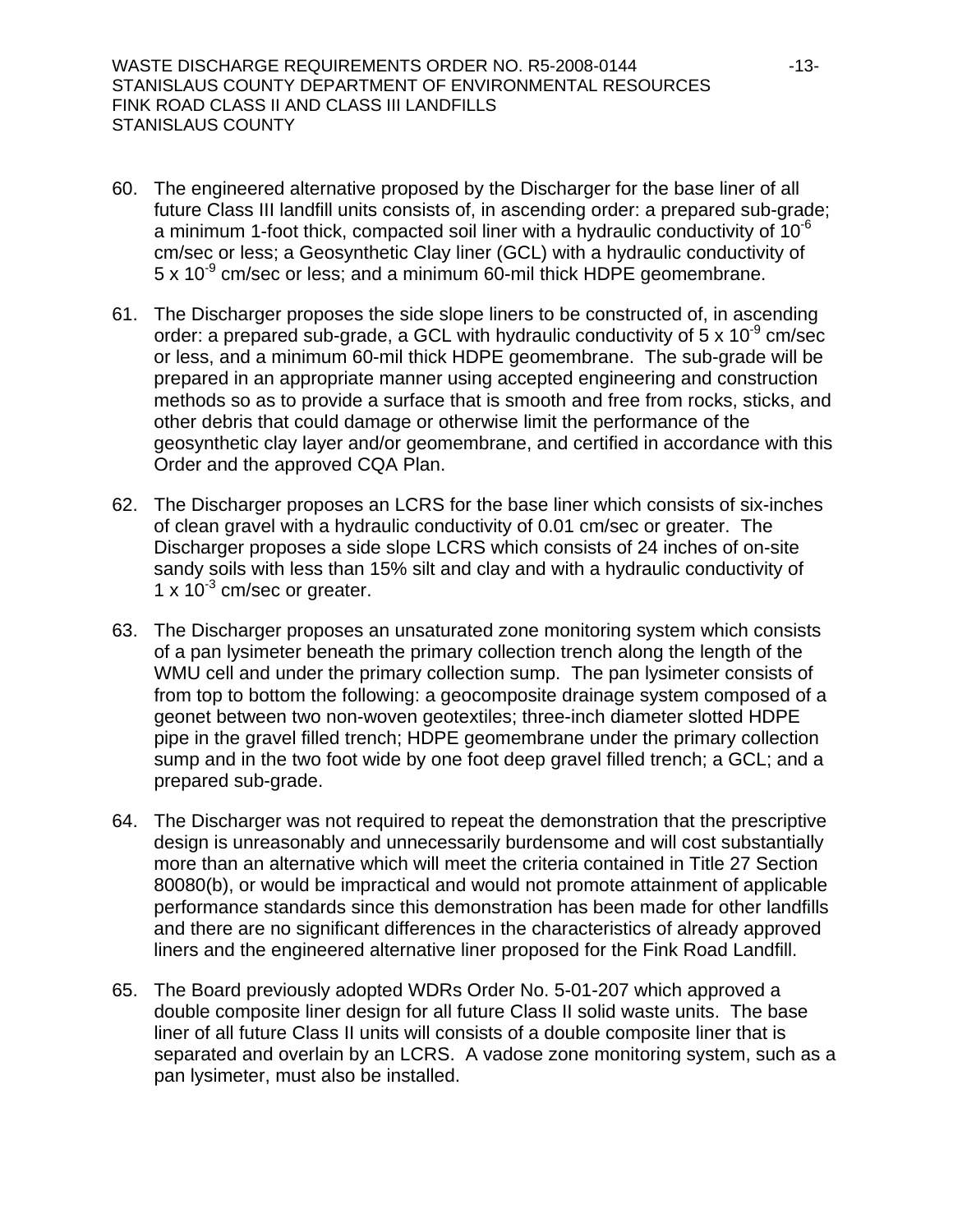### **Class II Surface Impoundments**

- <span id="page-13-0"></span>66. The Discharger reconstructed surface impoundment SI-1 using an approved engineered alternative to the prescriptive liner requirements of Title 27. The engineered alternative for SI-1 consists of, in ascending order: a GCL; an 80-mil HDPE geomembrane secondary liner; an HDPE geonet; and an 80-mil HDPE geomembrane primary liner. The engineered alternative liner system was approved in previously adopted WDRs Order No. 98-184.
- 67. The Discharger constructed a subdrain system beneath the base of SI-1 to alleviate future potential liner uplift if the current upward historical trend in groundwater elevations continues. This subdrain system consists of, from top to bottom, a one-foot thick gravel drainage layer and an 8 ounce-per-square foot geotextile. Groundwater collected in the subdrain flows by gravity to a sump and is removed via a riser pipe. This Order requires groundwater removed from the sump to be discharged to surface impoundment SI-1. The Discharger is also required to monitor the subdrain system in accordance with the requirements of unsaturated zone monitoring. The Discharger shall sample any water collected from the subdrain system for the unsaturated zone monitoring constituents specified in Table V of the Monitoring and Reporting Program No. R5-2008-0144.

## **CERTIFICATION**

68. Stanislaus County has indicated that a California-registered civil engineer or certified engineering geologist will certify that WMUs at this facility meet the prescriptive standards and performance goals of Title 27.

## **FINANCIAL ASSURANCES**

- 69. On 4 June 2004, the Discharger submitted a preliminary closure and post-closure maintenance plan (PCPCMP) for the landfill. The PCPCMP includes a lump sum estimate of the cost of carrying out all actions necessary to close each Unit, to prepare detailed design specifications, to develop the final closure and postclosure maintenance plan, and to carry out the first thirty years of post-closure maintenance. The total amount of the combined closure cost estimates for LF-2, LF-3, SI-1, and SI-2 is \$9,659,000, and the amount of the combined post-closure maintenance cost estimates for these units is \$8,260,006. The Regional Water Board hereby approves these cost estimates.
- 70. On 29 May 2003, the Discharger submitted a cost estimate for corrective action of all known or reasonably foreseeable releases as required by Title 27 Section 22221. On 14 August 2003, Regional Water Board staff issued a letter approving corrective action financial assurance in the amount of \$1,011,000. This Order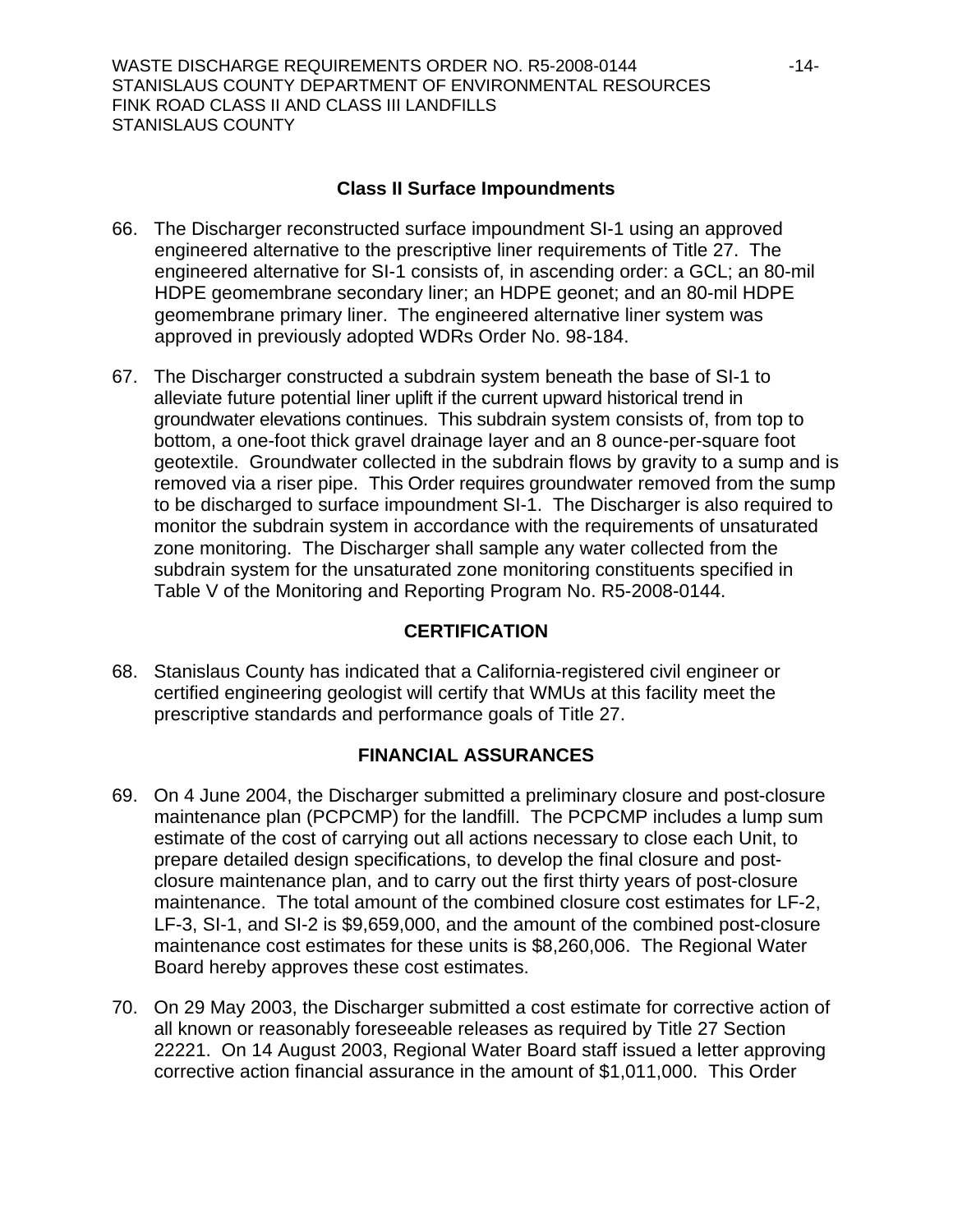requires that the Discharger maintain financial assurance for corrective action with the CIWMB in at least the amount of this cost estimate.

71. Title 27 CCR Sections 21780(c)(3) and (d)(1) [sections promulgated by the CIWMB] require the Discharger to submit the final closure and post-closure maintenance plan, or for the closure of discrete units, the partial final closure and post-closure maintenance plan, at least two years prior to the anticipated date of closure. This Order requires that the Discharger obtain WDRs from the Regional Water Board with closure and post-closure maintenance requirements prior to closure.

## **CEQA AND OTHER CONSIDERATIONS**

- 72. On 17 October 2006, the Stanislaus County Board of Supervisors adopted a Mitigated Negative Declaration for operational changes at the Fink Road Landfill, including the acceptance of treated wood waste.
- 73. The action to revise waste discharge requirements for this existing facility is exempt from the provisions of the California Environmental Quality Act (CEQA), Public Resource Code Section 21000, et seq., and the CEQA guidelines, in accordance with Title 14 CCR, Section 15301.
- 74. This order implements:
	- a. *The Water Quality Control Plan for the Sacramento River and San Joaquin River Basins, Fourth Edition*;
	- b. The prescriptive standards and performance goals of Chapters 1 through 7, Subdivision 1, Division 2, Title 27, of the California Code of Regulations, effective 18 July 1997, and subsequent revisions;
	- c. The prescriptive standards and performance criteria of RCRA Subtitle D, Part 258; and
	- d. State Water Resources Control Board Resolution No. 93-62, *Policy for Regulation of Discharges of Municipal Solid Waste*, adopted 17 June 1993, and revised on 21 July 2005.
- <span id="page-14-0"></span>75. Section 13267(b) of California Water Code provides that: "In conducting an investigation specified in subdivision (a), the Regional Water Board may require that any person who has discharged, discharges, or is suspected of having discharged or discharging, or who proposed to discharge within its region, or any citizen or domiciliary, or political agency or entity of this state who had discharged, discharges, or is suspected of having discharged or discharging, or who proposed to discharge waste outside of its region that could affect the quality of the waters of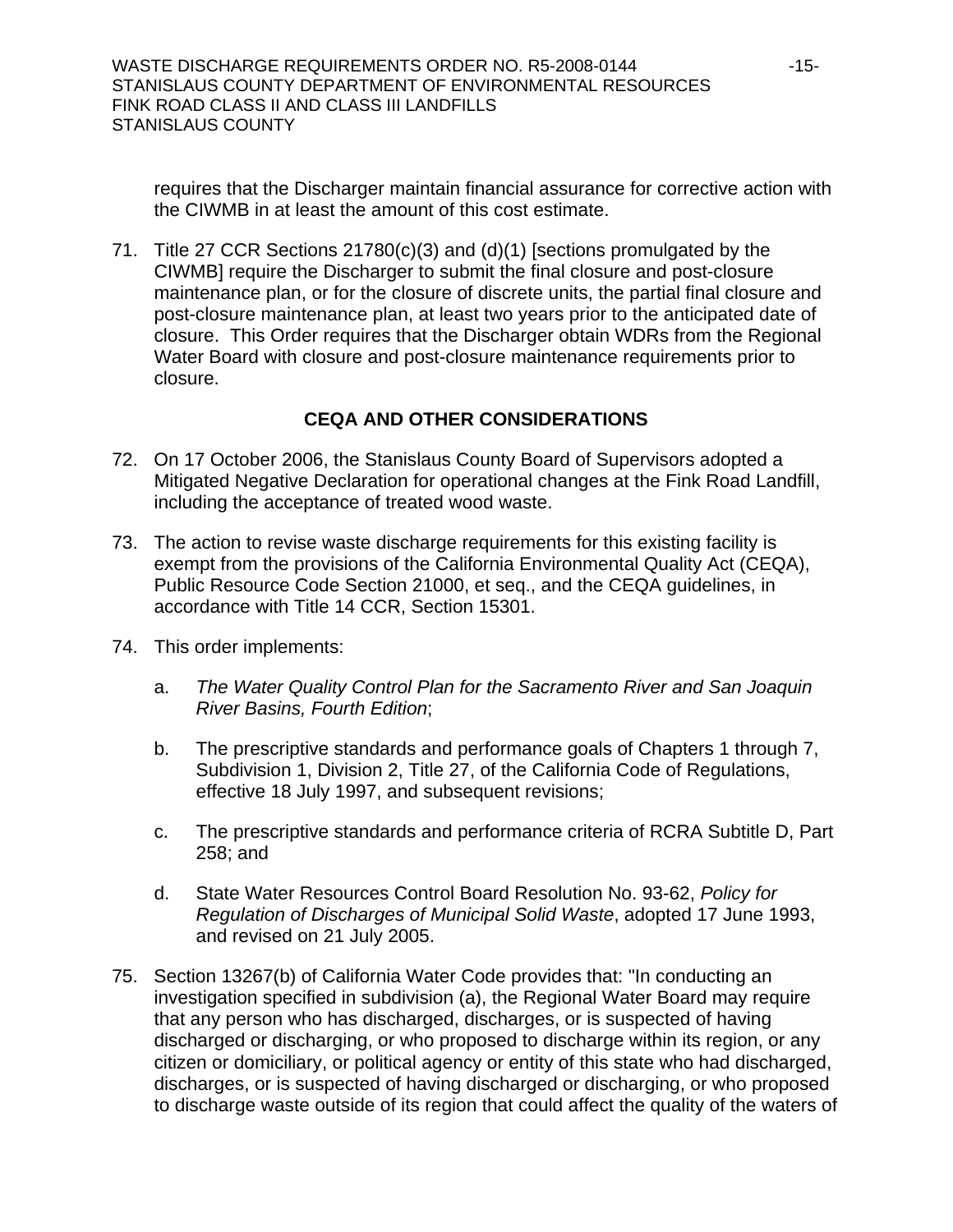the state within its region shall furnish, under penalty of perjury, technical or monitoring program reports which the board requires. The burden, including costs of these reports, shall bear a reasonable relationship to the need for the reports and the benefits to be obtained from the reports.

76. The technical reports required by this Order and the attached "Monitoring and Reporting Program No. R5-2008-0144" are necessary to assure compliance with these waste discharge requirements. The Discharger owns and operates the facility that discharges the waste subject to this Order.

### **PROCEDURAL REQUIREMENTS**

- 77. All local agencies with jurisdiction to regulate land use, solid waste disposal, air pollution, and to protect public health have approved the use of this site for the discharges of waste to land stated herein.
- 78. The Regional Water Board notified the Discharger and interested agencies and persons of its intent to prescribe waste discharge requirements for this discharge, and has provided them with an opportunity for a public hearing and an opportunity to submit their written views and recommendations.
- 79. The Regional Water Board, in a public meeting, heard and considered all comments pertaining to the discharge.
- 80. Any person affected by this action of the Regional Water Board may petition the State Water Resources Control Board to review the action in accordance with Sections 2050 through 2068, Title 23, California Code of Regulations. The petition must be received by the State Water Resources Control Board, Office of Chief Counsel, P.O. Box 100, Sacramento, California 95812, within 30 days of the date of issuance of this Order. Copies of the laws and regulations applicable to the filing of a petition are available on the Internet at [http://www.waterboards.ca.gov/water\\_laws/](http://www.waterboards.ca.gov/water_laws/) and will be provided on request.

IT IS HEREBY ORDERED, pursuant to Sections 13263 and 13267 of the California Water Code, that Order No. R5-2004-0158 is rescinded and that the Stanislaus County Department of Environmental Resources, its agents, successors, and assigns, in order to meet the provisions of Division 7 of the California Water Code and the regulations adopted thereunder, shall comply with the following:

## **A. PROHIBITIONS**

1. The discharge of 'hazardous waste' at this site is prohibited, except for waste that is hazardous due only to its friable asbestos content. The discharge of 'designated waste' at this site is prohibited, except for the discharge of boiler ash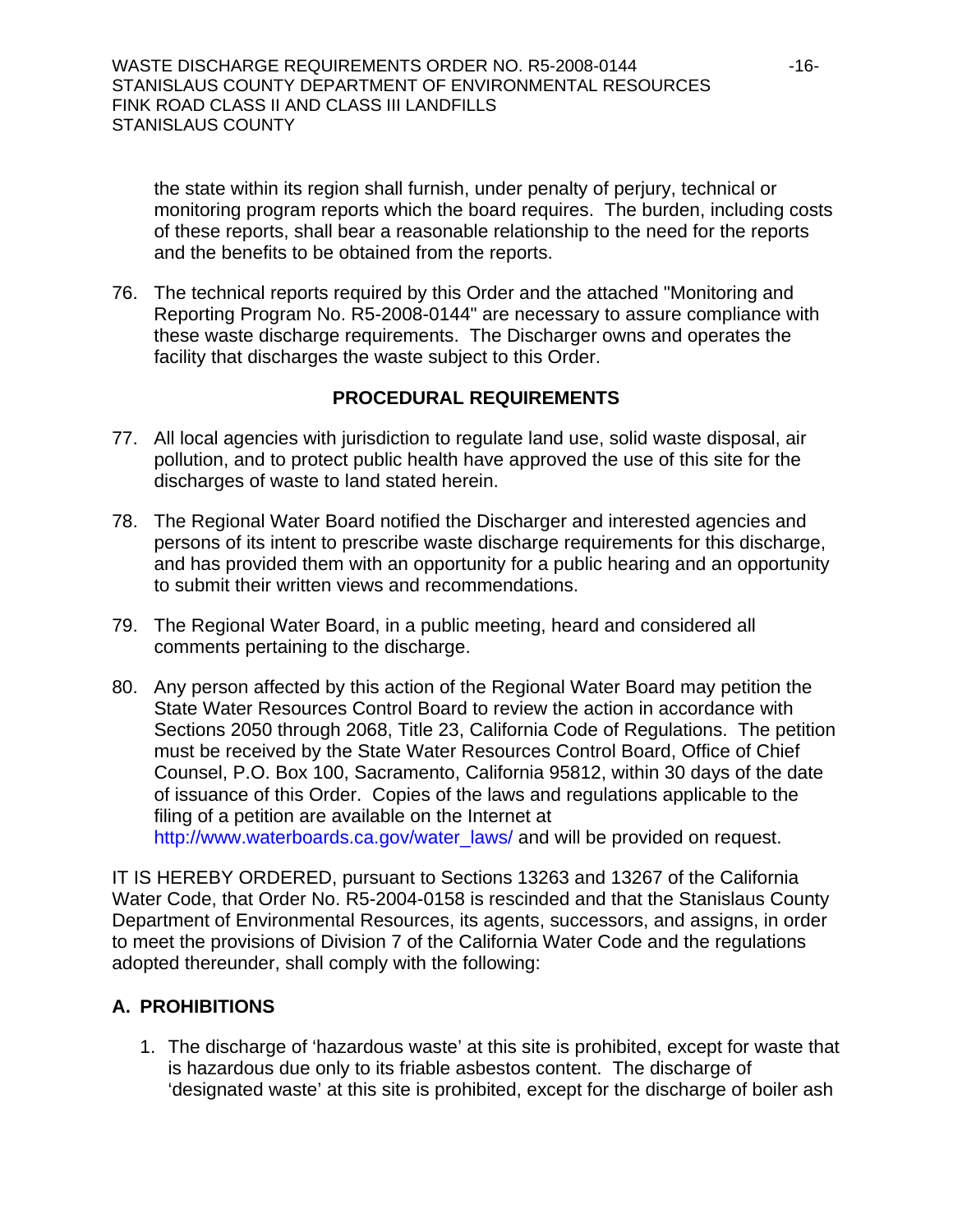from the Covanta plant and the discharge of leachate from the LCRS of LF-3 and LF-2 to SI-1 and SI-2, respectively. For the purposes of this Order, the term 'hazardous waste' is as defined in Title 23, California Code of Regulations, Section 2510 et seq., and 'designated waste' is as defined in Title 27.

- 2. The discharge of boiler ash from the Covanta plant is limited to LF-3, a separate monofill unit which is designed and operated to isolate this waste from other wastes which could produce acidic leachate.
- 3. The discharge of semi-solid waste (i.e., waste containing less than 50% solids) or liquid waste to the landfill units LF-1, LF-2, and LF-3 is prohibited.
- 4. The discharge of solid waste containing free liquid or which may contain liquid in excess of the moisture holding capacity as result of waste management operations, compaction, or settlement is prohibited.
- 5. The discharge of wastes outside of a Unit or portions of a Unit specifically designed for their containment is prohibited.
- 6. The discharge of waste to a closed Unit is prohibited.
- 7. The discharge of waste constituents to the unsaturated zone or to groundwater is prohibited.
- 8. The discharge of solid or liquid waste or leachate to surface waters, surface water drainage courses, or groundwater is prohibited.
- 9. The discharge of waste from surface impoundments is prohibited other than allowed under Prohibition No. 1.
- 10. The discharge of waste to ponded water from any source is prohibited.
- 11. The discharge of waste within 50 feet of surface waters is prohibited.
- 12. The discharge of wastes which have the potential to reduce or impair the integrity of containment structures or which, if commingled with other wastes in the unit, could produce violent reaction, heat or pressure, fire or explosion, toxic by products, or reaction products which in turn:
	- a. Require a higher level of containment than provided by the unit,
	- b. Are 'restricted hazardous wastes', or
	- c. Impair the integrity of containment structures, is prohibited.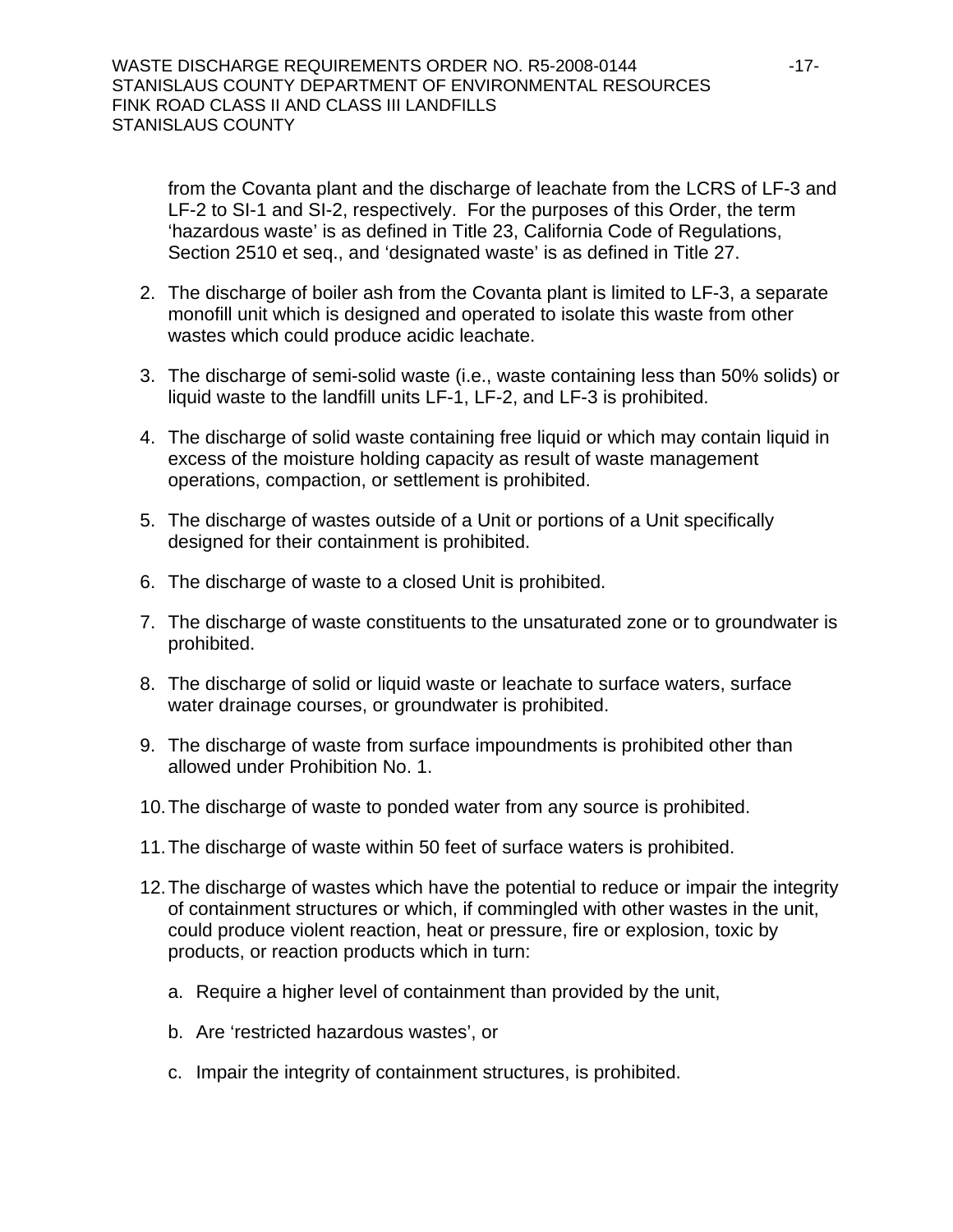# **B. DISCHARGE SPECIFICATIONS**

- 1. Municipal solid waste shall be discharged to LF-2, a unit equipped with a single composite liner containment system which meets the requirements for both liners and leachate collection and removal systems specified in these WDRs for a Class III landfill.
- 2. Non-hazardous boiler ash from the Covanta plant shall be discharged to LF-3, a unit equipped with a double composite liner containment system which meets the requirements for both liners and leachate collection and removal systems specified in these WDRs for a Class II landfill.
- 3. The discharge shall remain within the designated disposal area at all times.
- 4. The handling and disposal of friable asbestos-containing wastes at this site shall be in accordance with all applicable federal and state laws and regulations.
- <span id="page-17-0"></span>5. "Treated wood" wastes may be discharged, but only to an area equipped with a composite liner and leachate collection and removal system, as described in Construction Specification F.3, and only if the wastes are handled in accordance with Section 67386.11 of Title 22 as described in Finding No. [19](#page-3-0) of this Order. "Treated wood" means wood that has been treated with a chemical preservative for purposes of protecting the wood against attacks from insects, microorganisms, fungi, and other environmental conditions that can lead to decay of the wood and the chemical preservative is registered pursuant to the Federal Insecticide, Fungicide, and Rodenticide Act (7 U.S.C. Sec. 136 and following). This may include but is not limited to waste wood that has been treated with chromated copper arsenate (CCA), pentachlorophenol, creosote, acid copper chromate (ACC), ammoniacal copper arsenate (ACA), ammoniacal copper zinc arsenate (ACZA), or chromated zinc chloride (CZC).
- <span id="page-17-1"></span>6. Treated wood must be managed to ensure consistency with Section 67386.11 of Title 22. If a verified release is detected from the waste management unit where treated wood is disposed, the disposal of treated wood shall be terminated at the unit with the verified release until corrective action ceases the release.
- 7. Discharge Specifications B.[5](#page-17-0) and B.[6](#page-17-1), above, apply only to treated wood waste that is a hazardous waste solely due to the presence of a preservative in the wood, and is not subject to regulation as a hazardous waste under the federal act.
- 8. Treated wood waste shall only be discharged to LF-2, Cell 4 and future composite lined cells of LF-2 (Cells 5, 6, and 7) once they are constructed.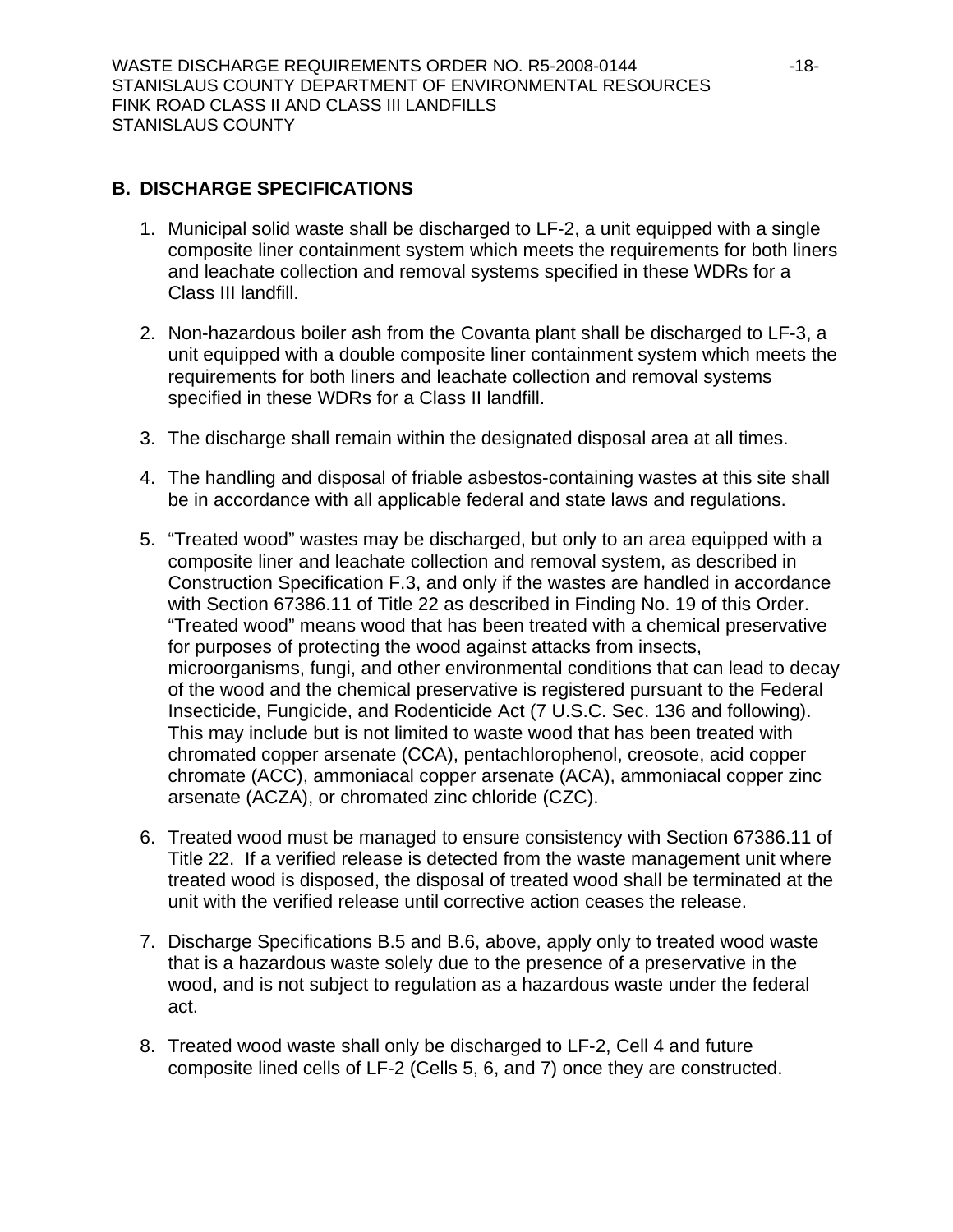- 9. Treated wood waste shall not be discharged to landfill cells that are leaking. Treated wood waste shall not be discharged cease to any landfill cell after confirmation of a release from that cell to either the unsaturated zone or groundwater until corrective action results in cessation of the release.
- <span id="page-18-0"></span>10. The discharge of liquid waste to SI-1 shall be limited to leachate from LF-3's LCRS, SI-1's LCRS, and groundwater from the SI-1 subdrain system only.
- <span id="page-18-1"></span>11. The discharge of liquid waste to SI-2 shall be limited to leachate from LF-2's LCRS, SI-2's LCRS, and landfill gas condensate only.
- 12. The Discharger must submit laboratory analyses of any liquid detected in the sub-drain system as required in the attached Monitoring and Reporting Program No. R5-2008-0144 as part of unsaturated zone monitoring.

### **C. FACILITY SPECIFICATIONS**

- 1. The Discharger shall, in a timely manner, remove and relocate any wastes discharged at this facility in violation of this Order. If the Discharger is unable to remove and relocate the waste, the Discharger shall submit a report to the Regional Water Board explaining how the discharge occurred, why the waste cannot be removed, and any updates to the waste acceptance program necessary to prevent re-occurrence.
- 2. The Discharger shall immediately notify the Regional Water Board of any flooding, unpermitted discharge of waste off-site, equipment failure, slope failure, or other change in site conditions which could impair the integrity of waste or leachate containment facilities or precipitation and drainage control structures.
- 3. Water used for facility maintenance shall be limited to the minimum amount necessary for dust control, and construction.
- 4. The Discharger shall maintain in good working order any facility, control system, or monitoring device installed to achieve compliance with the waste discharge requirements.
- 5. Methane and other landfill gases shall be adequately vented, removed from the Unit, or otherwise controlled to prevent the danger of adverse health effects, nuisance conditions, degradation, or the impairment of the beneficial uses of surface water or groundwater due to migration through the unsaturated zone.
- 6. Surface drainage within the waste management facility shall either be contained on-site or be discharged in accordance with applicable storm water regulations.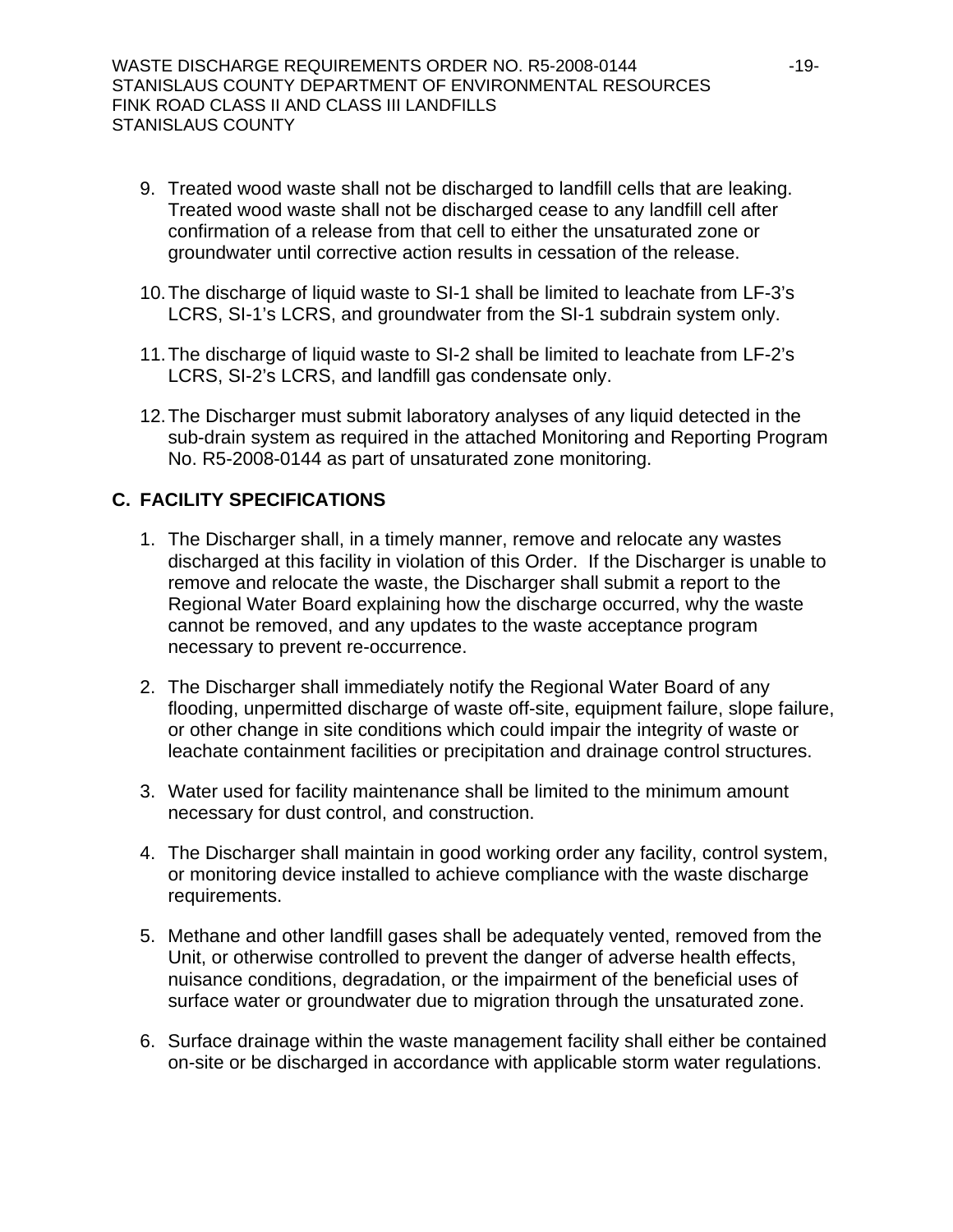- 7. The Discharger shall maintain a *Storm Water Pollution Prevention Plan* and *Monitoring Program and Reporting Requirements* in accordance with State Water Resources Control Board Order No. 97-03-DWQ, or retain all storm water onsite.
- 8. A minimum separation of ten feet shall be maintained between wastes or leachate and the highest anticipated elevation of underlying groundwater including the capillary fringe.
- 9. All groundwater domestic supply wells within 500 feet of a WMU shall be sealed or abandoned to the satisfaction of the Stanislaus County Department of Environmental Resources prior to the discharge of waste to the unit. A record of the sealing and/or abandonment of such wells shall be sent to the Board.

## **D. LANDFILL SPECIFICATIONS**

- 1. Municipal solid waste shall be discharged to either (1) that portion of a cell which received wastes (i.e. that active portion of the cell which is within the boundaries of the existing footprint), or (2) to an area equipped with a containment system which meets the additional requirements for both liners and leachate collection systems in Construction Specification No. F.[3](#page-21-0).
- 2. Boiler ash from the Covanta plant shall be discharged only to Class II LF-3.
- 3. During the rainy season, the landfill shall be operated and graded to minimize leachate.
- 4. Landfill leachate shall be discharged to a Class II surface impoundment or a community sewerage treatment facility.
- 5. Leachate generated by a landfill unit LCRS shall not exceed 85% of the design capacity of the LCRS or the sump pump. If leachate generation exceeds this value and/or if the depth of fluid in the LCRS sump exceeds the minimum needed for pump operation, then the Discharger shall immediately cease the discharge of sludge and other high-moisture wastes to the landfill unit and shall notify the Board in writing within seven days. Notification shall include a timetable for a corrective action necessary to reduce leachate production.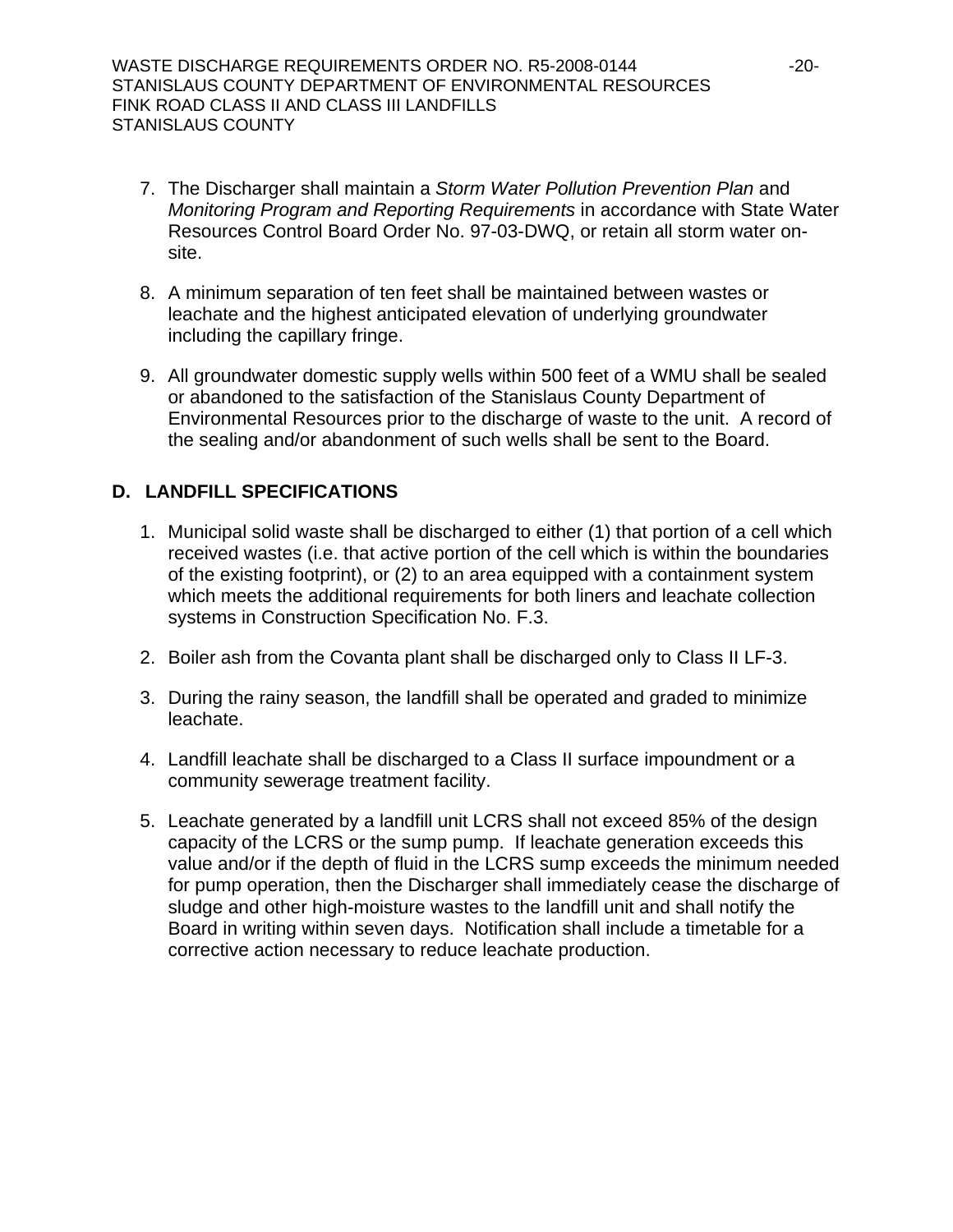## **E. SURFACE IMPOUNDMENT SPECIFICATIONS**

- 1. Surface impoundments SI-1 and SI-2 shall be operated to maintain a minimum freeboard of two feet at all times, plus an amount equal to a 1,000-year, 24-hour storm event.
- 2. Any direct-line discharge to a surface impoundment shall have fail-safe equipment or operating procedures that include daily inspection and manual control of pumping systems during the rainy season to prevent overfilling.
- 3. Leachate removed from a surface impoundment LCRS shall be discharged to the impoundment from which it originated, except as noted in Discharge Specifications B.[10](#page-18-0) and B.[11](#page-18-1).
- 4. Solids that accumulate in any surface impoundments shall be periodically removed to maintain minimum freeboard requirements and to maintain sufficient capacity for landfill and surface impoundment leachate and for the discharge of wastes. Prior to removal of these solids, sufficient samples shall be taken for their characterization and classification pursuant to Title 27. The rationale for the sampling protocol used, the results of this sampling, and a rationale for classification of the solids shall be submitted to Regional Water Board staff for review. The solids may be discharged to the Class III landfill units only if Regional Water Board staff determines that the solids qualify for classification as 'inert waste'.

## **F. CONSTRUCTION SPECIFICATIONS**

- 1. The Discharger shall submit to Regional Water Board staff for review and approval **prior to** construction, design plans and specifications for new Units and expansions of existing Units, that include the following:
	- a. A Construction Quality Assurance Plan meeting the requirements of Title 27 CCR Section 20324; and
	- b. A geotechnical evaluation of the area soils, evaluating their use as the base layer;
	- c. A revised water quality monitoring plan; and
	- d. An unsaturated zone monitoring system, which is demonstrated to remain effective throughout the active life, closure, and postclosure maintenance periods of the Unit, which shall be installed beneath the composite liner system in accordance with Title 27 CCR Section 20415(d).
	- e. An Operation Plan meeting the requirements of Title 27 Section 21760(b).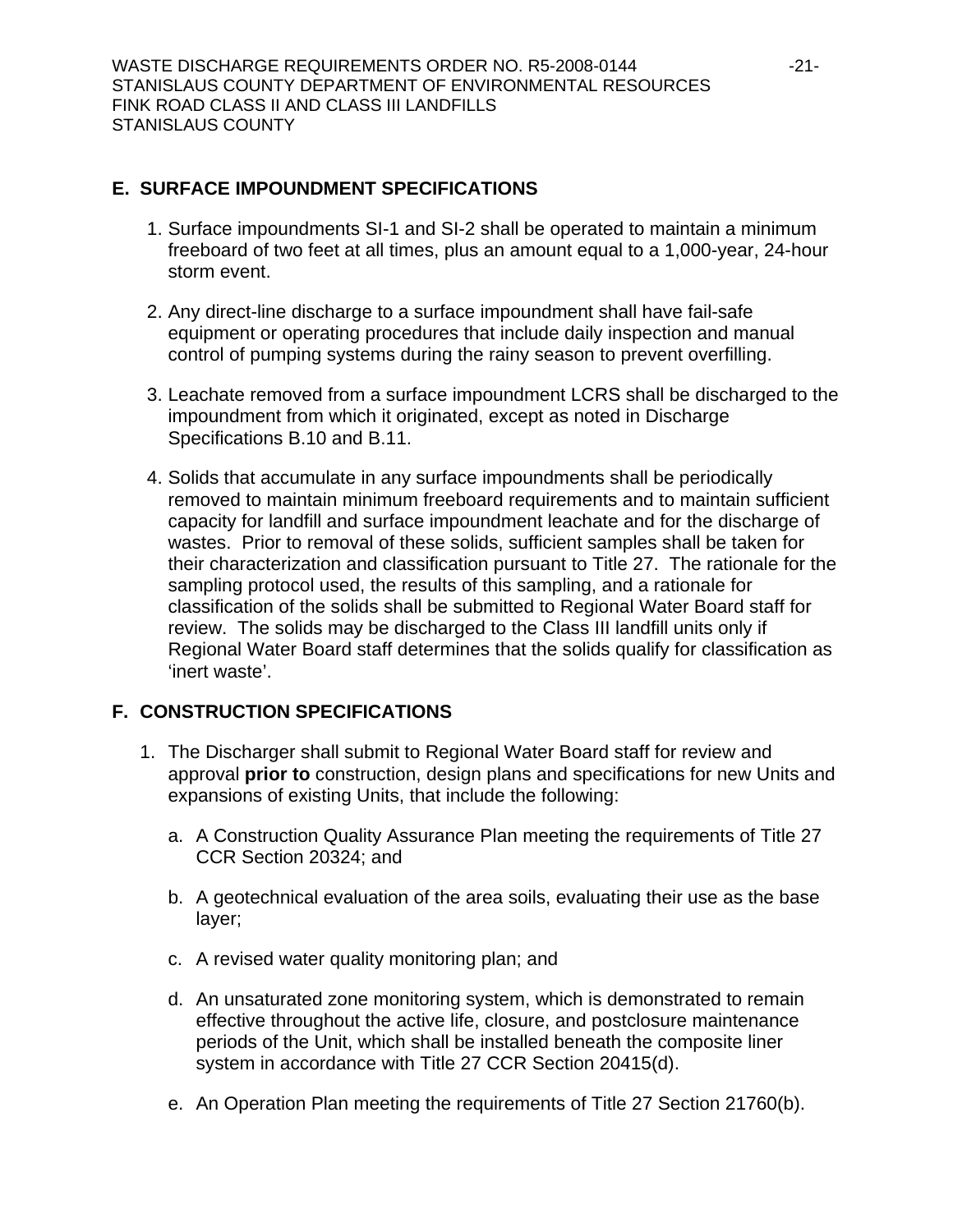- 2. The liner of LF-3, Cell 3 and all new LF-3 cells shall be constructed as an engineered alternative with the following composite liner design:
	- a. An engineered alternative composite base liner system that is comprised of two composite liners separated by an LCRS. This double composite liner system shall also be overlain by a second LCRS and a 15-inch operations layer.
	- b. An engineered alternative composite side slope liner system that is comprised, in ascending order, of the following: A GCL (maximum hydraulic conductivity 5 x 10 $^9$  cm/sec); a 60-mil high density HDPE geomembrane; a LCRS/operations layer composed of 24 inches of on-site sandy soils with a hydraulic conductivity of 1 x 10<sup>-3</sup> cm/sec or greater and less than 15% silt and clay size particles.
- <span id="page-21-0"></span>3. The bottom liner of all new LF-2, Class III Units and lateral expansion areas of existing Class III Units shall be constructed in accordance with one of the following composite liner designs:
	- a. The prescriptive standard design which consists of a lower compacted soil layer that is a minimum of two feet thick with a hydraulic conductivity of 1 x 10 $^7$  cm/sec or less and has a minimum relative compaction of 90%. Immediately above the compacted soil layer, and in direct and uniform contact with the soil layer, shall be a synthetic flexible membrane component that shall be at least 40-mil thick (or at least 60-mil thick if composed of high density polyethylene [HDPE]), which is immediately overlain with a leachate collection and removal system. A minimum 24 inch thick soil operations layer shall be placed above the leachate collection and removal system or;
	- b. An engineered alternative composite liner system that is composed in ascending order, of the following:
		- 1) A twelve-inch thick engineered soil foundation layer that shall be constructed of select fine-grained soil materials which shall be compacted in lifts of six inches or less to 90% of maximum dry density and at 0% to 4% wet of optimum moisture content, in accordance with the approved construction quality assurance plan, and compacted to attain a hydraulic conductivity of 1 x  $10^{-6}$  cm/sec or less.
		- 2) A nonwoven bottom geotextile, which may be part of the geosynthetic clay layer (GCL).
		- 3) A GCL that shall exhibit appropriate strength characteristics (hydrated) to accommodate stresses associated with specific landfill design parameters,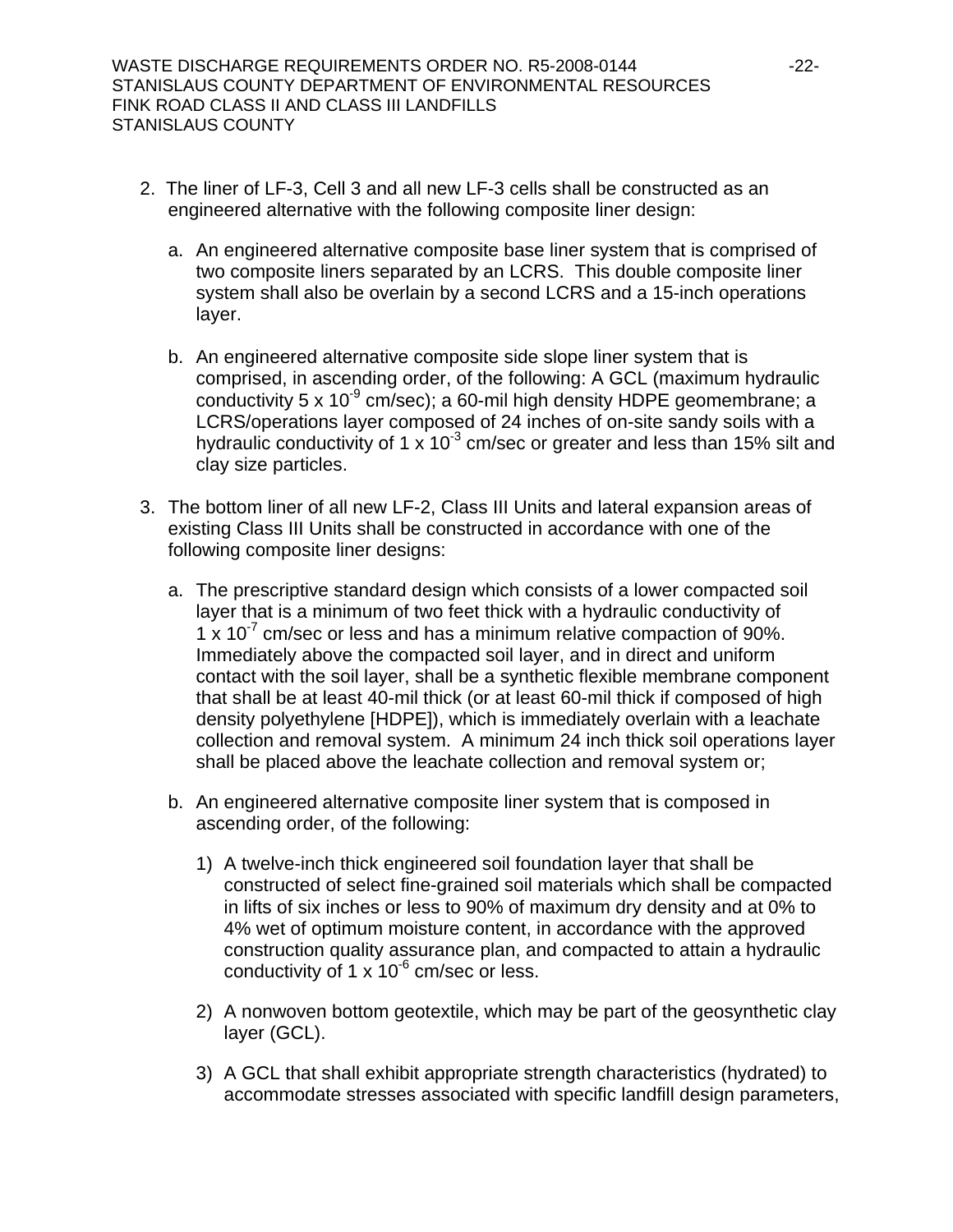with particular attention to interface, long-term creep shear, and bearing capacity.

- 4) A 60-mil thick synthetic flexible membrane of HDPE.
- 5) A 6-inch gravel LCRS drainage layer,
- 6) A soil operations layer no less than 24 inches thick,
- 7) The liner will pass (no leak detected) an electronic leak test after installation of the operations layer and all leaks detected will be repaired before any waste is discharged to the unit.
- 4. All future LF-2 Class III units shall be constructed with an engineered alternative composite side slope liner that is comprised, in ascending order, of the following: A GCL (maximum hydraulic conductivity 5 x  $10^{-9}$  cm/sec); a 60-mil high density HDPE geomembrane; a LCRS/operations layer composed of 24 inches of on-site sandy soils with a hydraulic conductivity of  $1 \times 10^{-3}$  cm/sec or greater and less than 15% silt and clay size particles.
- 5. The Discharger may propose changes to the liner system design prior to construction, provided that approved components are not eliminated, the engineering properties of the components are not substantially reduced, and the proposed liner system results in the protection of water quality equal to or greater than the design prescribed by Title 27 and this Order. The proposed changes may be made following approval by the Executive Officer. Substantive changes to the design require reevaluation as an engineered alternative and approval by the Regional Water Board.
- 6. Liner system in which a GCL is placed on top of a subgrade, the subgrade for the bottom and the side slopes of the Unit shall be prepared in an appropriate manner using accepted engineering and construction methods so as to provide a smooth surface that is free from rocks, sticks, or other debris that could damage or otherwise limit the performance of the GCL.
- 7. An electronic leak detection test shall be conducted at all future LF-2 and LF-3 base liner systems after installation of the operations layer, and any leaks found shall be repaired.
- 8. Construction shall proceed only after all applicable construction quality assurance plans have been approved.
- 9. Following the completion of construction of a Unit or portion of a Unit, and prior to discharge onto the newly constructed liner system, the final documentation required in Title 27 CCR Section 20324(d)(1)(C) shall be submitted for review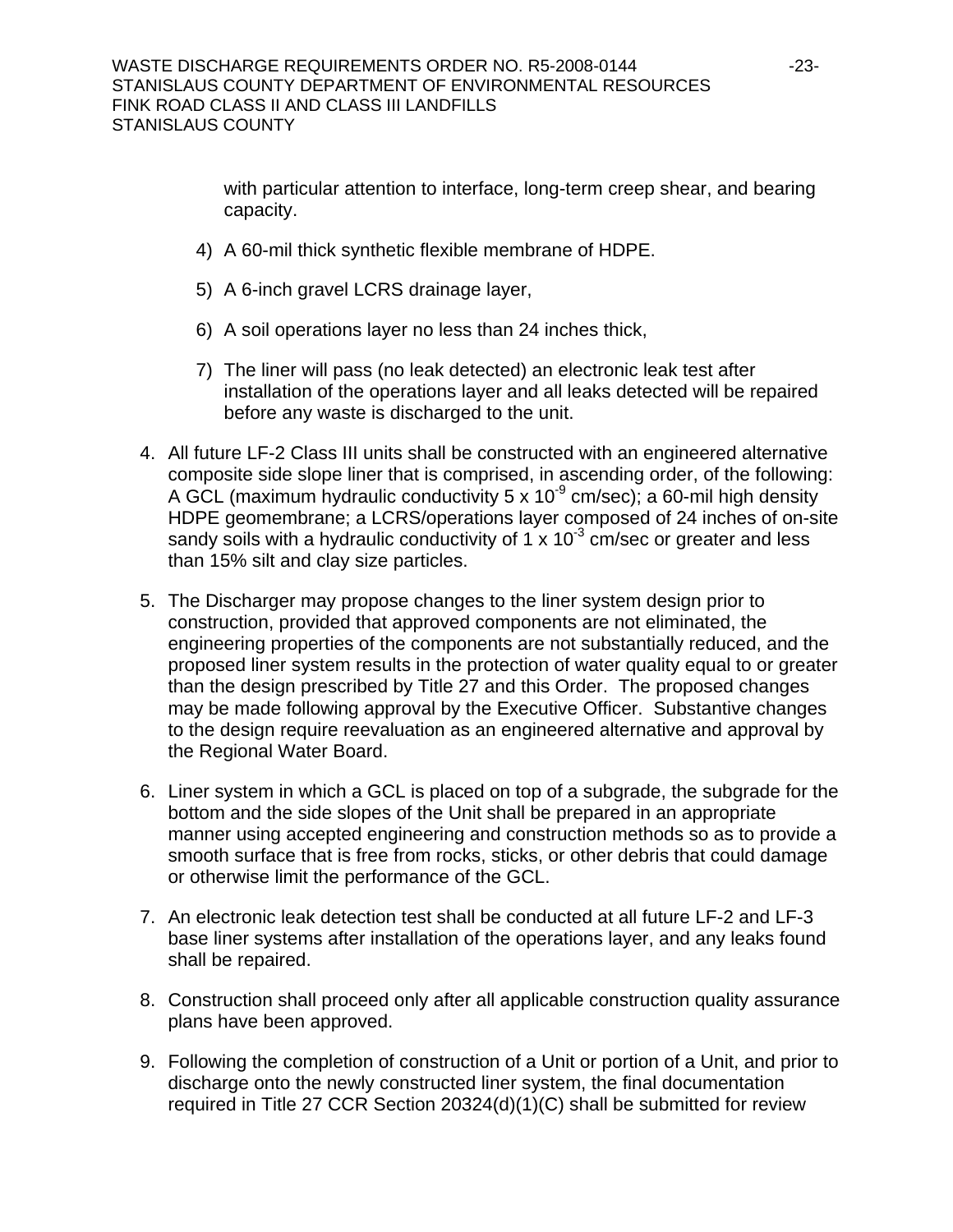and approval. The report shall be certified by a registered civil engineer or a certified engineering geologist. It shall contain sufficient information and test results to verify that construction was in accordance with the design plans and specifications, and with the prescriptive standards and performance goals of Title 27.

- 10. A third party independent of both the Discharger and the construction contractor shall perform all of the construction quality assurance monitoring and testing during the construction of a liner system.
- 11. If monitoring reveals substantial or progressive increases of leachate generation above the design leachate flow volume by the Unit or portion of the Unit, such that the depth of fluid on any portion of the LCRS (excluding the leachate removal pump sump) exceeds 30 cm, the Discharger shall immediately notify the Regional Water Board in writing within seven days. The notification shall include a timetable for remedial or corrective action necessary to achieve compliance with the leachate depth limitation.
- 12. Closure shall not proceed in the absence of closure waste discharge requirements.
- 13. All containment systems shall include a leachate collection and removal system (LCRS) which shall convey all leachate which reaches the liner to an appropriately lined sump or other appropriately lined collection area. The LCRS shall not rely upon unlined or clay-lined areas for such conveyance.
- 14. LCRSs shall be designed, constructed, and maintained to collect twice the anticipated daily volume of leachate generated by the WMU and to prevent the buildup of hydraulic head on the underlying liner at any time. The depth of fluid in any LCRS sump shall be kept at the minimum needed to ensure efficient pump operation.

## **G. DETECTION MONITORING SPECIFICATIONS**

- 1. The Discharger shall submit for review and approval a groundwater detection monitoring program demonstrating compliance with Title 27 for any Unit expansion.
- <span id="page-23-0"></span>2. The Discharger shall comply with the detection monitoring program provisions of Title 27 for groundwater, surface water, and the unsaturated zone, and in accordance with Monitoring and Reporting Program No. R5-2008-0144. A detection monitoring program for a new Unit shall be installed, operational, and one year of monitoring data collected prior to the discharge of wastes [Title 27 CCR Section 20415(e)(6)].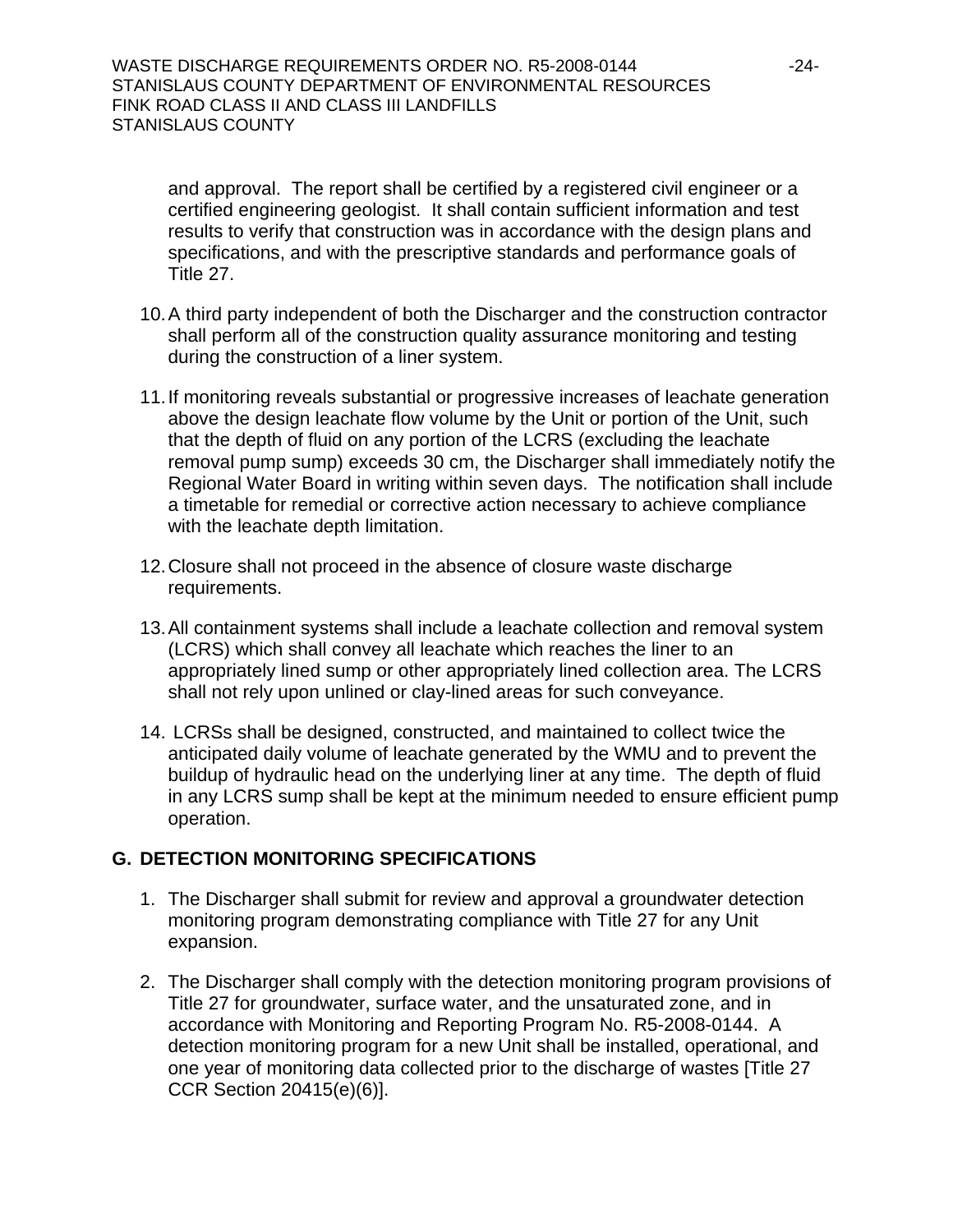- 3. The Discharger shall provide Regional Water Board staff a minimum of **one week** notification prior to commencing any field activities related to the installation, repair, or abandonment of monitoring devices, and a minimum 48 hour notification prior to the collection of samples associated with a detection monitoring program, evaluation monitoring program, or corrective action program.
- 4. The Discharger shall comply with the Water Quality Protection Standard as specified in this Order, Monitoring and Reporting Program No. R5-2008-0144, and the Standard Provisions and Reporting Requirements, dated April 2000.
- 5. The Water Quality Protection Standard for organic compounds which are not naturally occurring and not detected in background groundwater samples shall be taken as the detection limit of the analytical method used (i.e., US-EPA methods 8260 and 8270). The repeated detection of one or more non-naturally occurring organic compounds in samples above the Water Quality Protection Standard from detection monitoring wells is evidence of a release from the Unit.
- 6. The concentrations of the constituents of concern in waters passing the Point of Compliance shall not exceed the concentration limits established pursuant to Monitoring and Reporting Program No. R5-2008-0144.
- 7. For each monitoring event, the Discharger shall determine whether the landfill is in compliance with the Water Quality Protection Standard using procedures specified in Monitoring and Reporting Program No. R5-2008-0144 and Title 27 CCR Section 20415(e).
- 8. The Discharger shall establish and maintain a Sample Collection and Analysis Plan. The Sample Collection and Analysis Plan shall at a minimum include:
	- a. Sample collection procedures describing purging techniques, sampling equipment, and decontamination of sampling equipment;
	- b. Sample preservation information and shipment procedures;
	- c. Sample analytical methods and procedures;
	- d. Sample quality assurance/quality control (QA/QC) procedures; and
	- e. Chain of Custody control.
- 9. For any given monitored medium, the samples taken from all monitoring points and background monitoring points to satisfy the data analysis requirements for a given reporting period shall all be taken **within a span not to exceed 30 days**, unless a longer time period is approved, and shall be taken in a manner that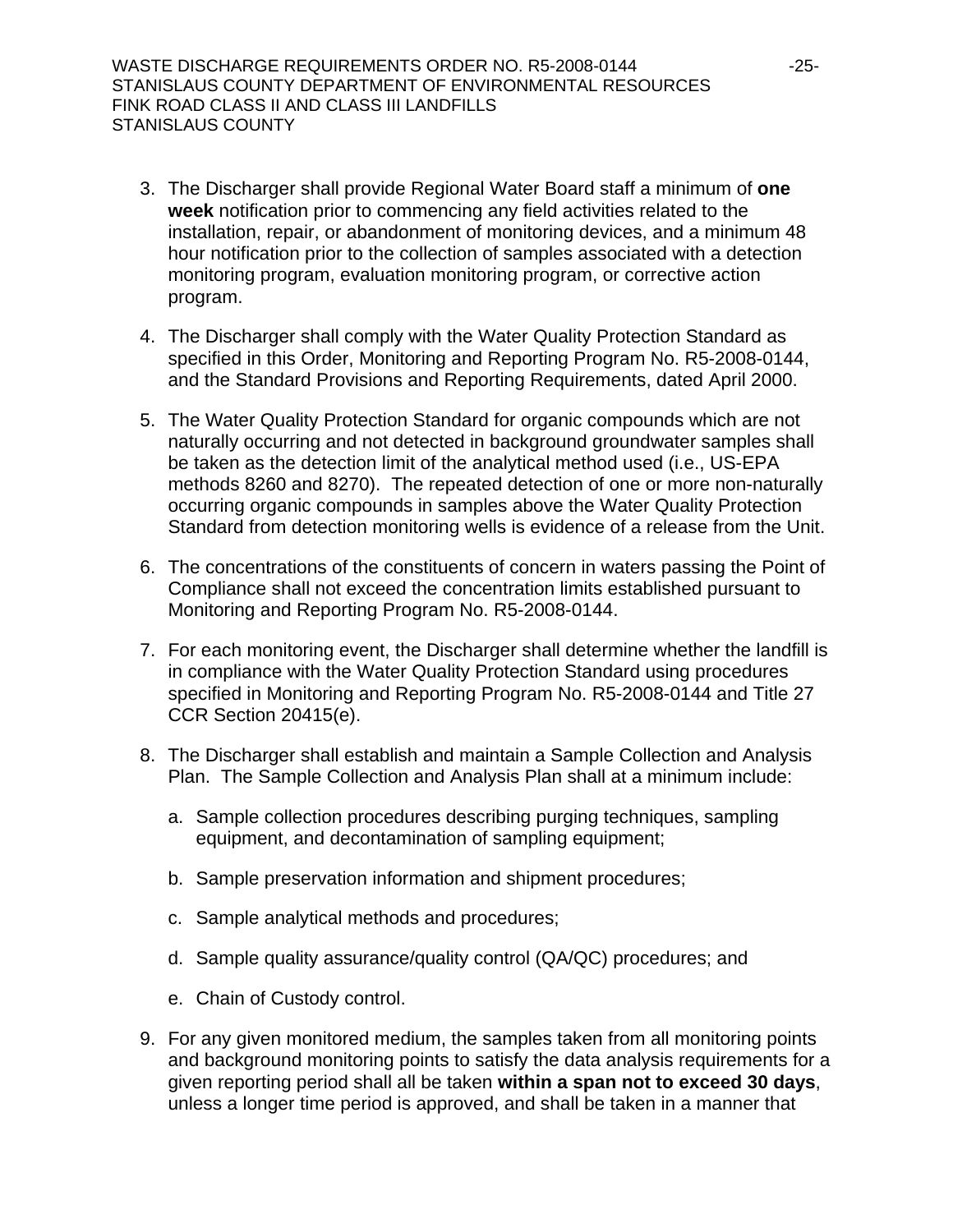ensures sample independence. Specific methods of collection and analysis must be identified. Sample collection, storage, and analysis shall be performed according to the most recent version of USEPA Methods, such as the latest editions, as applicable, of: (1) Methods for the Analysis of Organics in Water and Wastewater (USEPA 600 Series), (2) Test Methods for Evaluating Solid Waste (SW-846, latest edition), and (3) Methods for Chemical Analysis of Water and Wastes (USEPA 600/4-79-020), and in accordance with the approved Sample Collection and Analysis Plan.

- 10. If methods other than USEPA-approved methods or Standard Methods are used, the exact methodology shall be submitted to Regional Water Board staff for review and approval prior to use.
- 11. The **methods of analysis and the detection limits** used must be appropriate for the expected concentrations. For the monitoring of any constituent or parameter that is found in concentrations which produce more than 90% non-numerical determinations (i.e., "trace" or "ND") in data from background monitoring points for that medium, the analytical method having the lowest method detection limit (MDL) shall be selected from among those methods which would provide valid results in light of any matrix effects or interferences.
- 12. **"Trace" results** results falling between the MDL and the practical quantitation limit (PQL) - shall be reported as such, and shall be accompanied both by the estimated MDL and PQL values for that analytical run.
- 13.**MDLs and PQLs** shall be derived by the laboratory for each analytical procedure, according to State of California laboratory accreditation procedures. These MDLs and PQLs shall reflect the detection and quantitation capabilities of the specific analytical procedure and equipment used by the lab, rather than simply being quoted from USEPA analytical method manuals. In relatively interference-free water, laboratory-derived MDLs and PQLs are expected to closely agree with published USEPA MDLs and PQLs.
- 14. If the laboratory suspects that, due to a change in matrix or other effects, the true detection limit or quantitation limit for a particular analytical run differs significantly from the laboratory-derived MDL/PQL values, the results shall be flagged accordingly, along with estimates of the detection limit and quantitation limit actually achieved. The **MDL shall always be calculated such that it represents the lowest achievable concentration associated with a 99% reliability of a nonzero result**. The PQL shall always be calculated such that it represents the lowest constituent concentration at which a numerical value can be assigned with reasonable certainty that it represents the constituent's actual concentration in the sample. Normally, PQLs should be set equal to the concentration of the lowest standard used to calibrate the analytical procedure.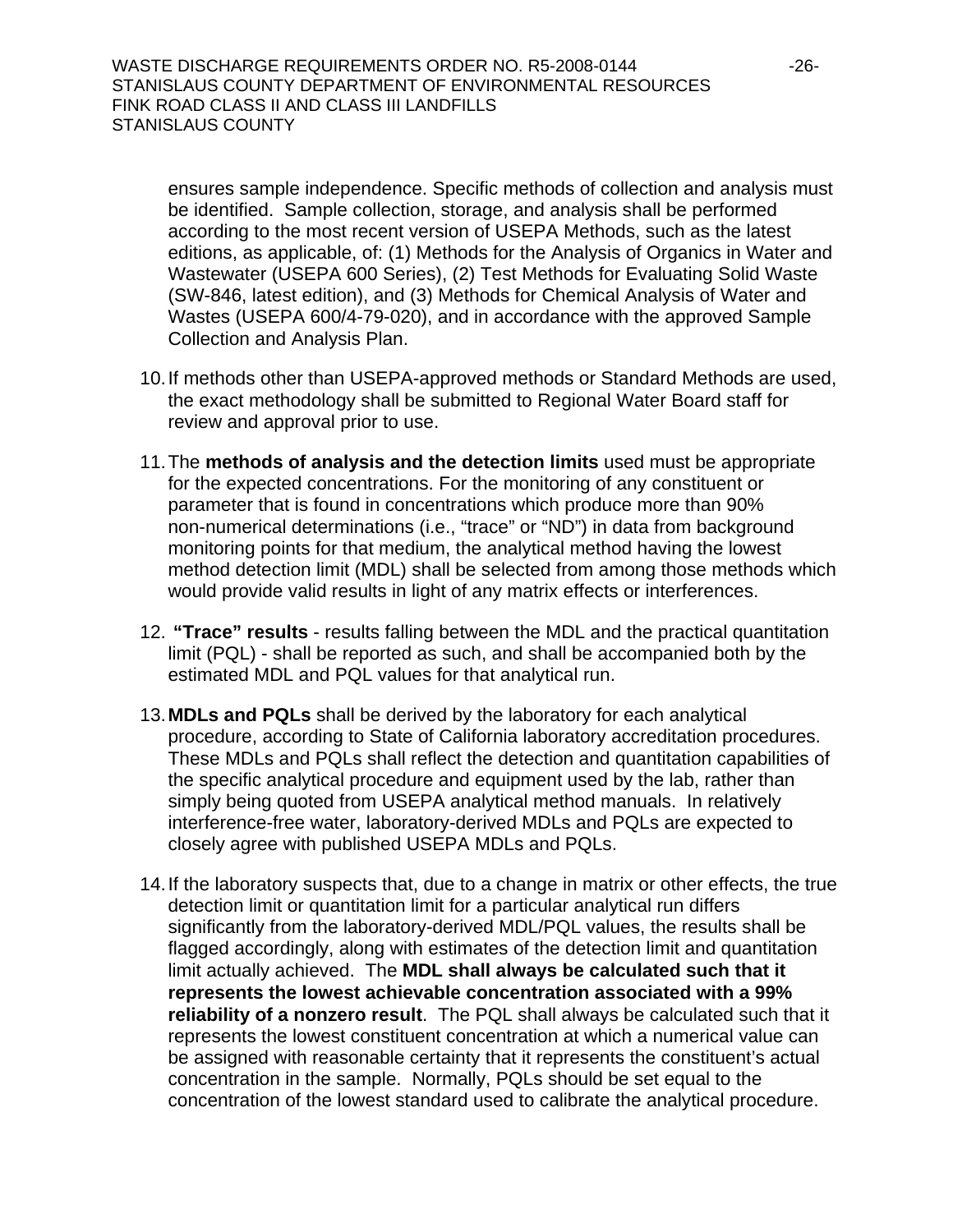- 15. All **QA/QC data** shall be reported, along with the sample results to which they apply, including the method, equipment, analytical detection and quantitation limits, the percent recovery, an explanation for any recovery that falls outside the QC limits, the results of equipment and method blanks, the results of spiked and surrogate samples, the frequency of quality control analysis, and the name and qualifications of the person(s) performing the analyses. Sample results shall be reported unadjusted for blank results or spike recoveries. In cases where contaminants are detected in QA/QC samples (i.e., field, trip, or lab blanks), the accompanying sample results shall be appropriately flagged.
- 16. Unknown chromatographic peaks shall be reported, flagged, and tracked for potential comparison to subsequent unknown peaks that may be observed in future sampling events. Identification of unknown chromatographic peaks that recur in subsequent sampling events may be required.
- 17. The statistical method shall account for data below the practical quantitation limit (PQL) with one or more statistical procedures that are protective of human health and the environment. Any PQL validated pursuant to Title 27 CCR Section 20415(e)(7) that is used in the statistical method shall be **the lowest concentration (or value) that can be reliably achieved** within limits of precision and accuracy specified in the WDRs for routine laboratory operating conditions that are available to the facility. The Discharger's technical report, pursuant to Title 27 CCR Section 20415(e)(7), shall consider the PQLs listed in Appendix IX to Chapter 14 of Division 4.5 of Title 22, CCR, for guidance when specifying limits of precision and accuracy. For any given constituent monitored at a background or downgradient monitoring point, an indication that falls between the MDL and the PQL for that constituent (hereinafter called a "trace" detection) shall be identified and used in appropriate statistical or nonstatistical tests. Nevertheless, for a statistical method that is compatible with the proportion of censored data (trace and ND indications) in the data set, the Discharger can use the laboratory's concentration estimates in the trace range (if available) for statistical analysis, in order to increase the statistical power by decreasing the number of "ties".
- 18. Background for water samples or soil-pore gas samples shall be represented by the data from all samples taken from applicable background monitoring points during that reporting period (at least one sample from each background monitoring point). The Discharger may propose an alternate statistical method [to the methods listed under Title 27 CCR Section 20415(e)(8)(A-D)] in accordance with Title 27 CCR Section 20415(e)(8)(E), for review and approval.
- 19. The Discharger may propose an alternate statistical method [to the methods listed under Title 27 CCR Section 20415(e)(8)(A-D)] in accordance with Title 27 CCR Section 20415(e)(8)(E), for review and approval. Upon receiving written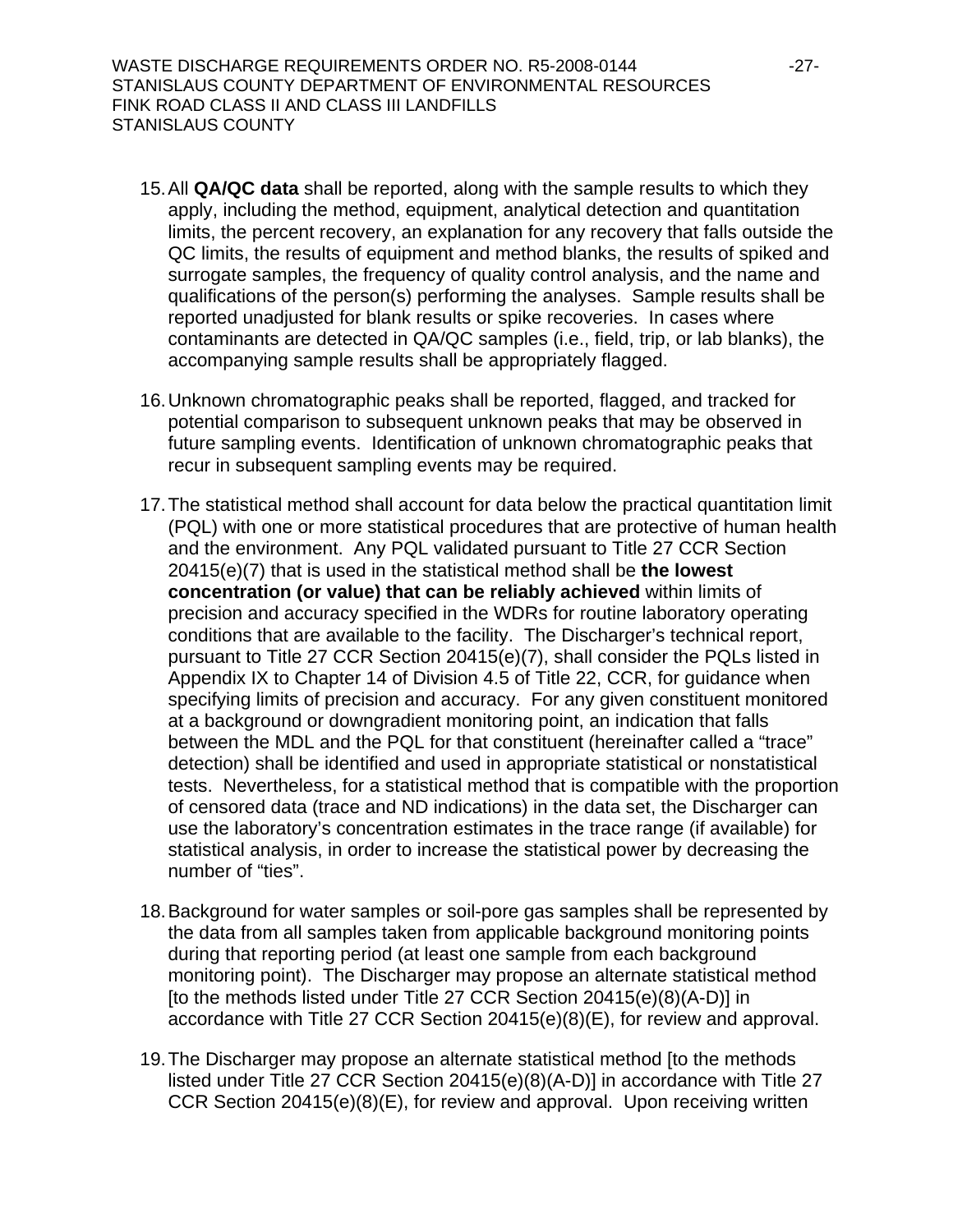approval, alternate statistical procedures may be used for determining the significance of analytical results for common laboratory contaminants (i.e., methylene chloride, acetone, diethylhexyl phthalate, and di-n-octyl phthalate). Nevertheless, analytical results involving detection of these analytes in any background or downgradient sample shall be reported and flagged for easy reference by Regional Water Board staff.

- 20. The Discharger shall use the following non-statistical method for all analytes that are detected in less than 10% of the background samples. The non-statistical method shall be implemented as follows:
	- a. From the constituent of concern or monitoring parameter list, identify each analyte in the **current** sample that exceeds either its respective MDL or PQL. The Discharger shall conclude that the exceedance provides a preliminary indication of a release or a change in the nature or extent of the release, at that monitoring point, if *either:* 
		- 1) The data contains two or more analytes that are detected in less than 10% of background samples that equal or exceed their respective MDLs; or
		- 2) The data contains one or more analyte that equals or exceeds its PQL.
	- b. **Discrete Retest** [Title 27 CCR Section 20415(e)(8)(E)]:
		- 1) In the event that the Discharger concludes (pursuant to paragraph 20.a., above) that there is a preliminary indication of a release, then the Discharger shall immediately notify Regional Water Board staff by phone or e-mail and, within 30 days of such indication, shall collect two new (retest) samples from the monitoring point where the release is preliminarily indicated.
		- 2) For any given retest sample, the Discharger shall include, in the retest analysis, **only the laboratory analytical results for those analytes detected in the original sample**. As soon as the retest data are available, the Discharger shall conclude that there is measurably significant evidence of a release if two or more analytes equal or exceed their respective MDLs or if one or more analyte equals or exceeds its PQL and shall:
			- a) **Immediately** notify the Regional Water Board about any constituent or constituents verified to be present at the monitoring point, and follow up with written notification submitted by certified mail **within seven days** of validation; and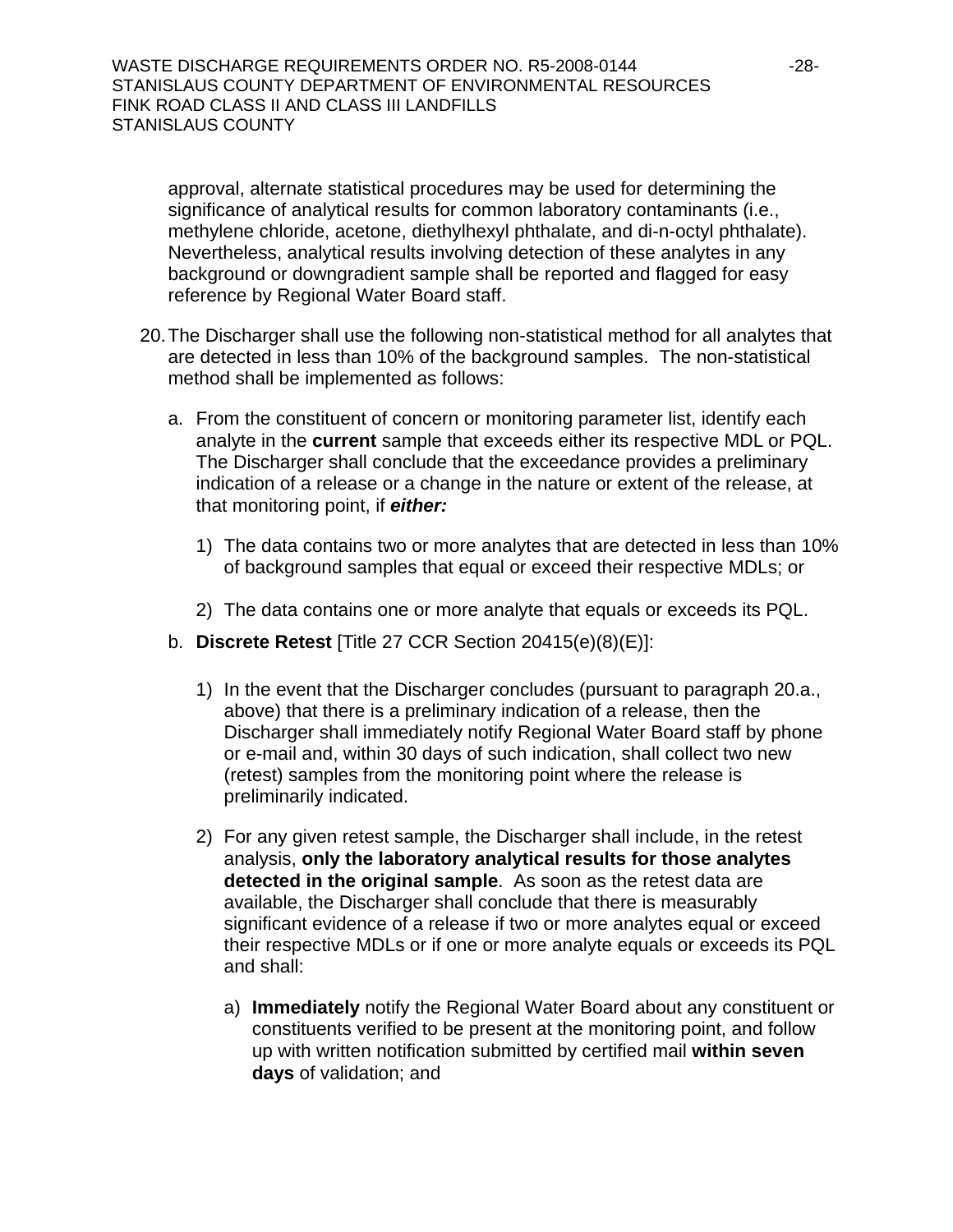- b) Comply with ¶21, below if any constituent or constituents were verified to be present.
- 3) Any analyte that triggers a discrete retest per this method shall be added to the monitoring parameter list such that it is monitored during each regular monitoring event.
- 21. If the Discharger determines that there is measurably significant evidence of a release from the Unit at any monitoring point, the Discharger shall **immediately** implement the requirements of **XI. Response To A Release, C. Release Has Been Verified**, contained in the Standard Provisions and Reporting Requirements.

### **H. PROVISIONS**

- 1. The Discharger shall maintain a copy of this Order at the facility and make it available at all times to facility operating personnel, who shall be familiar with its contents, and to regulatory agency personnel.
- 2. The Discharger shall comply with all applicable provisions of Title 27 and 40 Code of Federal Regulations Part 258 (Subtitle D) that are not specifically referred to in this Order.
- 3. The Discharger shall comply with Monitoring and Reporting Program No. R5-2008-0144, which is incorporated into and made part of this Order.
- 4. The Discharger shall comply with the applicable portions of the Standard Provisions and Reporting Requirements for Waste Discharge Requirements for Nonhazardous Solid Waste Discharges Regulated by Title 27 and/or Subtitle D (Title 27 CCR Section 20005 et seq. and 40 CFR 258 et seq.), dated April 2000, which are hereby incorporated into this Order.
- 5. In the event the Discharger does not comply or will be unable to comply with any prohibition or limitation of this Order for any reason, the Discharger shall notify the appropriate Regional Water Board office by telephone **as soon as** it or its agents have knowledge of such noncompliance or potential for noncompliance, and shall confirm this notification in writing **within two weeks**. The written notification shall state the nature, time, and cause of noncompliance, and shall describe the measures being taken to prevent recurrences and shall include a timetable for corrective actions.
- <span id="page-28-0"></span>6. All reports and transmittal letters shall be signed by persons identified below:
	- a. For a corporation: by a principal executive officer of at least the level of senior vice-president.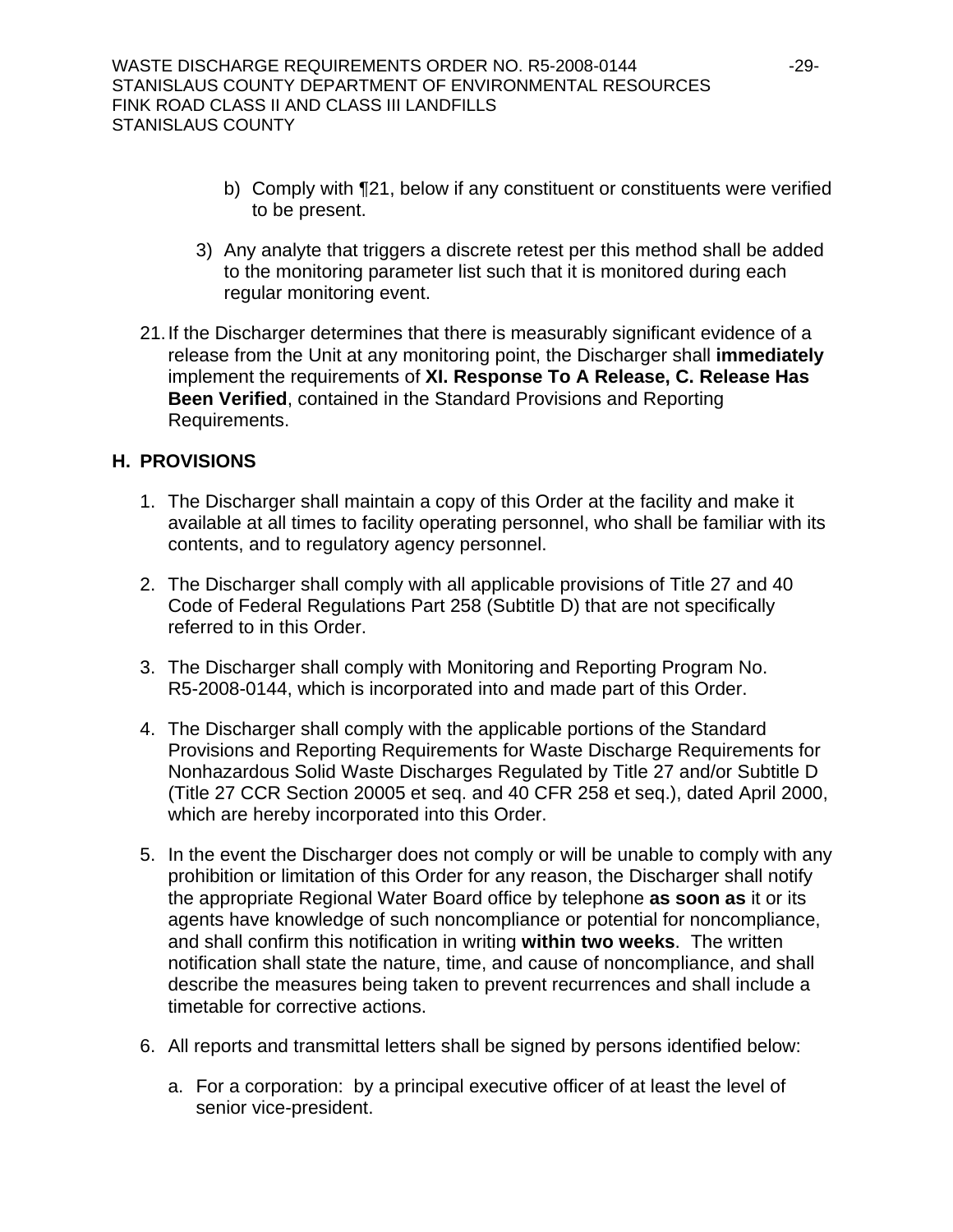- b. For a partnership or sole proprietorship: by a general partner or the proprietor.
- c. For a municipality, state, federal, or other public agency: by either a principal executive officer or ranking elected or appointed official.
- d. A duly authorized representative of a person designated in a, b or c above if;
	- 1) The authorization is made in writing by a person described in a, b, or c of this provision;
	- 2) The authorization specifies either an individual or a position having responsibility for the overall operation of the regulated facility or activity, such as the position of plant manager, operator of a Unit, superintendent, or position of equivalent responsibility. (A duly authorized representative may thus be either a named individual or any individual occupying a named position); and
	- 3) The written authorization is submitted to the Regional Water Board.
- e. Any person signing a document under this Section shall make the following certification:

"I certify under penalty of law that I have personally examined and am familiar with the information submitted in this document and all attachments and that, based on my inquiry of those individuals immediately responsible for obtaining the information, I believe that the information is true, accurate, and complete. I am aware that there are significant penalties for submitting false information, including the possibility of fine and imprisonment."

- 7. The Discharger shall take all reasonable steps to minimize any adverse impact to the waters of the State resulting from noncompliance with this Order. Such steps shall include accelerated or additional monitoring as necessary to determine the nature, extent, and impact of the noncompliance.
- 8. The owner of the waste management facility shall have the continuing responsibility to assure protection of waters of the state from discharged wastes and from gases and leachate generated by discharged waste during the active life, closure, and postclosure maintenance period of the Unit(s) and during subsequent use of the property for other purposes.
- 9. The fact that it would have been necessary to halt or reduce the permitted activity in order to maintain compliance with this Order shall not be regarded as a defense for the Discharger's violations of the Order.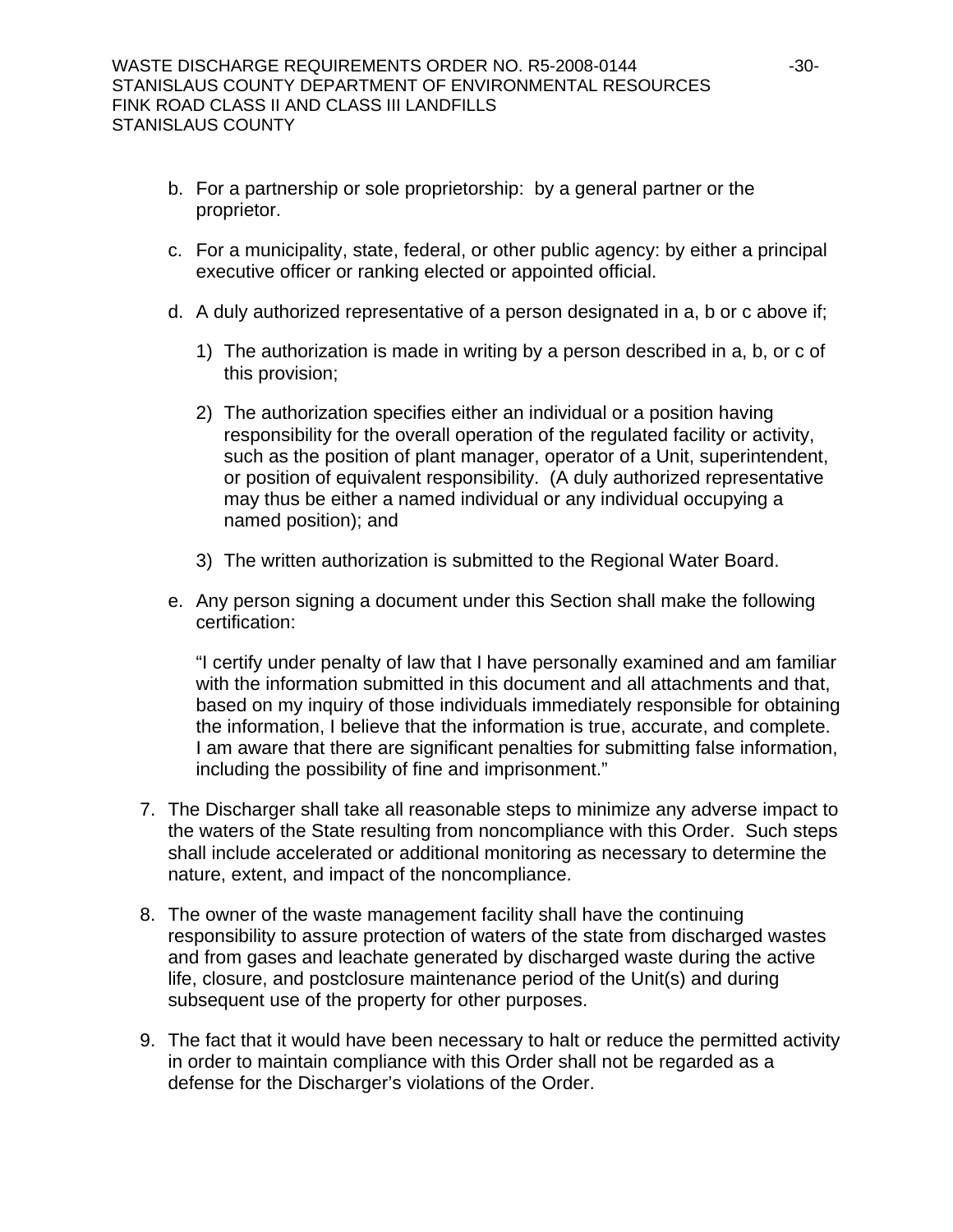WASTE DISCHARGE REQUIREMENTS ORDER NO. R5-2008-0144 -31- STANISLAUS COUNTY DEPARTMENT OF ENVIRONMENTAL RESOURCES FINK ROAD CLASS II AND CLASS III LANDFILLS STANISLAUS COUNTY

- 10. To assume ownership or operation under this Order, the succeeding owner or operator must apply in writing to the Regional Water Board requesting transfer of the Order within 14 days of assuming ownership or operation of this facility. The request must contain the requesting entity's full legal name, the State of incorporation if a corporation, the name and address and telephone number of the persons responsible for contact with the Regional Water Board, and a statement. The statement shall comply with the signatory requirements contained in Provision H.[6](#page-28-0). and state that the new owner or operator assumes full responsibility for compliance with this Order. Failure to submit the request shall be considered a discharge without requirements, a violation of the California Water Code. Transfer of this Order shall be approved or disapproved by the Regional Water Board.
- 11. The Discharger shall maintain assurances of financial responsibility for initiating and completing corrective action for all known or reasonably foreseeable releases from the landfill with the California Integrated Waste Management Board (CIWMB) in the amount of the approved cost estimate described in Finding No. [70](#page-14-0) of this Order. If the CIWMB determines that either the amount of coverage or the mechanism is inadequate, the Discharger shall submit a demonstration of acceptable financial assurance to the CIMWB within no more than 90 days of notification.
- 12. The Discharger shall maintain assurances of financial responsibility for closure and post-closure maintenance costs in the amount of the cost estimates in the approved preliminary or final closure and post-closure maintenance plan, as applicable. If the CIWMB determines that either the amount of coverage or the mechanism is inadequate, the Discharger shall submit a demonstration of acceptable financial assurance to the CIMWB within no more than 90 days of notification.
- 13. The Discharger shall update the preliminary closure and post-closure maintenance plan (PCPCMP) any time there is a change that will significantly affect the amount of the closure and post-closure maintenance cost estimate. The updated PCPCMP shall be submitted to the Regional Water Board, the Local Enforcement Agency, and the CIWMB. The PCPCMP shall meet the requirements of Title 27 CCR Section 21769(b), and include a lump sum estimate of the cost of carrying out all actions necessary to close each Unit, to prepare detailed design specifications, to develop the final closure and postclosure maintenance plan, and to carry out the first thirty years of post-closure maintenance. A final (or partial final) closure and post-closure maintenance plan shall be submitted prior to closure and closure shall not be conducted in the absence of closure WDRs.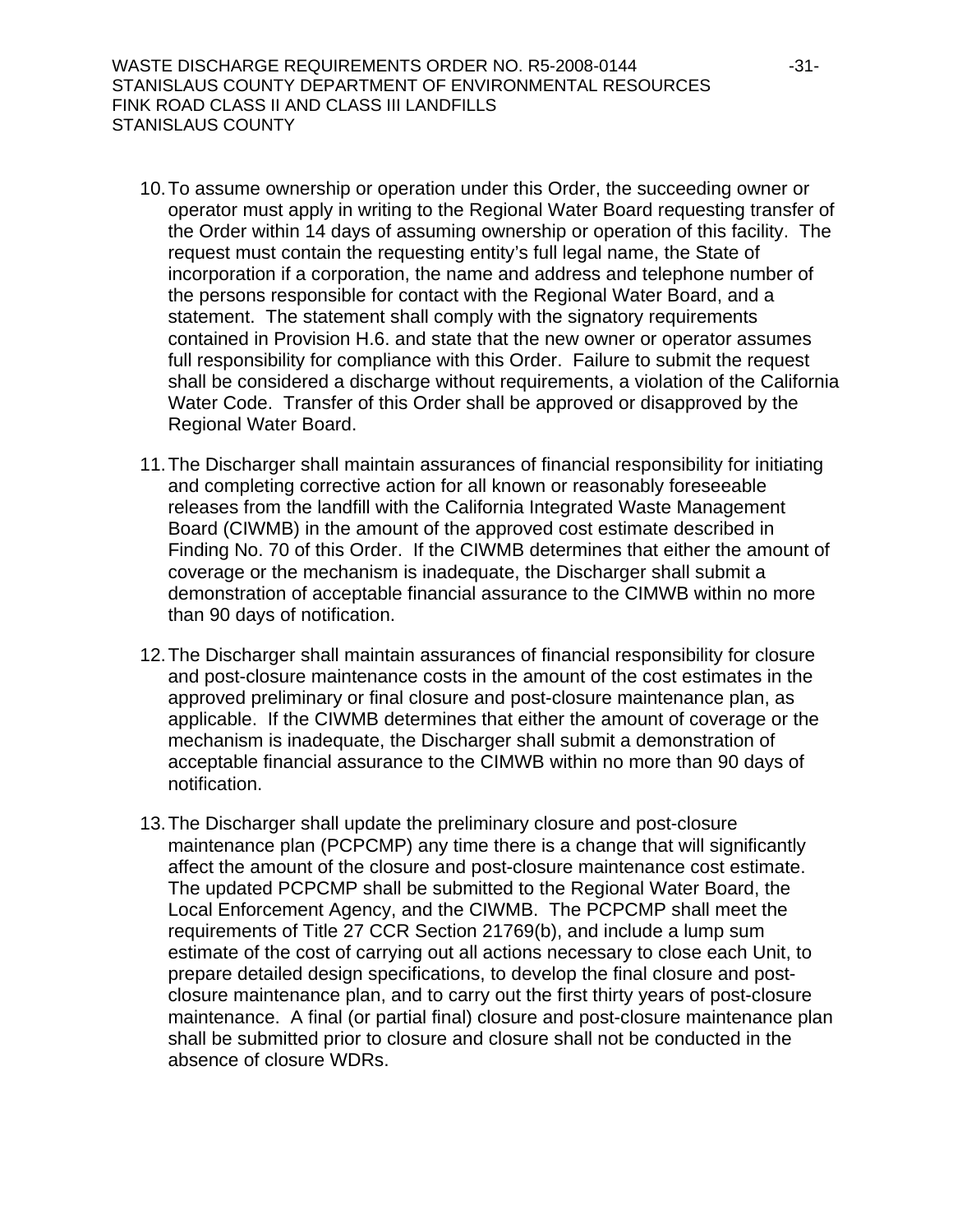WASTE DISCHARGE REQUIREMENTS ORDER NO. R5-2008-0144 -32- STANISLAUS COUNTY DEPARTMENT OF ENVIRONMENTAL RESOURCES FINK ROAD CLASS II AND CLASS III LANDFILLS STANISLAUS COUNTY

- <span id="page-31-0"></span>14. The Discharger shall investigate groundwater to the southwest of LF-3 to determine the source of the elevated inorganic constituents. If the landfill is determined to be the source, the Discharger shall determine the lateral and vertical extent of the inorganic degradation. The Discharger shall investigate the source of the previous detections of MTBE at MW-17 and MW-21, including sampling the livestock watering area and sampling any new groundwater monitoring wells associated with this site investigation. The Discharger shall sample the perched zone located on the western sidewall of LF-3 Cell 3 for inorganics and MTBE. Based on the results of the investigations, the Discharger shall submit a Site Investigation Report with an analysis of the data and determination of the source and extent of the groundwater degradation. If the Discharger and/or Regional Board staff determine that the landfill is the source of the degradation, the Discharger shall prepare and submit an Engineering Feasibility Study, and a Corrective Action Plan. Under Section 13267(b) of the Water Code, the technical reports described in this Order are required to determine if MTBE is from an off-site source and to determine the nature and extent of the chloride, sulfate, and TDS plume as evidenced by the elevated concentrations at MW-17, MW-20, and MW-21.
- 15. The Discharger shall complete the tasks contained in Provision No. [14](#page-31-0) of this Order in accordance with the following time schedule:

#### **A. Site Investigation Work Plan at LF-3 Cell 3, MW-17, MW-20, and MW-21**

By **30 October 2008**, the Discharger shall submit a site investigation work plan to determine if MTBE and the increased/sporadic concentrations of chloride, sulfate, and TDS at MW-17, MW-20, and 21 are from the landfill or from an off-site source. The plan shall include, but not be limited to, the following:

- Information required in Attachment C, *Items to be Included in a Site Investigation Work Plan;*
- Sampling and analysis for MTBE and inorganics at the perched zone located on the western sidewall of LF- 3 Cell 3;
- Installation of a new well that shall be located to the southwest of MW-17 and southeast of MW-21, and the determination of the local groundwater gradient in relation to the well;
- Installation of a new well east of and immediately adjacent to the Covanta plant, and the determination of the local groundwater gradient inn relation to the well;
- Sampling and analysis for MTBE and inorganics of any groundwater monitoring well installed as part of this site investigation;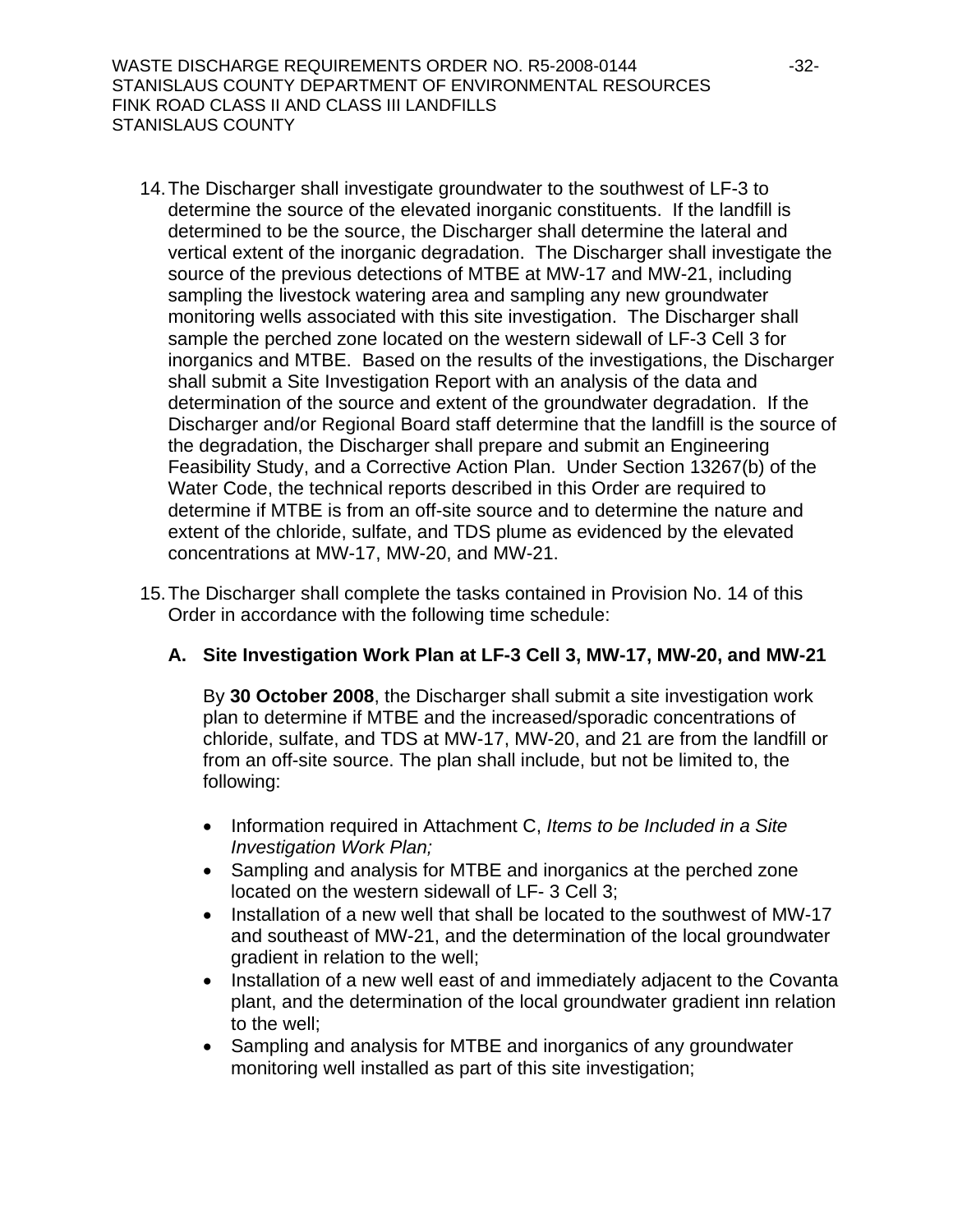- Sampling and analysis for MTBE in groundwater and surface water including the following:
	- Four consecutive quarters of MTBE sampling and analysis of any new groundwater monitoring well installed as part of this investigation;
	- MTBE sampling and analysis at the off-site livestock watering area;
	- Four consecutive quarters of sampling and analysis of MTBE in groundwater from MW-17, MW-20, and MW-21.

## **B. Site Investigation Report**

By **29 May 2009**, the Discharger shall submit a Site Investigation Report that shall present an evaluation of the results of the Site Investigation of the perched zone, local groundwater gradients at any new wells, MTBE in surface water and groundwater, and elevated inorganics at MW-17, MW-20, and MW-21. The contents of the Site Investigation shall include, but not be limited to, the following:

- Information in Attachment D, *Items to be Included in a Site Investigation Report*.
- Tabulated and electronic (Excel spreadsheet) analytical results of all sampled media, including any new groundwater monitoring wells, the perched zone, and surface water at the livestock watering area. The electron Excel spreadsheet must be in a format acceptable to the Executive Officer.
- Determination if the elevated/sporadic concentrations of chloride, sulfate, and TDS at MW-17, MW-20, and 21 are from an off-site source or not.
- Determination if the perched zone located on the western sidewall of LF-3 Cell 3 is the source of elevated/sporadic inorganics at MW-17, MW-20, and MW-21.
- Determination if the perched zone located on the western sidewall of LF-3 Cell 3 is the source of MTBE detected at MW-17 and MW-21.
- Two consecutive quarters (starting with the third quarter of 2008) of MTBE sampling/analytical results from MW-17, MW-20, MW-21, and any new wells associated with the site investigation.
- Determination if the source of MTBE is the livestock watering area of not.
- If the landfill is determined to be the source of elevated /sporadic inorganics at MW-17, MW-20, and MW-21, a plan for determination of the lateral and vertical extent of degradation.
- Local groundwater gradients in relation to any new installed well.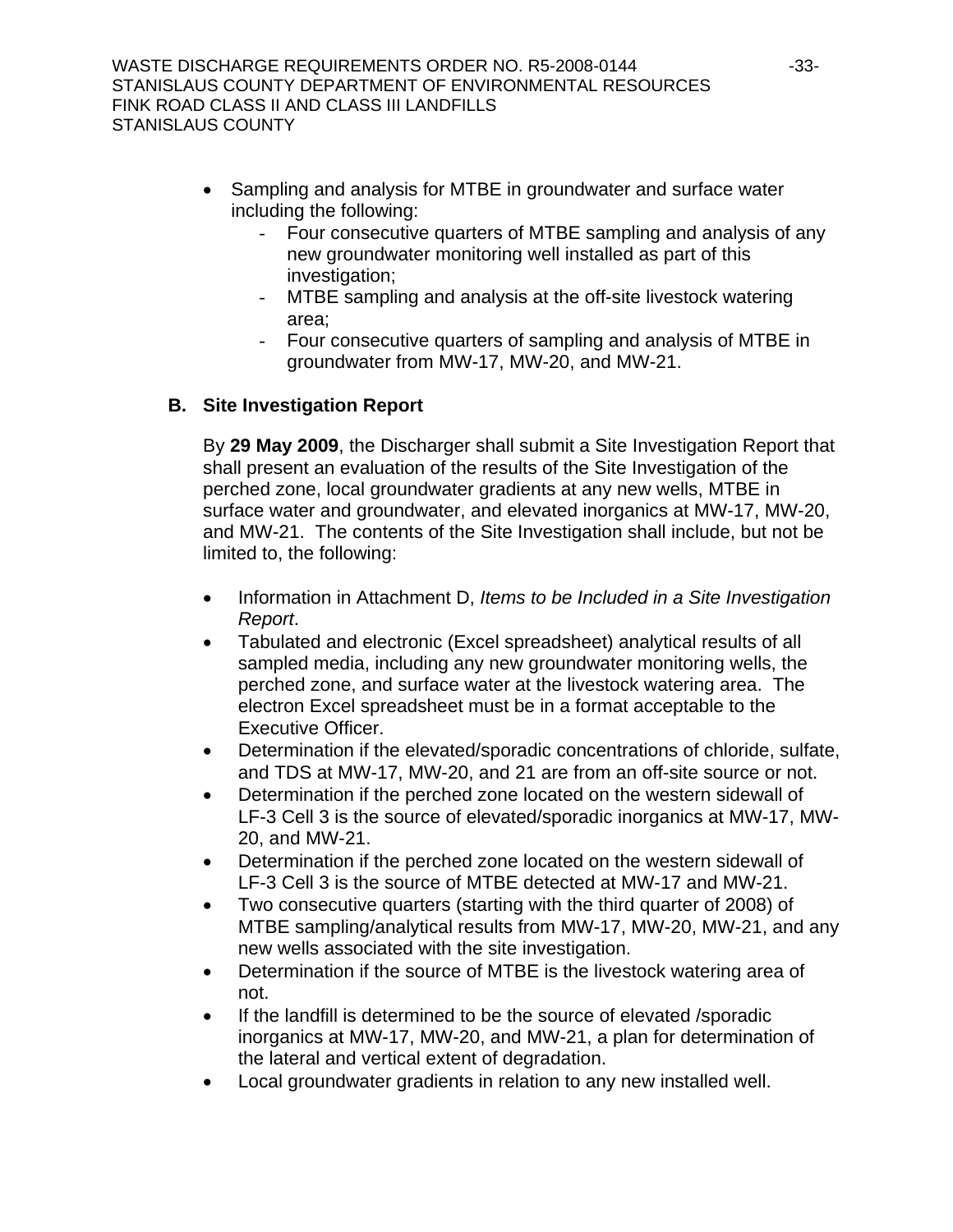## **C. Addendum to Site Investigation Report**

By **31 December 2009**, the Discharger shall submit an Addendum to the Site Investigation Report that shall include all four consecutive quarters of MTBE sampling; the analysis of any new wells installed as part of the site investigation, and at MW-17, MW-20, and MW-21; and the results of the investigation of the lateral and vertical extent of groundwater degradation if the landfill was determined to be the source by the Discharger or by Regional Water Board staff. The report shall include the following:

- Tabulated data of all results and an electronic Excel spreadsheet with all the analytical results.
- The electronic Excel spreadsheet shall be in a format acceptable to the Executive Officer.
- A discussion of analytical results, conclusions, and recommendations.
- A determination if an off-site source is the cause of MTBE in MW-17, MW-20, and MW-21.
- Results of the investigation of the lateral and vertical extent of groundwater degradation if the landfill was determined to be the source.

### **D. Feasibility Study and Corrective Action Plan**

Upon review of the Site Investigation Report and the Addendum, the Discharger shall prepare and submit an Engineering Feasibility Study and Corrective Action Plan if either the Discharger or Regional Water Board staff determined that the landfill is the source of groundwater degradation. If required, the Discharger shall submit the Engineering Feasibility Study and Corrective Action Plan by **30 April 2010** that shall include the following information:

- The information in Attachment E, *Items to Be Included in the Feasibility Study and Remedial Options Evaluation Report*
- The information in Attachment F, *Items to be Included in a Cleanup Plan.*

#### 16.**Construction Plans**

**Prior to construction,** the Discharger shall submit construction and design plans for review and approval. (see Construction Specification F.1).

#### 17.**Construction Report**

**Prior to discharge,** the Discharger shall submit a construction report upon completion, demonstrating construction was in accordance with approved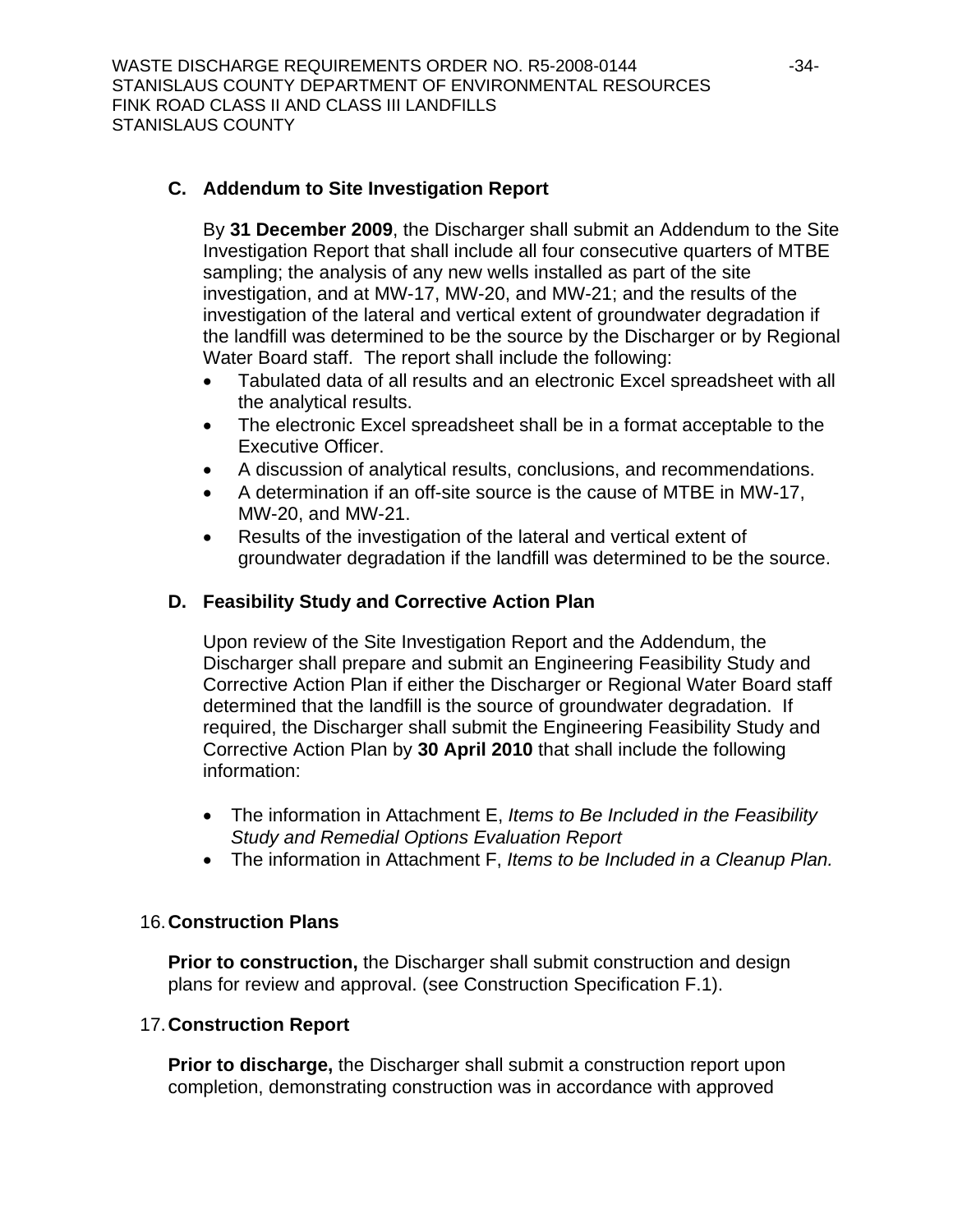construction plans for Executive Officer review and approval. (see Construction Specification F.[9\)](#page-23-0).

I, PAMELA C. CREEDON, Executive Officer, do hereby certify that the foregoing is a full, true, and correct copy of an Order adopted by the California Regional Water Quality Control Board, Central Valley Region, on 11 September 2008.

> \_\_\_\_\_\_\_\_\_\_\_\_\_\_\_\_\_\_\_\_\_\_\_\_\_\_\_\_\_\_\_\_\_\_\_\_ PAMELA C. CREEDON, Executive Officer

WLB: 9/11/2008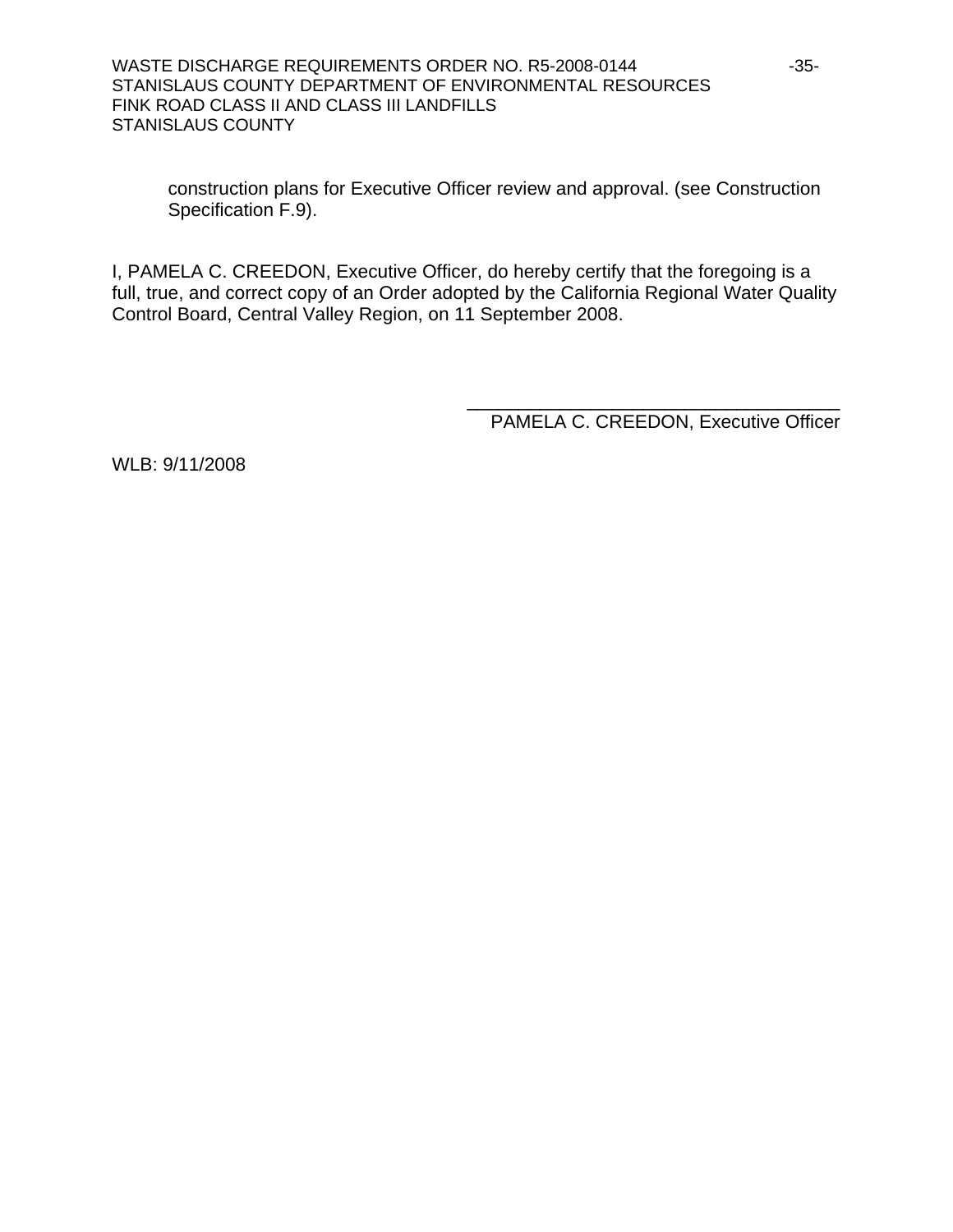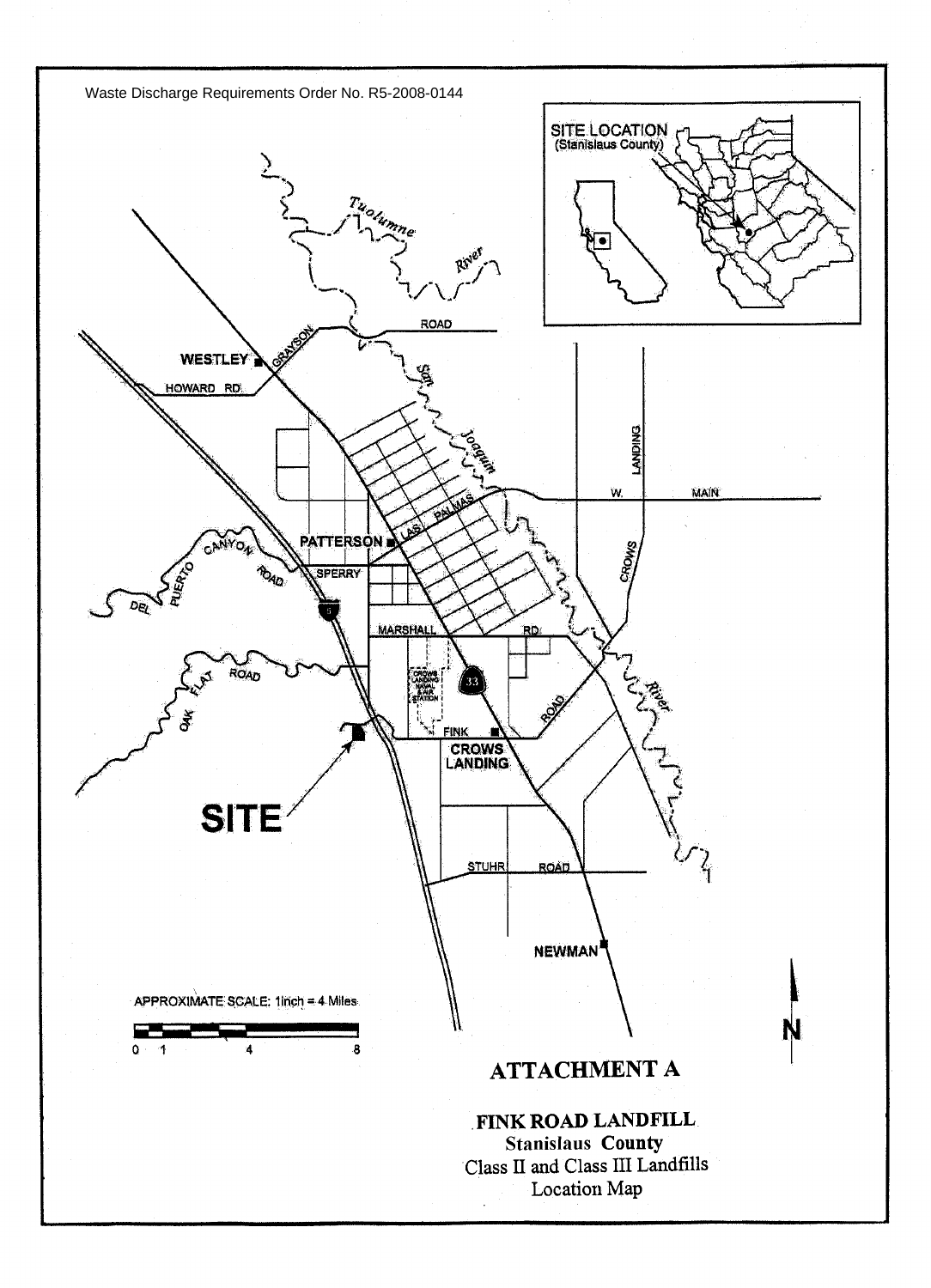#### **ORDER NO. R5-2008-0144** ATTACHMENT B

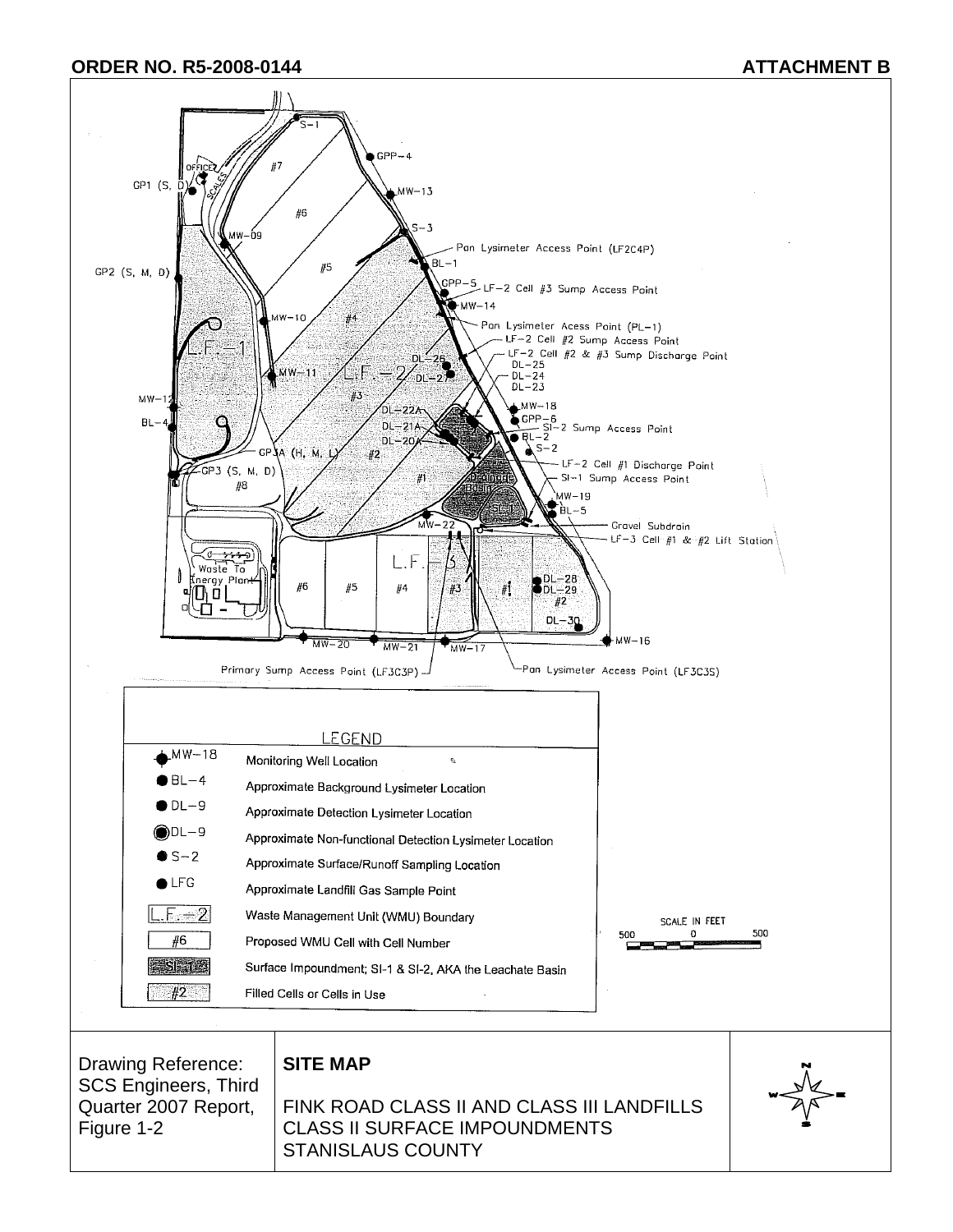## **ATTACHMENT C ORDER NO. R5-2008-0144 FINK ROAD LANDFILL ITEMS TO BE INCLUDED IN A SITE INVESTIGATION WORK PLAN**

The outline below is a minimum requirement for items to be included and discussed in the text of all site investigation work plans submitted to the Regional Water Quality Control Board. All work plans must be stamped and signed by a registered geologist, certified engineering geologist, or civil engineer registered or certified by the State of California. Other pertinent information specific to each individual investigation also shall be included. The Discharger's certification statement shall be included with each report and plan.

# **I. BACKGROUND**

- A. *Site History*
	- State all operations conducted at the site.
	- Identify present and historic chemical usage and handling procedures.
	- List all chemical spills and their disposition.
	- Identify all past and present above ground and under ground tank locations.
	- Identify tank capacities and other specifications as necessary.
	- Identify tank contents, past and present.
	- Identify locations of maintenance shops, chemicals used in the shops, method of chemical storage and disposal.
	- Identify past and present land uses and future as applicable.
- B. *Topographic map of site vicinity showing:*
	- All natural and man-made drainage features including ditches and surface impoundments, and the drainages destination;
	- Utilities and storm drain system;
	- Location of existing monitoring wells, including those installed by other parties;
	- Location of above ground and underground storage tanks, other waste-handling facilities, and/or spill site;
	- Location of a major body of water relative to the site;
	- Location of any nearby private, municipal, or irrigation wells; and
	- Other major physical and man-made features.
- C. *Geology/Hydrogeology*
	- Include proposal for logging of boreholes and characterizing site geology.
	- Include proposals for identifying unconfined or confined aquifers and contaminant flowpaths.
	- Include proposals for installing additional wells when initial well locations contain contaminants.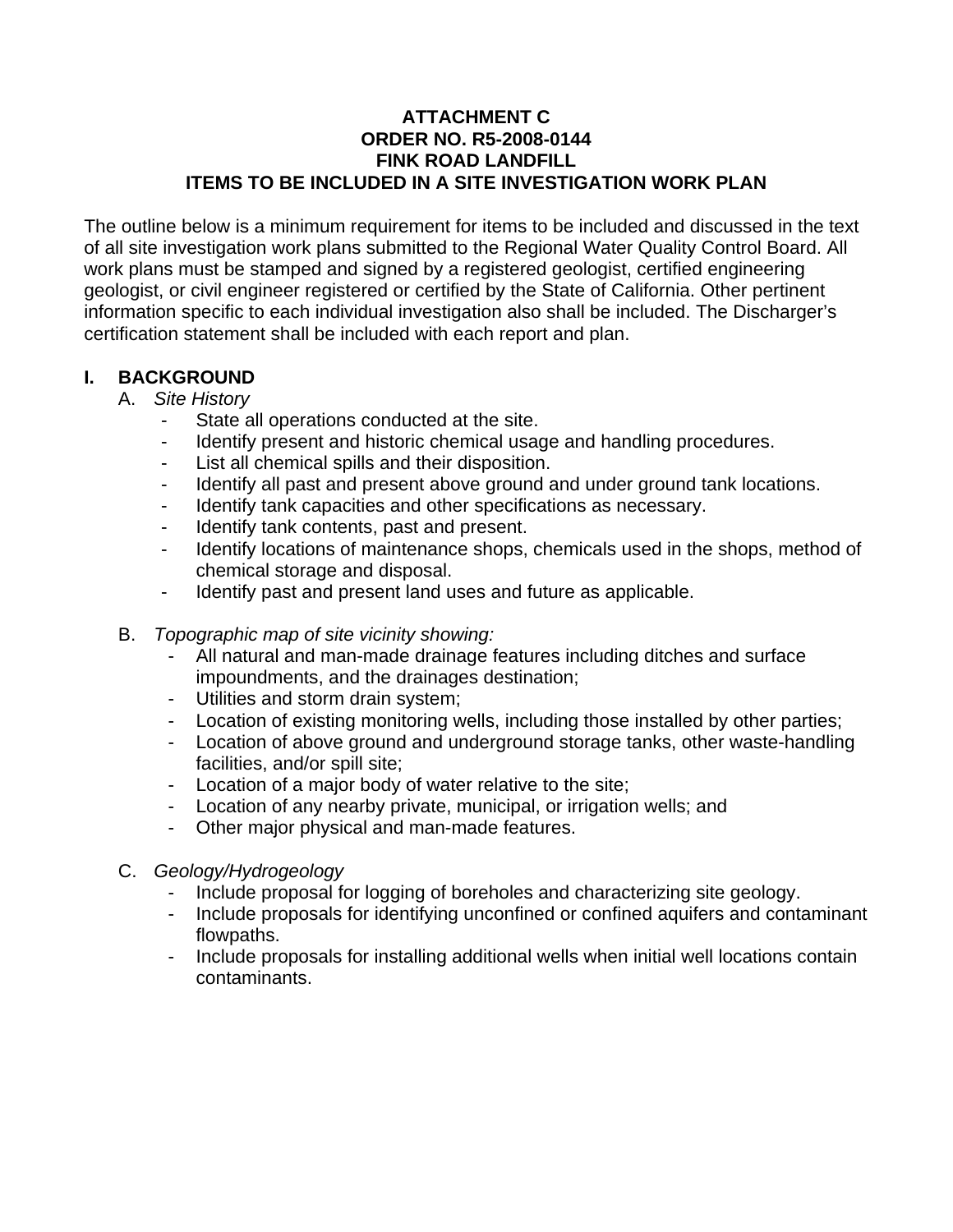# **ITEMS TO BE INCLUDED IN A SITE INVESTIGATION WORK PLAN**

## **II. PREVIOUS SITE INVESTIGATIONS**

- Provide a detailed description of any previous site investigation conducted to determine if there is any soil or ground water contamination.
- Include laboratory analytical results of all soil and water samples analyzed, and water level and floating product measurements.

## **III. FIELD INVESTIGATION**

- A. *General*
	- Monitoring well locations and rationale
	- Survey details
	- Equipment decontamination procedures
	- Health and safety plan
- B. *Drilling Details*
	- Describe drilling and logging methods
- C. *Monitoring Well Design*
	- Casing diameter
	- Borehole diameter
	- Depth of surface seal
	- Well construction materials
	- Diagram of well construction
	- Type of well cap
	- Size of perforations and rationale
	- Grain size of sand pack and rationale
	- Thickness and position of bentonite seal and sand pack
	- Depth of well, length and position of perforated interval
- D. *Well Development*
	- Method of development to be used
	- Method of determining when development is complete
	- Method of development water disposal
- E. *Soil Sampling*
	- Cuttings disposal method
	- Analyses to be run and methods
	- Sample collection and preservation method
	- Intervals at which soil samples are to be collected
	- Number of soil samples to be analyzed and rationale
	- Location of soil samples and rationale
	- QA/QC procedures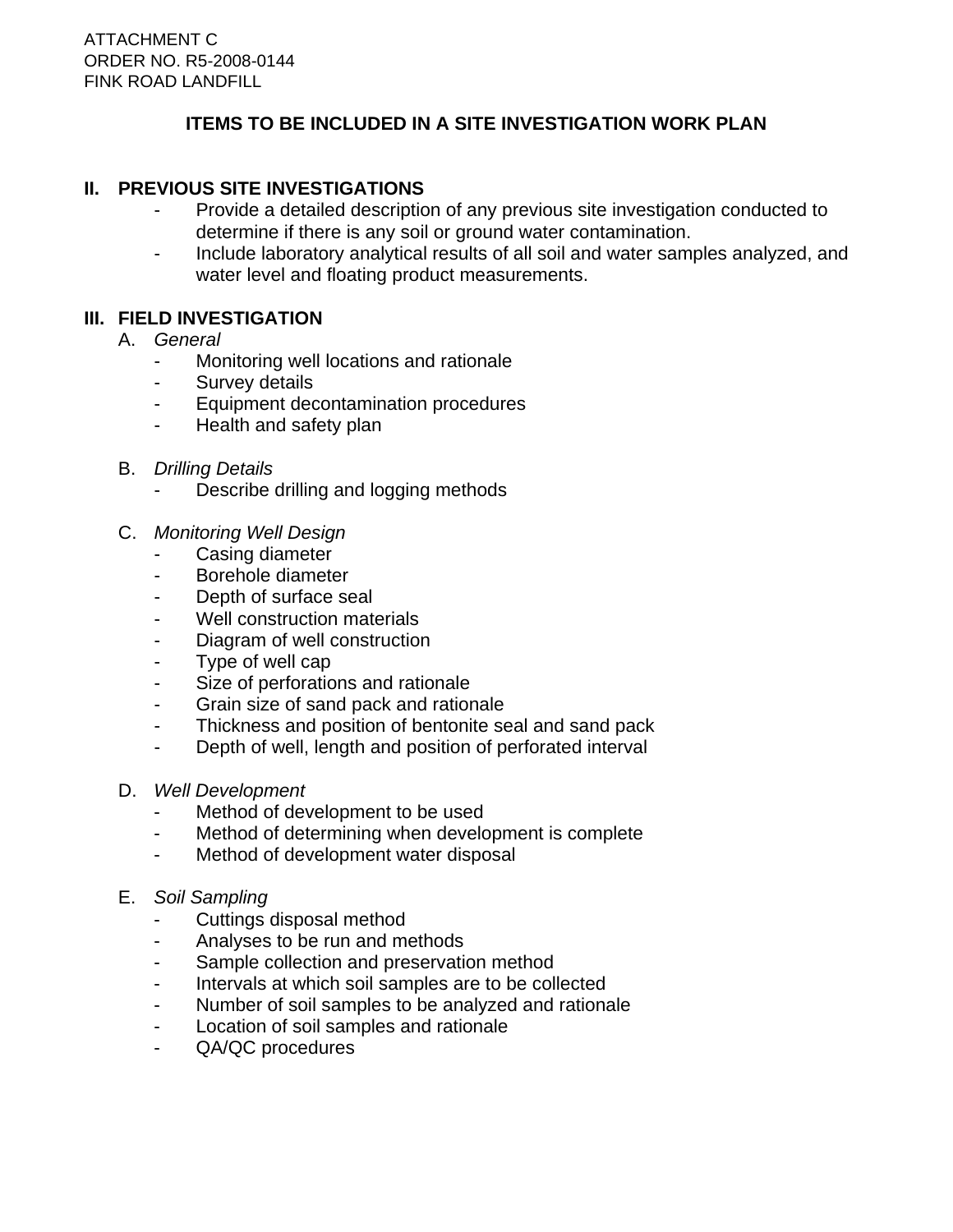# **ITEMS TO BE INCLUDED IN A SITE INVESTIGATION WORK PLAN**

- F. *Well Sampling*
	- Minimum time after development before sampling (48 hours)
	- Well purging method and amount of purge water
	- Sample collection and preservation method
	- QA/QC procedures
- G. *Water Level Measurement*
	- Elevation reference point at each monitoring well shall be within 0.01 foot.
	- Ground surface elevation at each monitoring well shall be within 0.1 foot. Method and time of water level measurement shall be specified.

# **IV. QA/QC PROCEDURES**

Specify number of field blanks and duplicates.

## **V. TIME SCHEDULE FOR PROPOSED WORK**

- The work plan shall include a time schedule for implementation and completion of work.
- Work plan shall include completion schedule for installation of additional wells if initial wells have contamination.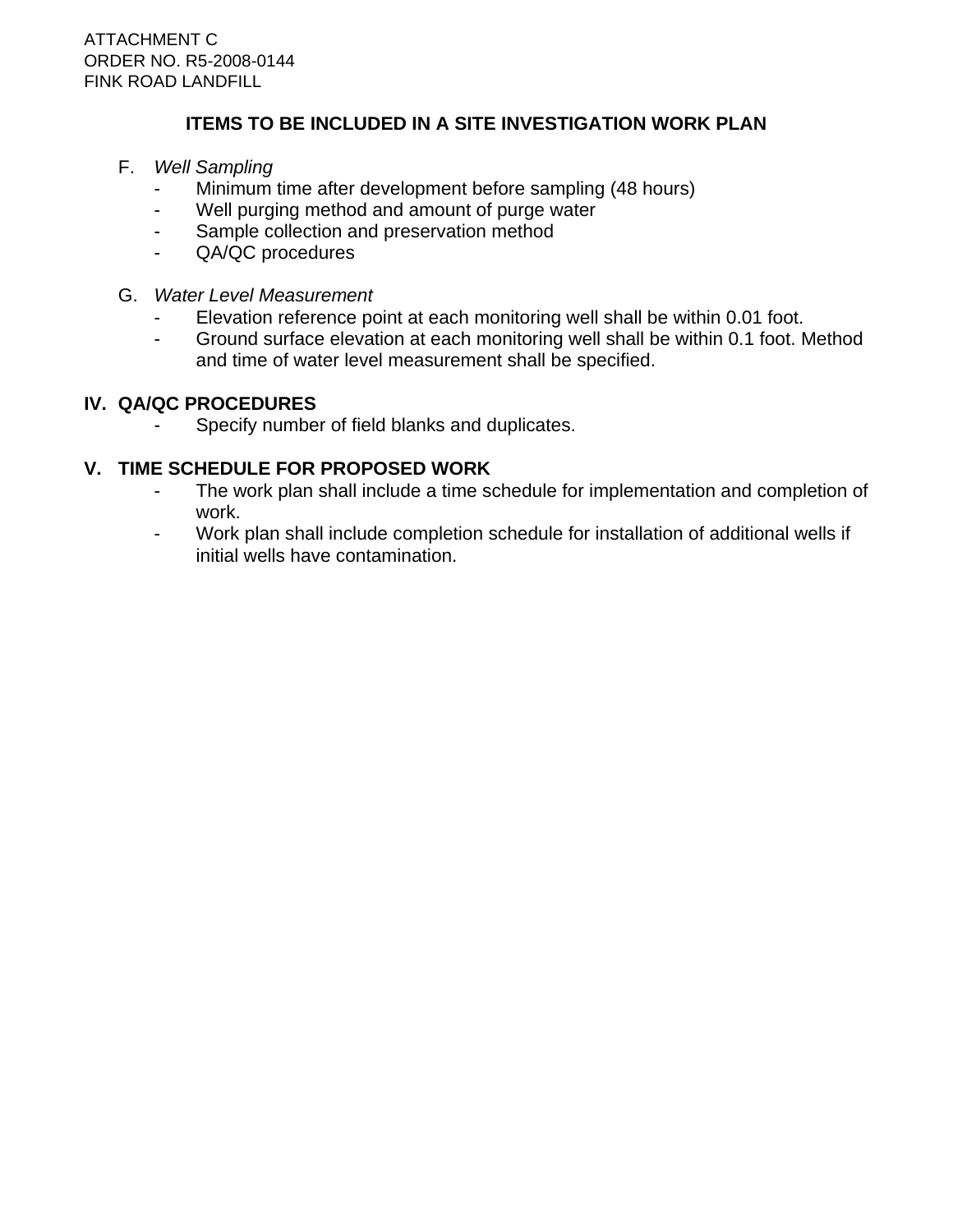## **ATTACHMENT D ORDER NO. R5-2008-0144 FINK ROAD LANDFILL ITEMS TO BE INCLUDED IN A SITE INVESTIGATION REPORT**

The outline below is a minimum requirement for items to be included and discussed in the text of all site investigation reports submitted to the Regional Water Quality Control Board. Other supporting data to be included in the report, either within the text of the report or in appendices, are *italicized* at the end of each section. All reports must be stamped and signed by a registered geologist, certified engineering geologist, or civil engineer registered or certified by the State of California. The Discharger's certification statement shall be included with each report and plan. Other pertinent information specific to this investigation shall also be included.

## **I. INTRODUCTION**

 Summary of past investigations Purpose of the recent investigation, including the determination of vertical and horizontal extent of contamination Scope of the recent investigation Time period in which the recent investigation was carried out

## **II. SUMMARY**

 Number of wells drilled Results of soil and water analyses Ground water flow direction and gradient Possible source determination Vertical and horizontal extent of contamination

## **III. FIELD INVESTIGATION**

 Well Construction Number and depth of wells drilled Date(s) wells drilled Description of drilling and construction Approximate locations relative to facility site(s)

*Supporting Data:* 

 *A well construction diagram for each well shall be included in the report which shows the following details:* 

 *Total depth drilled Depth of open hole (same as total depth drilled if no caving occurs) Footage of hole collapsed Length of slotted casing installed Depth of bottom of casing Depth to top of sand pack Thickness of sand pack Depth to top of bentonite seal Thickness of bentonite seal Thickness of concrete grout Boring diameter*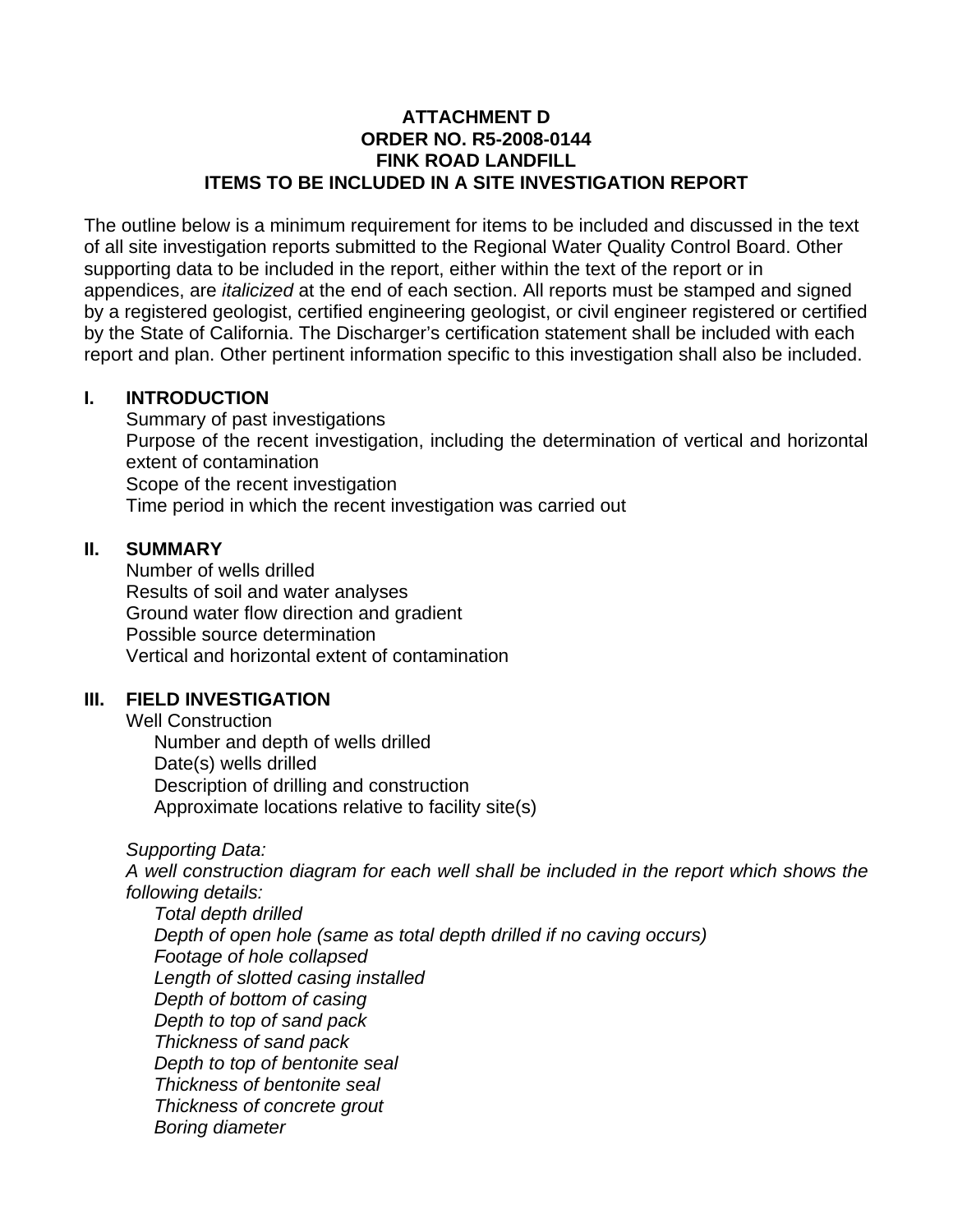## **ITEMS TO BE INCLUDED IN A SITE INVESTIGATION REPORT**

 *Casing diameter Casing material Size of perforations Number of bags of sand Well elevation at top of casing Depth to ground water Date of water level measurement Monitoring well number Date drilled Location*

#### Well Development

 Date(s) of development of each well Method of development Volume of water purged from well How well development completion was determined Method of effluent disposal

## *Supporting Data:*

 *Field notes from well development shall be included in report.*

#### Water Sampling

 Date(s) of sampling How well was purged How many well volumes purged Levels of temperature, EC, and pH at stabilization Sample collection, handling, and preservation methods Sample identification Analytical methods used

#### Soil Sampling

 Date(s) of sampling Sample collection, handling, and preservation method Sample identification Analytical methods used

## **IV. FINDINGS OF THE INVESTIGATION**

#### **Lithology**

 Types of sediments encountered Presence, location, and lateral continuity of any significant sand, silt, or clay layers Any visual signs of contamination

## *Supporting Data:*

 *Well logs geologic cross-sections shall be included in the report.*

Analytical Results of Soil and Ground Water Sampling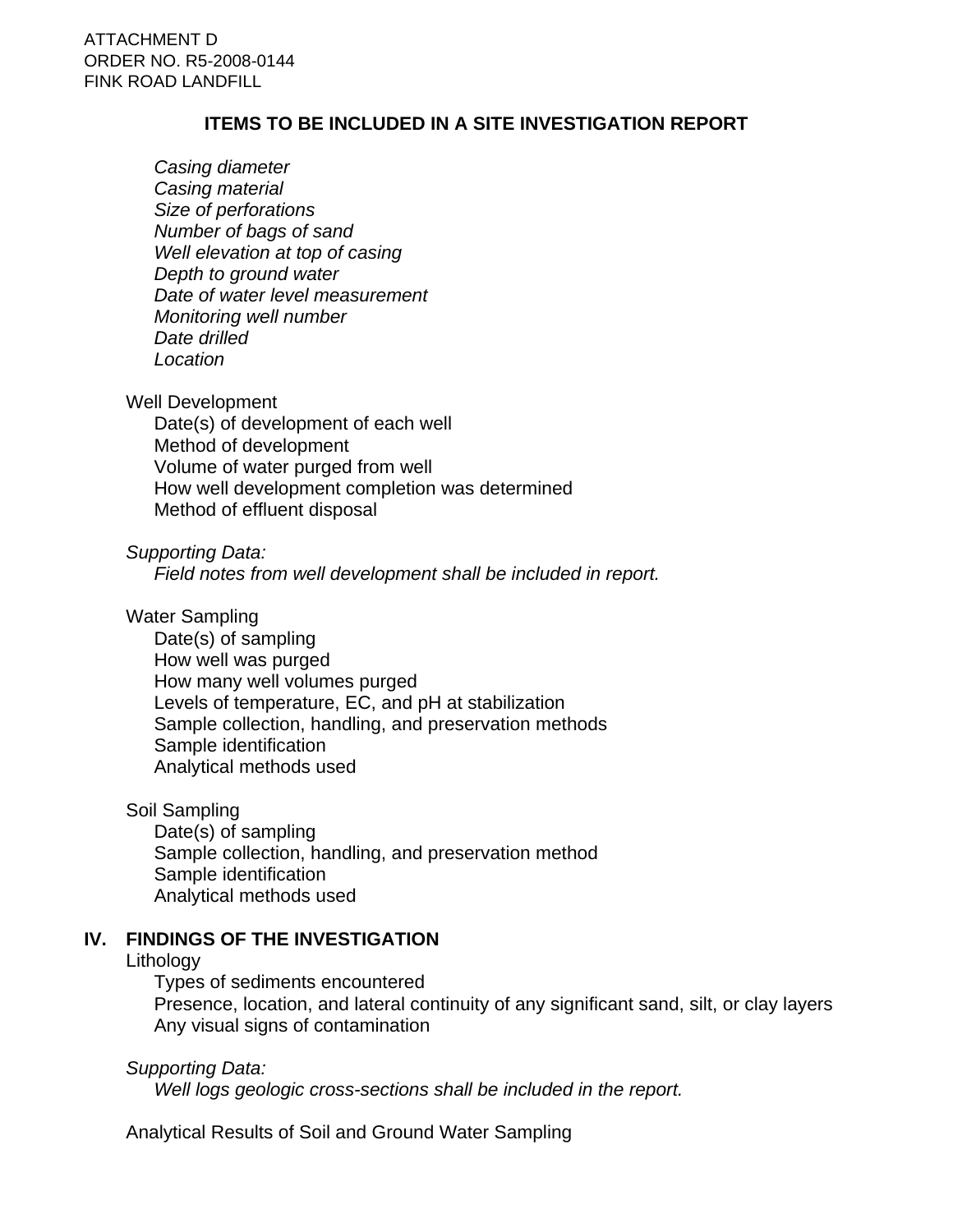## **ITEMS TO BE INCLUDED IN A SITE INVESTIGATION REPORT**

Analytical results of each monitoring well shall be summarized in tabular format.

*Supporting Data:* 

 *Signed laboratory analytical reports with MDLs, PQLs, and QA/QC reports Chain-of-custody forms* 

#### Water Levels

 Static water levels measured when well drilled Date(s) of water level measurements Water levels determined prior to sampling

## *Supporting Data:*

 *Dates of water level measurement, depths to ground water, and ground water elevations shall be tabulated and included in the report.*

## Ground Water Gradient and Flow Direction

 Ground water gradient and flow direction determined by the investigation shall be discussed and compared to the regional gradient and flow direction.

## *Supporting Data:*

 *A ground water contour map, drawn to scale, shall be provided which shows each*  well, its ground water elevation, and lines of equal ground water elevation. Ground *water gradient and flow direction shall be shown on the map. The calculation of the gradient shall be included. Vertical and horizontal extent of groundwater contamination shall be shown on a map, including iso-concentration lines.*

## **V. RESULTS OF QA/QC**

 QA/QC procedures QC sample identification Field blank analyses Comparison of duplicate sample results

# **VI. CONCLUSIONS AND RECOMMENDATIONS**

 Evaluate the vertical and horizontal extent of contamination; In tabular format and discussions, compare analytical result background levels and appropriate water quality objectives;

Identify any suspected source of contamination;

 Recommend any further investigative needs based on data gaps; interim remedial measures; and public participation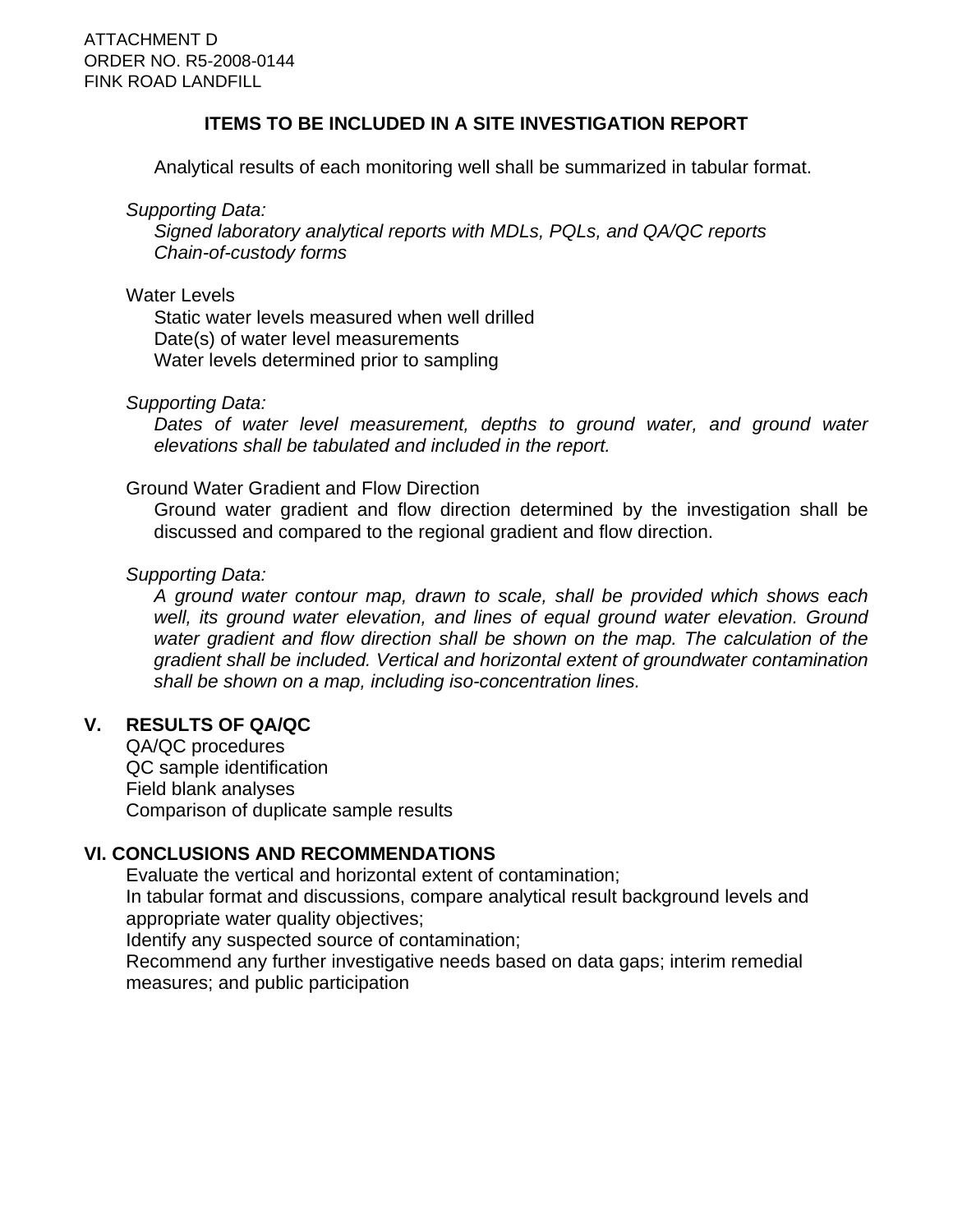## **ATTACHMENT E ORDER NO. R5-2008-0144 FINK ROAD LANDFILL ITEMS TO BE INCLUDED IN THE FEASIBILITY STUDY/REMEDIAL OPTIONS EVALUATION REPORT**

The outline below is a minimum requirement for the contents and items to be included and discussed in the text of all feasibility studies/remedial options evaluation reports submitted to the Regional Water Quality Control Board. Reports shall be stamped and signed by a registered geologist, certified engineering geologist, or civil engineer registered or certified by the State of California. The Discharger's certification statement shall be included with each report and plan.

# **I. Purpose of Feasibility Study/Remedial Options Evaluation**

## **II. Background**

- A. Description of Facility
- B. Site History
	- 1. Years of Operation
	- 2. Chemical Use
	- 3. Chemical Releases (Potential and Documented)
- C. Geology
	- 1. Regional
	- 2. Local, soil type, lithology, lateral extent of lithologic units
- D. Hydrogeology
	- 1. Aquifers, Aquitards, Perched Aquifers
	- 2. Groundwater flow rates, directions, recharge, discharge
	- 3. Groundwater Use
	- 4. Extraction and injection wells affect on groundwater flow
- E. Surface Water
	- 1. Losing or gaining streams, ponds etc.
	- 2. Hydraulic connection with aquifers
- F. Local Land Use
- G. Previous Investigation and Remedial Actions

## **II. Nature and Extent of Contamination**

- A. Contaminants in Soils
	- 1. Types and Concentrations
	- 2. Lateral and Vertical Extent
- B. Pollutants in Groundwater
	- 1. Constituents, concentrations, and water quality goals
	- 2. Lateral and Vertical Extent (including Perched Zones) of contamination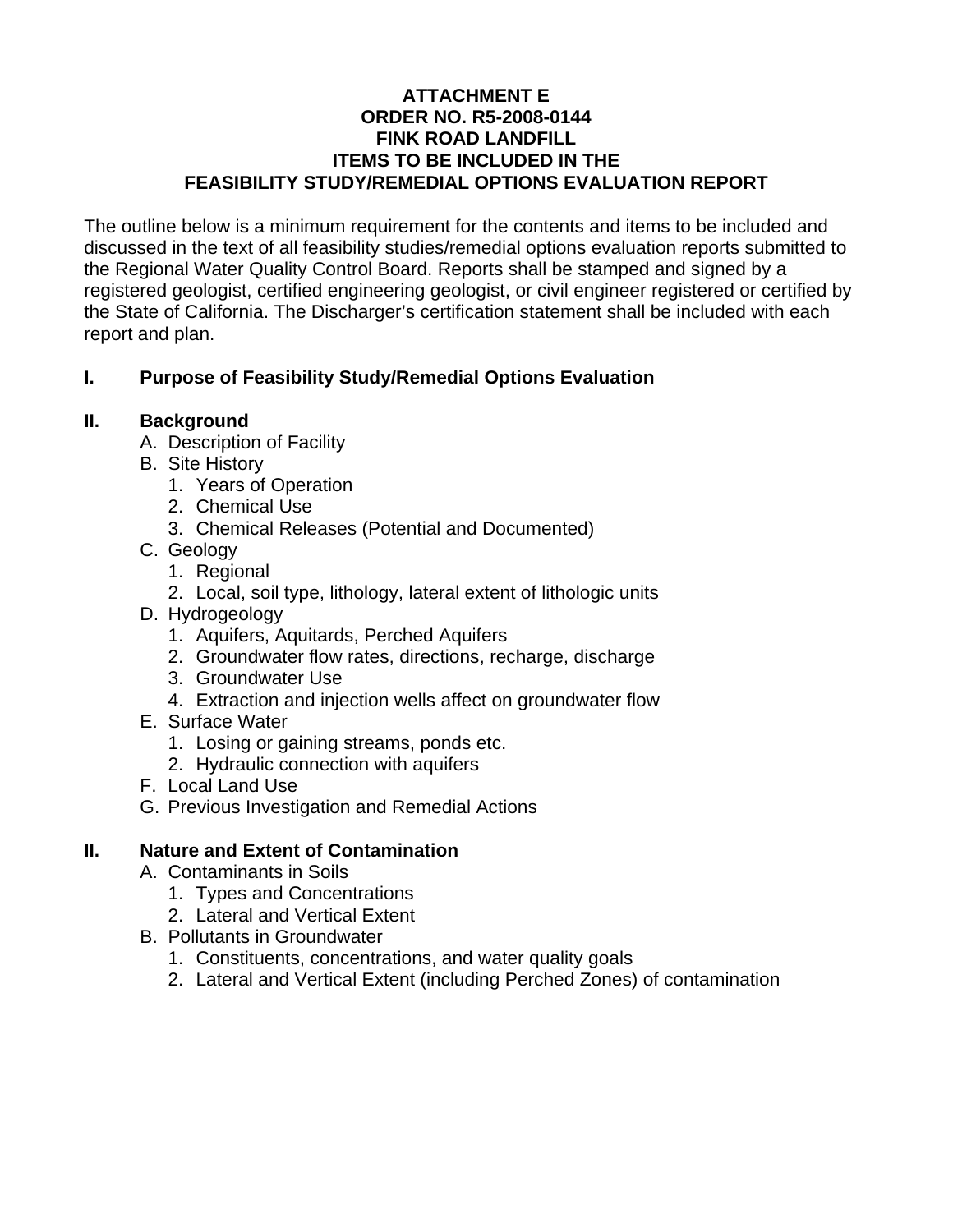## **ITEMS TO BE INCLUDED IN THE FEASIBILITY STUDY/REMEDIAL OPTIONS EVALUATION REPORT**

# **III. Contaminant Fate and Transport**

- A. Contaminant Properties
	- 1. Mobility
	- 2. Toxicity
	- 3. Half-life
	- 4. Chemical and biological degradation
	- 5. References for above information
- B. Contaminant Transport based on Soil and Aquifer Properties

## **IV. Remedial Action Objectives**

## **V. Description of Remedial Action Alternatives – at a minimum, 3 alternatives must be considered**

- A. Alternative that meets background levels
- B. Alternative that meets water quality objectives
- C. Alternative that meets levels between background and water quality objectives

## **VI. Evaluation of Remedial Action Alternatives**

- A. Overall Protectiveness of Human Health and the Environment
- B. Compliance with Laws and Regulations
- C. Long Term Effectiveness and Permanence
- D. Reduction of Toxicity, Mobility, and Volume
- E. Short Term Effectiveness
- F. Implementability
- G. Cost
- F. State and Community Acceptance
- **VII. Potential Impacts of Remedial Actions**
- **VIII. Estimated Project Schedule for Each Alternative**
- I**X. Preferred Alternative**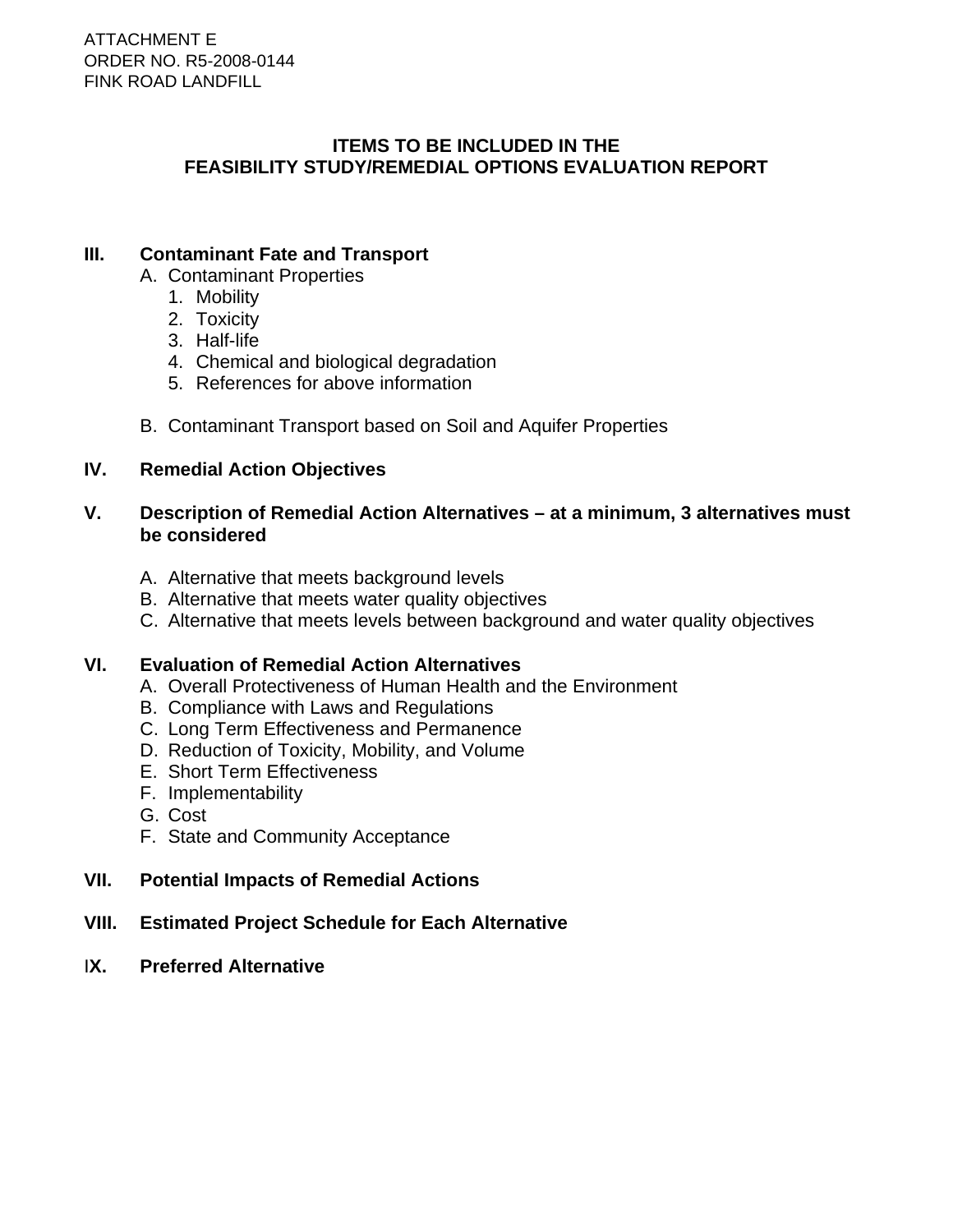## **ATTACHMENT F ORDER NO. R5-2008-0144 FINK ROAD LANDFILL ITEMS TO BE INCLUDED IN A CLEANUP PLAN**

The outline below is a minimum requirement for items to be included and discussed in the text of all cleanup plans submitted to the Regional Water Quality Control Board. All reports must be signed and stamped by a registered geologist, certified engineering geologist, or civil engineer registered or certified by the State of California. Other pertinent information specific to each individual investigation also shall be included.

# **I. INTRODUCTION**

- A. Site Assessment and characteristics
	- 1. Site Background
	- 2. Site description and location
	- 3. Site history
	- 4. Historic and current operations conducted at the site correlated to site contamination
	- 5. Existing and planned use of the site
	- 6. Present and historic chemical usage and handling procedures
	- 7. Site geology and hydrogeology
	- 8. Condition of surface and/or subsurface soil
	- 9. All previous investigations with reference to relevant documents
- B. Nature and Extent of Soil and Groundwater Contamination
	- 1. Constituents and concentrations, including background concentrations
	- 2. Lateral and vertical extent of contamination
	- 3. Site maps to show above, including locations of any groundwater monitoring wells relative to soil and groundwater contamination
	- 4. Site map showing topography
	- 5. Site map showing groundwater gradient, direction, and iso-contour lines
	- 6. Site map showing iso-concentration lines and vertical and horizontal extent of contamination
	- 7. Tabulated analytical data and approved water quality and soil cleanup goals

# **II. SUMMARY OF SELECTED REMEDIATION ALTERNATIVE**

- 1. Discussion of selected remedial alternative
- 2. Discussion of implementation of remedial alternative
- 3. Summary of field activities
- 4. Summary of bench-scale testing
- 5. Summary of aquifer testing
- 6. Remedial investigation results
- 7. Summary of remedial goals
- 8. Compliance with Federal and State regulations, if applicable

# **III. TREATMENT SYSTEM DESIGN AND IMPLEMENTATION**

- 1. Conceptual Model/Remedial Design
- 2. Overview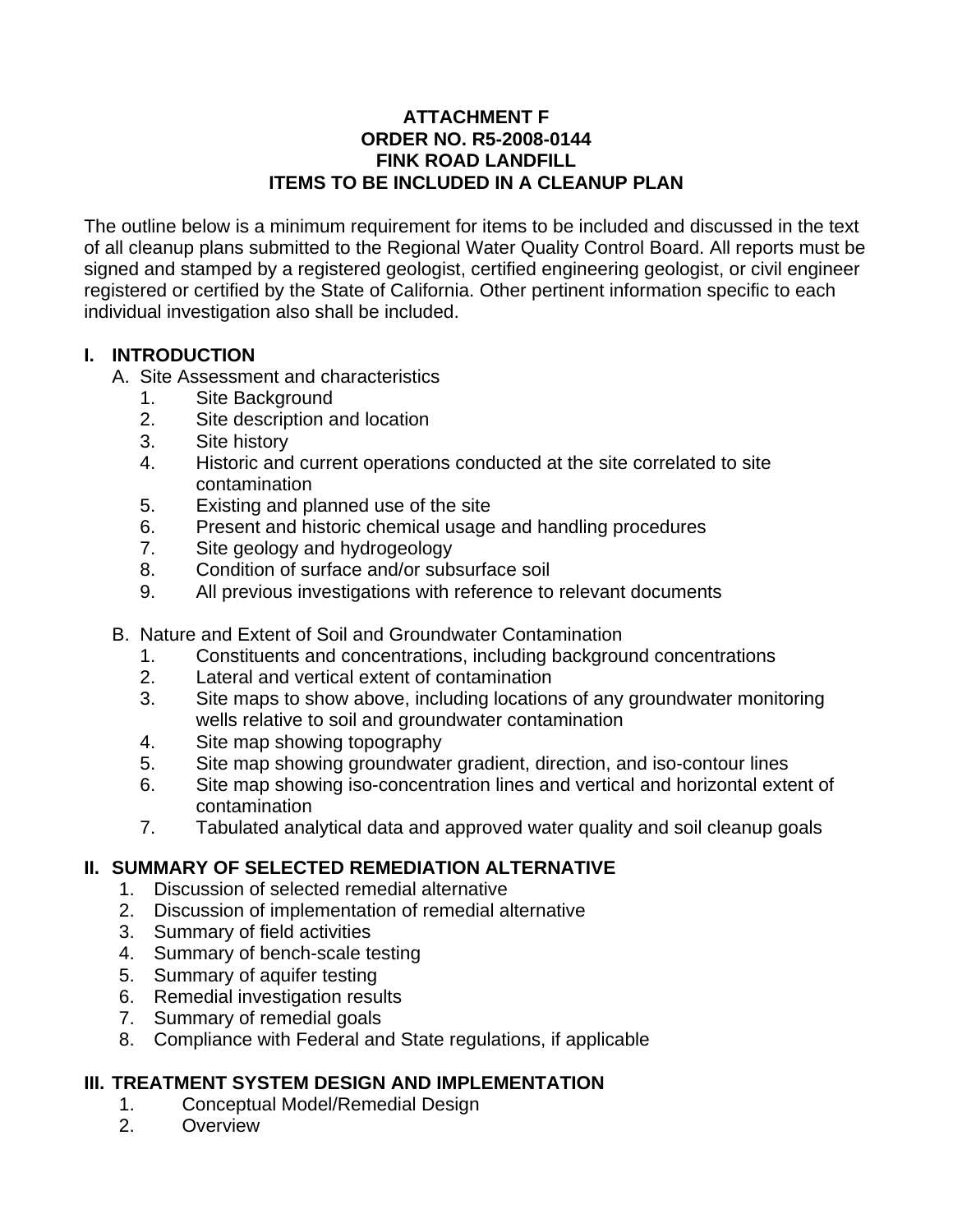# **ITEMS TO BE INCLUDED IN A CLEANUP PLAN**

- 3. Block-flow and piping and instrumentation diagrams, including influent and effluent flowrates and concentrations
- 4. Equipment selection and operation, including make/model and manufacturer
- 5. System schematics (layout, instrumentation, and controls)
- 6. Treatment unit processes
- 7. Construction activities and utility requirements
- 8. Operation, maintenance and performance monitoring
- 9. Start-up sampling and performance monitoring
- 10. Sampling and analysis plan to demonstrate system effectiveness, performance optimization, and long-term operation with respect to achieving cleanup goals
- 11. Potential for off-site migration
- 12. Emission and discharge controls
- 13. Handling and disposal procedures
- 14. Quality assurance/quality control plan

# **IV. CLOSURE AND POST-CLOSURE MONITORING**

- 1. Cleanup Strategy
- 2. Field sampling plan for closure and post-closure monitoring<br>3. Long-term operation and maintenance of remedial action me
- Long-term operation and maintenance of remedial action measures

# **V. TIME SCHEDULE FOR IMPLEMENTATION AND REPORTING**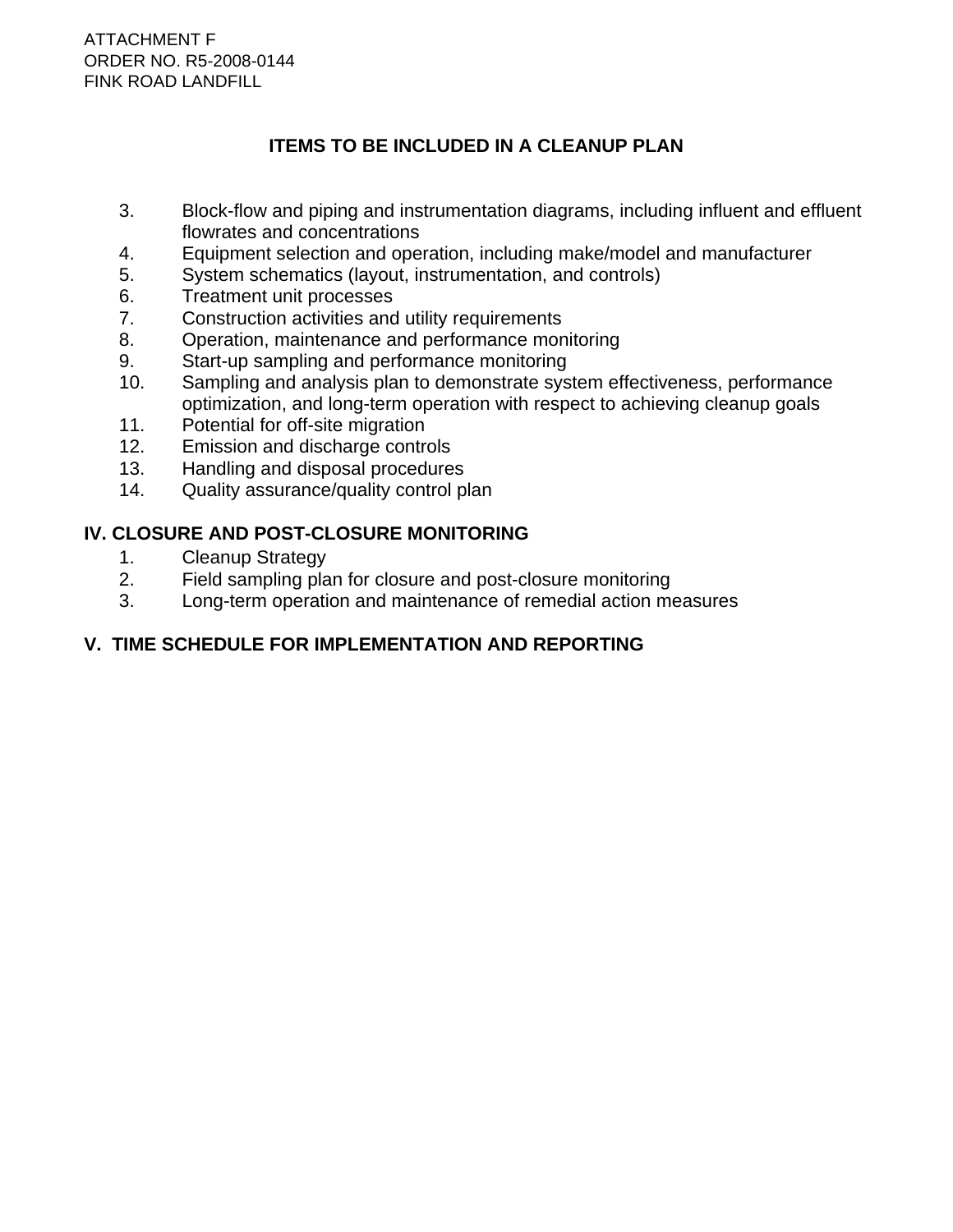## CALIFORNIA REGIONAL WATER QUALITY CONTROL BOARD CENTRAL VALLEY REGION

## MONITORING AND REPORTING PROGRAM NO. R5-2008-0144 FOR STANISLAUS COUNTY DEPARTMENT OF ENVIRONMENTAL RESOURCES FOR OPERATION OF FINK ROAD CLASS II AND CLASS III LANDFILLS STANISLAUS COUNTY

The Discharger shall comply with this Monitoring and Reporting Program, with Title 27, California Code of Regulations, Section 20005, et seq. (hereafter Title 27), and with the *Standard Provisions and Reporting Requirements for Waste Discharge Requirements for Nonhazardous Solid Waste Discharges Regulated by Title 27 and/or Subtitle D (27 CCR §20005 et seq. and 40 CFR 258)*, dated April 2000, as ordered by Waste Discharge Requirements Order No. R5-2008-0144.

# **A. REQUIRED MONITORING REPORTS**

| Report |                                                                           | Due                  |
|--------|---------------------------------------------------------------------------|----------------------|
| 1.     | Groundwater Monitoring (Section D.1)                                      | See Table I          |
| 2.     | <b>Annual Monitoring Summary Report</b><br>(Section H.5)                  | <b>Annually</b>      |
| 3.     | Unsaturated Zone Monitoring (Section D.2)                                 | See Table II         |
| 4.     | Leachate Monitoring (Section D.3)                                         | <b>See Table III</b> |
| 5.     | Surface Water Monitoring (Section D.4)                                    | <b>See Table IV</b>  |
| 6.     | <b>Facility Monitoring (Section D.5)</b>                                  | As necessary         |
| 7.     | Response to a Release<br>(Standard Provisions and Reporting Requirements) | As necessary         |

# **B. REPORTING**

 The Discharger shall submit quarterly monitoring reports with the data and information required in this Monitoring and Reporting Program and as required in Order No. R5-2008-0144 and the Standard Provisions and Reporting Requirements. Reports which do not comply with the required format will be **REJECTED** and the Discharger shall be deemed to be in noncompliance with the waste discharge requirements. In reporting the monitoring data required by this program, the Discharger shall arrange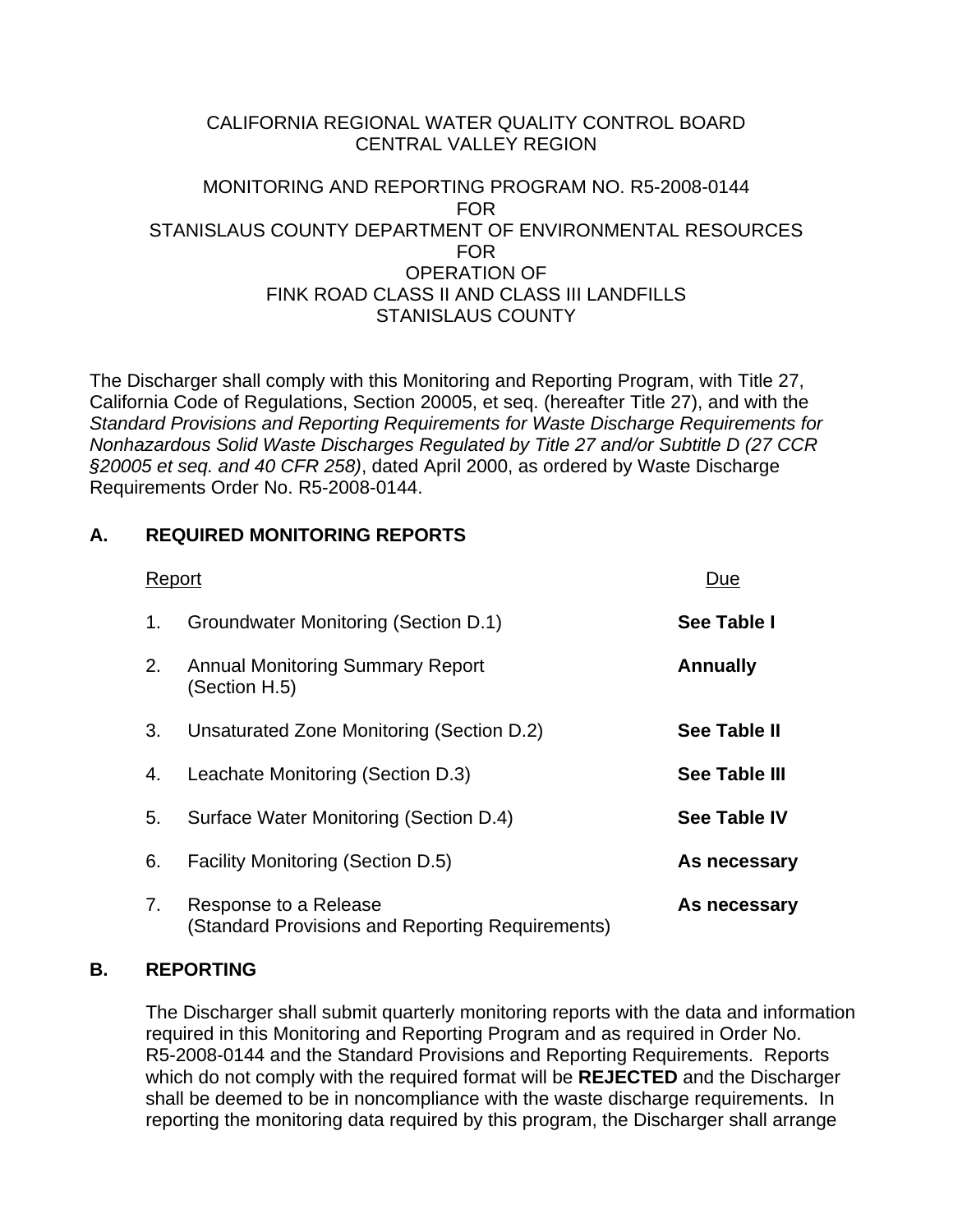the data in tabular form so that the date, the constituents, the concentrations, and the units are readily discernible. The data shall be summarized in such a manner so as to illustrate clearly the compliance with waste discharge requirements or the lack thereof. Data shall also be submitted in a digital format acceptable to the Executive Officer.

 Each monitoring report shall include a compliance evaluation summary as specified in Section H. Reporting Requirements, below.

 Field and laboratory tests shall be reported in each monitoring report. Monthly, quarterly, semiannual, and annual monitoring reports shall be submitted to the Board in accordance with the following schedule for the calendar period in which samples were taken or observations made.

| Sampling<br><b>Frequency</b> | Reporting<br><b>Frequency</b> | Reporting<br>Periods End                           | Report<br>Date Due                              |
|------------------------------|-------------------------------|----------------------------------------------------|-------------------------------------------------|
| Monthly                      | Quarterly                     | Last Day of Month                                  | by Quarterly Schedule                           |
| Quarterly                    | Quarterly                     | 31 March<br>30 June<br>30 September<br>31 December | 30 April<br>31 July<br>31 October<br>31 January |
| Semiannually                 | Semiannually                  | 30 June<br>31 December                             | 31 July<br>31 January                           |
| Annually                     | Annually                      | 31 December                                        | 31 January                                      |
| 5-Year                       | Every 5 years                 | 31 December                                        | 31 January                                      |

 The Discharger shall submit an **Annual Monitoring Summary Report** to the Board covering the previous monitoring year. The annual report shall contain the information specified in Section H. Reporting Requirements, below, and a discussion of compliance with the waste discharge requirements and the Water Quality Protection Standard.

 The results of **all monitoring** conducted at the site shall be reported to the Board in accordance with the reporting schedule above for the calendar period in which samples were taken or observations made.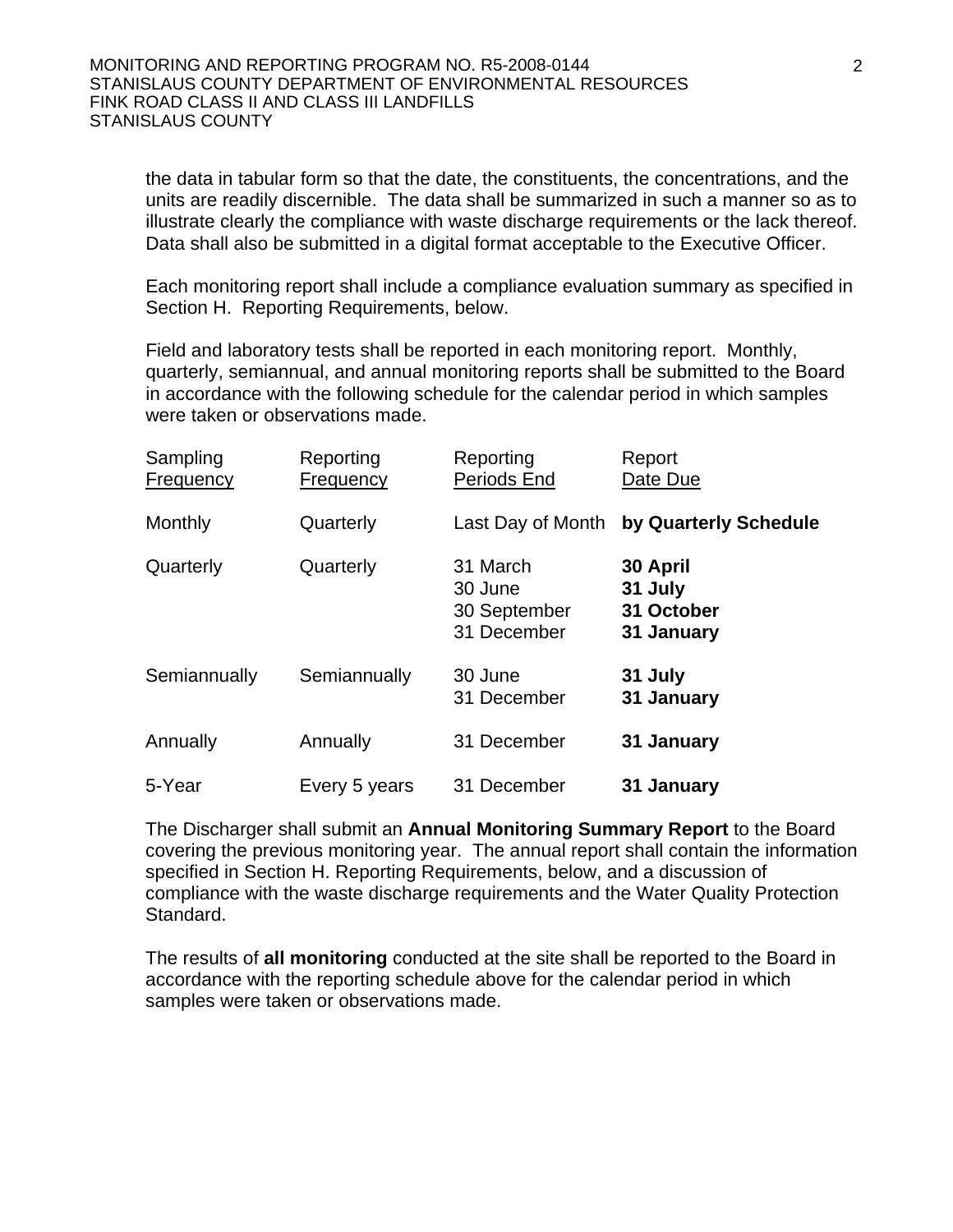## **C. WATER QUALITY PROTECTION STANDARD AND COMPLIANCE PERIOD**

#### **1. Water Quality Protection Standard Report**

 For each waste management unit (Unit), the Water Quality Protection Standard shall consist of all constituents of concern, the concentration limit for each constituent of concern, the point of compliance, and all water quality monitoring points for each monitored medium.

 The Water Quality Protection Standard for naturally occurring waste constituents consists of the constituents of concern, the concentration limits, and the point of compliance and all monitoring points. The Water Quality Protection Standard, or any modification thereto, shall be submitted in a report for review and approval.

The report shall:

- a. Identify **all distinct bodies of surface and ground water** that could be affected in the event of a release from a Unit or portion of a Unit. This list shall include at least the uppermost aquifer and any permanent or ephemeral zones of perched groundwater underlying the facility.
- b. Include a map showing the monitoring points and background monitoring points for the surface water monitoring program, groundwater monitoring program, and the unsaturated zone monitoring program. The map shall include the point of compliance in accordance with §20405 of Title 27.
- c. Evaluate the perennial direction(s) of groundwater movement within the uppermost groundwater zone(s).

 The Water Quality Protection Standard shall be certified by a Californiaregistered civil engineer or geologist as meeting the requirements of Title 27. If subsequent sampling of the background monitoring point(s) indicates significant water quality changes due to either seasonal fluctuations or other reasons unrelated to waste management activities at the site, the Discharger may request modification of the Water Quality Protection Standard.

## **2. Constituents of Concern**

 The constituents of concern include all the waste constituents, their reaction products, and hazardous constituents that are reasonably expected to be in or derived from waste contained in the Unit. The constituents of concern for all Units at the facility are those listed in Tables I through IV for the specified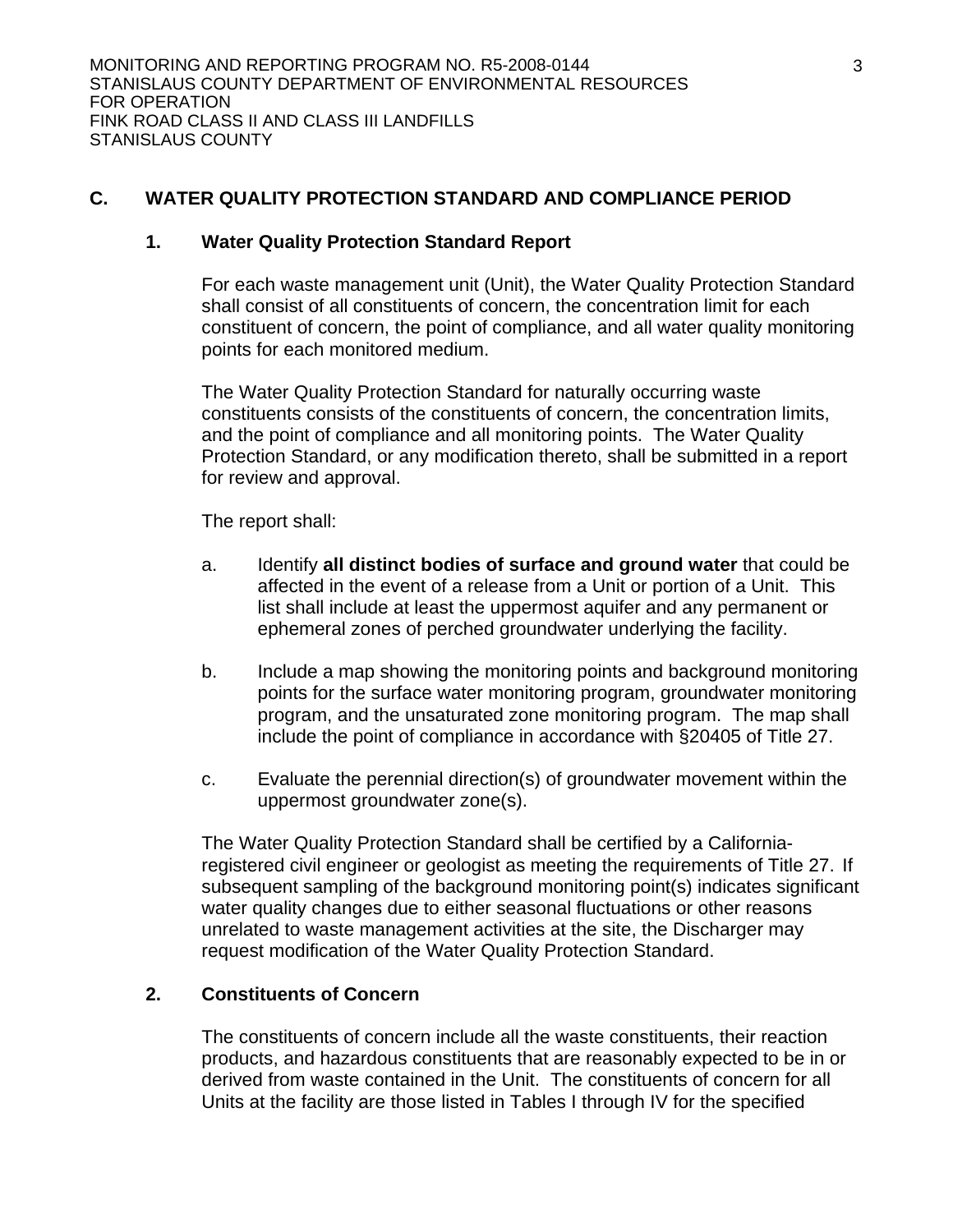monitored medium, and Table VI. The Discharger shall monitor all constituents of concern every five years, or more frequently as required in accordance with a Corrective Action Program.

#### a**. Monitoring Parameters**

 Monitoring parameters are constituents of concern that are the waste constituents, reaction products, hazardous constituents, and physical parameters that provide a reliable indication of a release from a Unit. The monitoring parameters for all Units are those listed in Tables I through V for the specified monitored medium.

#### **3. Concentration Limits**

 Current concentration limits are interwell limits based on data from a background monitoring well. On 10 July 2008, the Discharger submitted a revised Water Quality Protection Standard Report that proposes new Concentration Limits based on intrawell statistics and Shewart-CUSUM control charts. Regional Water Board staff is in the process of reviewing the Water Quality Protection Standard Report. The WDRs require that the data set or data sets used in the Water Quality Protection Standard Report represent unimpacted groundwater conditions.

## **4. Current Water Quality Protection Standards**

The existing concentration limits for naturally occurring constituents of concern are as follows:

| Constituent  | <b>Concentration Limit</b> | units |
|--------------|----------------------------|-------|
| TDS.         | 374                        | mq/L  |
| Sulfate      | 12                         | mq/L  |
| Nitrate as N | 11                         | mq/L  |
| Chloride     | 28                         | ma/   |

New concentration limits may be adopted when an acceptable Water Quality Protection Standard Report is submitted.

## **5. Point of Compliance**

 The point of compliance for the water standard at each Unit is a vertical surface located at the hydraulically downgradient limit of the Unit that extends through the uppermost aquifer underlying the Unit. The following are the points of compliance: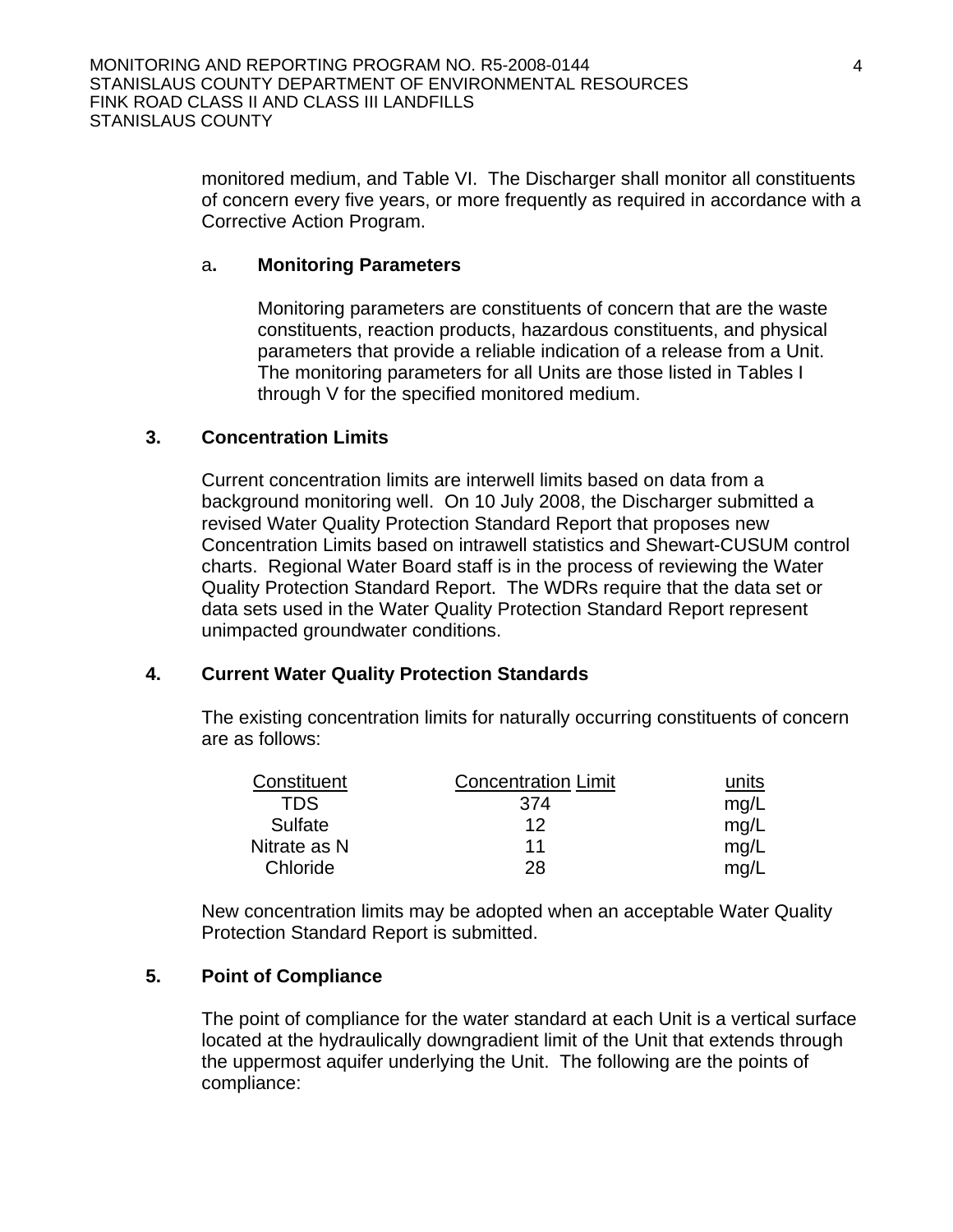LF-1: MW-9, -10, and -11. LF-2, Cell 1: DL-20A, -21A, and -22A; MW-18, and –19. LF-2, Cell 2: DL-26, and -27; MW-14, and -18. LF-2, Cell 3: Pan lysimeter beneath Cell 3; MW-14, and -18. LF-3, Cell 1: DL-1 through DL-13 inclusive, and MW-16. LF-3, Cell 2: DL-28, -29, and -30; MW-16. LF-3, Cell 3: Pan lysimeter beneath Cell 3; MW-16, and -19. SI-1: Subdrain system beneath SI-1; and MW-19. SI-2: DL-23, -24. and -25; and MW-18.

 The points of compliance for future LF-2 and LF-3 Cells will be the cell pan lysimeter and downgradient monitor wells.

#### **6. Monitoring Points**

A monitoring point is a well, device, or location specified in the waste discharge requirements at which monitoring is conducted and at which the water quality protection standard applies. The monitoring points for detection monitoring shall be the following:

| Surface Water:          | S-1 and S-2                                                                                                                                                                                     |
|-------------------------|-------------------------------------------------------------------------------------------------------------------------------------------------------------------------------------------------|
| <b>Ground Water</b>     | MW-10, -11, -12, -13, -14, -16, -17, -18,<br>and -19 (and other monitoring wells when<br>constructed).                                                                                          |
| <b>Unsaturated Zone</b> | BL-1, -2, -3, -4, -5; DL-1 through -33<br>inclusive; the pan lysimeters beneath LF-<br>2, Cell 3 and LF-3, Cell 3; and the<br>subdrain beneath SI-1 (and other<br>lysimeters when constructed). |

The monitoring points for corrective action monitoring shall be the following:

#### **7. Compliance Period**

 The compliance period for each Unit shall be the number of years equal to the active life of the Unit plus the closure period. The compliance period is the minimum period during which the Discharger shall conduct a water quality monitoring program subsequent to a release from the Unit. The compliance period shall begin anew each time the Discharger initiates an evaluation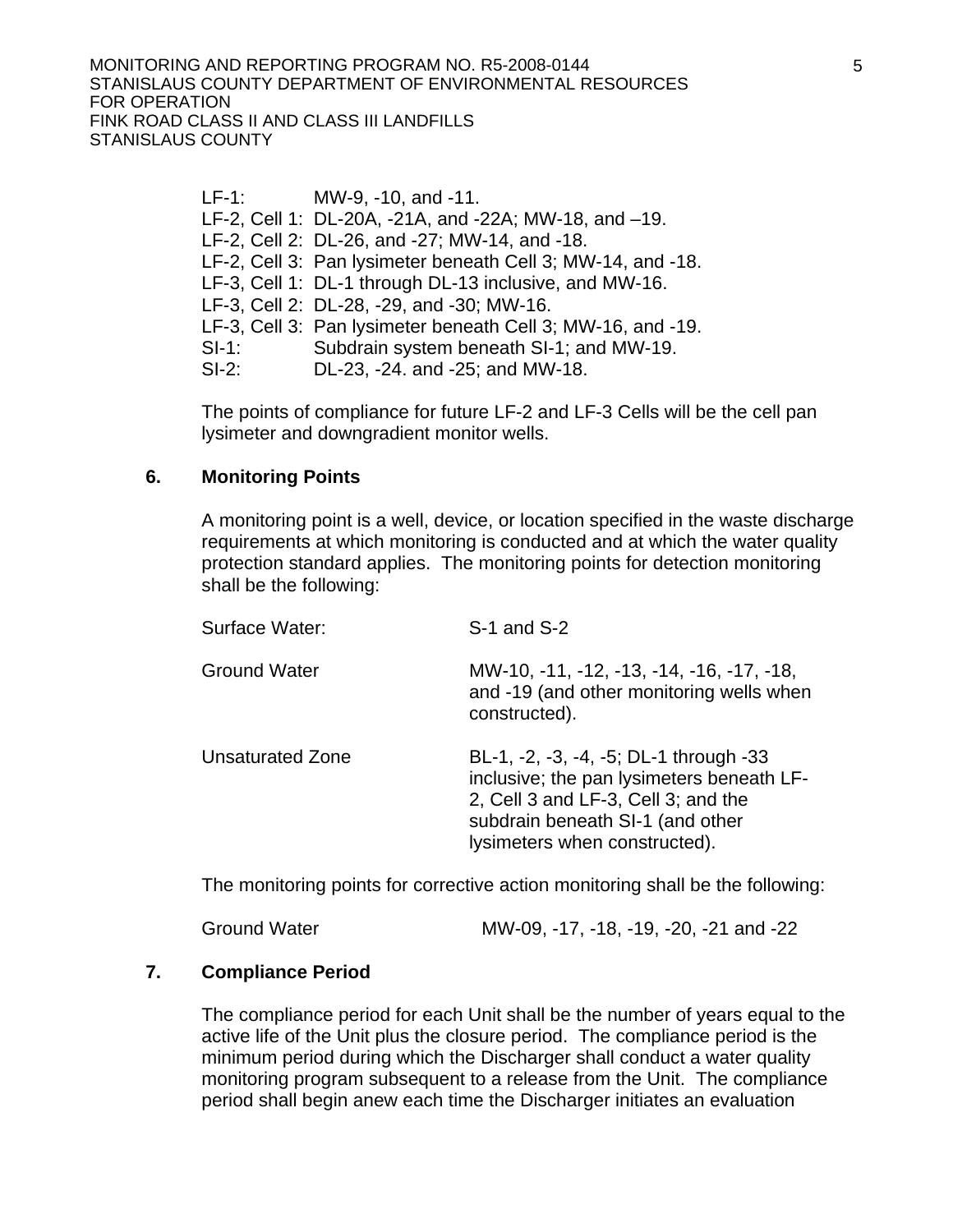monitoring program. If the Discharger's Corrective Action Program (CAP) has not achieved compliance with the Standard by the scheduled end of the Compliance Period, the Compliance Period is automatically extended until the facility has been in continuous compliance for at least three consecutive years.

#### **D. MONITORING**

The Discharger shall comply with the detection monitoring program provisions of Title 27 for groundwater, surface water, and the unsaturated zone, in accordance with Detection Monitoring Specification G.2 and G.4 of Waste Discharge Requirements, Order No. R5-2008-0144. All monitoring shall be conducted in accordance with a Sample Collection and Analysis Plan, which includes quality assurance/quality control standards, that shall be submitted for review and approval.

All point of compliance monitoring wells established for the detection monitoring program shall constitute the monitoring points for the groundwater Water Quality Protection Standard. All detection monitoring program groundwater monitoring wells, unsaturated zone monitoring devices, leachate, and surface water monitoring points shall be sampled and analyzed for monitoring parameters and constituents of concern as indicated and listed in Tables I through IV.

Method detection limits and practical quantitation limits shall be reported. All peaks shall be reported, including those which cannot be quantified and/or specifically identified. Metals shall be analyzed in accordance with the methods listed in Table VI.

The Discharger may use alternative analytical test methods, including new USEPA approved methods, provided the methods have method detection limits equal to or lower than the analytical methods specified in this Monitoring and Reporting Program.

#### **1. Groundwater**

The Discharger shall operate and maintain a groundwater detection monitoring system that complies with the applicable provisions of §20415 and §20420 of Title 27 in accordance with an approved Detection Monitoring Program. The detection monitoring system shall be certified by a California-licensed professional civil engineer or geologist as meeting the requirements of Title 27. The Discharger shall collect, preserve, and transport groundwater samples in accordance with the approved Sample Collection and Analysis Plan.

The Discharger shall determine the groundwater flow rate and direction in the uppermost aquifer and in any zones of perched water and in any additional zone of saturation monitored pursuant to this Monitoring and Reporting Program, and report the results semiannually, including the times of highest and lowest elevations of the water levels in the wells.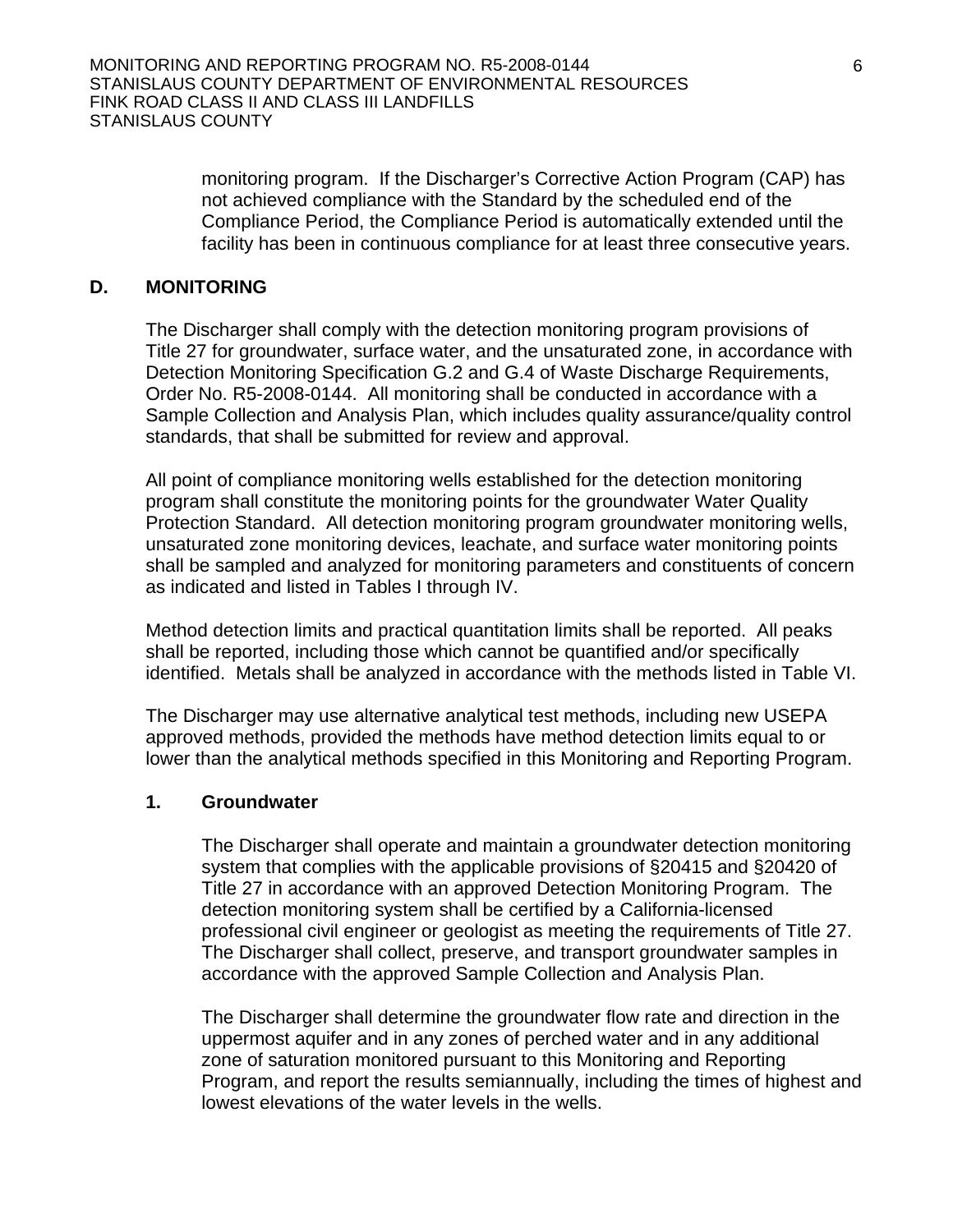Hydrographs of each well shall be submitted showing the elevation of groundwater with respect to the elevations of the top and bottom of the screened interval and the elevation of the pump intake. Hydrographs of each well shall be prepared quarterly and submitted annually.

Groundwater samples shall be collected from the detection wells, corrective action wells, background wells, and any additional wells added as part of the approved groundwater monitoring system. Samples shall be collected and analyzed for the monitoring parameters in accordance with the methods and frequency specified in Table I.

The groundwater monitoring network shall consist of:

| Well         | <b>Status</b>            | <b>Function</b>     |
|--------------|--------------------------|---------------------|
| $MW-9$       | <b>Corrective Action</b> | $LF-1$              |
| $MW-10$      | Detection                | $LF-1$              |
| $MW-11$      | Detection                | $LF-1$              |
| $MW-12$      | Background               | LF-1 & LF-2         |
| $MW-13$      | Detection                | LF-2 Cells $5 & 6$  |
| $MW-14$      | Detection                | LF-2 Cells 3 & 4    |
| MW-16        | Corrective Action        | LF-3 Cells 1 & 2    |
| <b>MW-17</b> | <b>Corrective Action</b> | LF-3 Cells 1 & 2    |
| <b>MW-18</b> | <b>Correction Action</b> | LF-2 Cells 1 & 2    |
| <b>MW-19</b> | <b>Corrective Action</b> | $SI-1$              |
| <b>MW-20</b> | <b>Corrective Action</b> | Up-gradient sources |
| $MW-21$      | <b>Corrective Action</b> | Up-gradient sources |
| <b>MW-22</b> | <b>Corrective Action</b> | $LF-2$              |

Downgradient monitoring wells shall constitute the "points of compliance; with respect to groundwater. Additional monitoring wells may be required as the landfill expands. Locations of these wells are shown on Attachment B.

The monitoring parameters shall also be evaluated each reporting period with regards to the cation/anion balance, and the results shall be graphically presented using a Stiff diagram, a Piper graph, or a Schueller plot. Samples for the constituents of concern specified in Table I shall be collected and analyzed in accordance with the methods listed in Table VI every five years.

## **2. Unsaturated Zone Monitoring**

The Discharger shall operate and maintain an unsaturated zone detection monitoring system that complies with the applicable provisions of §20415 and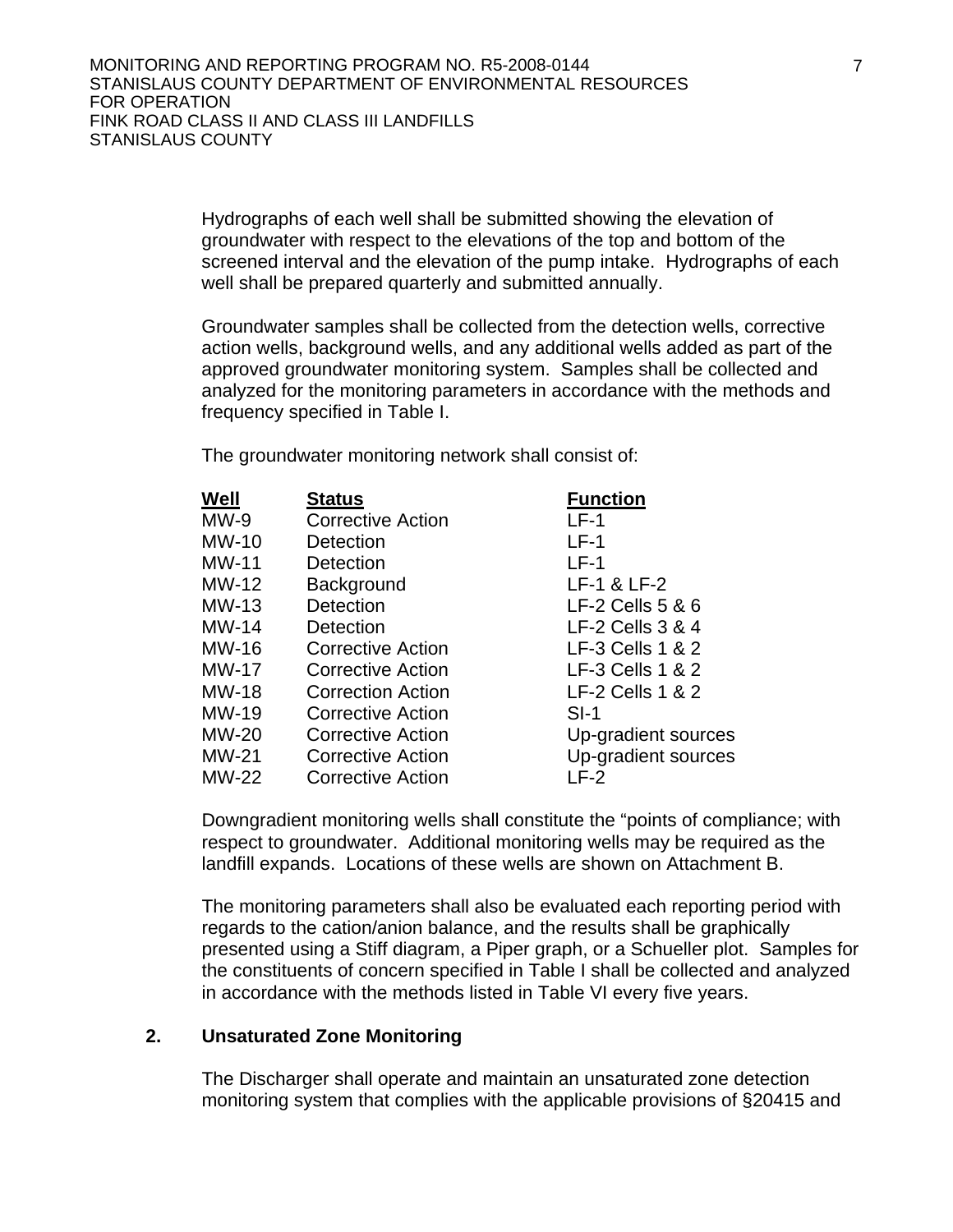§20420 of Title 27 in accordance with an approved Detection Monitoring Program. The Discharger shall collect, preserve, and transport samples in accordance with the quality assurance/quality control standards contained in the approved Sample Collection and Analysis Plan.

Unsaturated zone samples shall be collected from the monitoring devices and background monitoring devices of the approved unsaturated zone monitoring system. The collected samples shall be analyzed for the listed constituents in accordance with the methods and frequency specified in Table II. All monitoring parameters shall be graphed so as to show historical trends at each monitoring point. Samples for the constituents of concern specified in Table II shall be collected and analyzed in accordance with the methods listed in Table VI every five years.

The unsaturated zone monitoring network shall consist of 'background' monitoring devices BL-1, -2, -3, -4, and –5. Downgradient monitoring devices DL-1 through DL-29, the pan lysimeters beneath LF-2, Cells 3 and 4; LF-3 Cell 3; and the subdrain beneath SI-1 shall constitute the "points of compliance" with respect to soil-pore liquid. Unsaturated zone monitoring devices shall be checked monthly for fluid and monitoring shall include the volume of fluid recovered. All future waste management units shall also have unsaturated zone monitoring which meets the requirements of this Section.

The pan lysimeters shall be checked monthly for liquid and monitoring shall also include the total volume of liquid removed from the system. Unsaturated zone monitoring reports shall be included with the corresponding semiannual groundwater monitoring and shall include an evaluation of potential impacts of the facility on the unsaturated zone and compliance with the Water Quality Protection Standard.

#### **3. Leachate & Seep Monitoring**

All Unit leachate collection and removal system sumps shall be inspected monthly for leachate generation. Upon detection of leachate in a previously dry leachate collection and removal system, leachate shall be sampled **immediately** and analyzed for the constituents listed in Table III. Leachate shall then be sampled and analyzed annually during the fourth quarter thereafter, with a retest during the following second quarter if constituents are detected that have not been previously detected. Leachate samples shall be collected and analyzed for the listed constituents in accordance with the methods and frequency specified in Table III. The constituents of concern list shall include all constituents listed in Table VI. The quantity of leachate pumped from each sump shall be measured and reported monthly as Leachate Flow Rate (in gallons).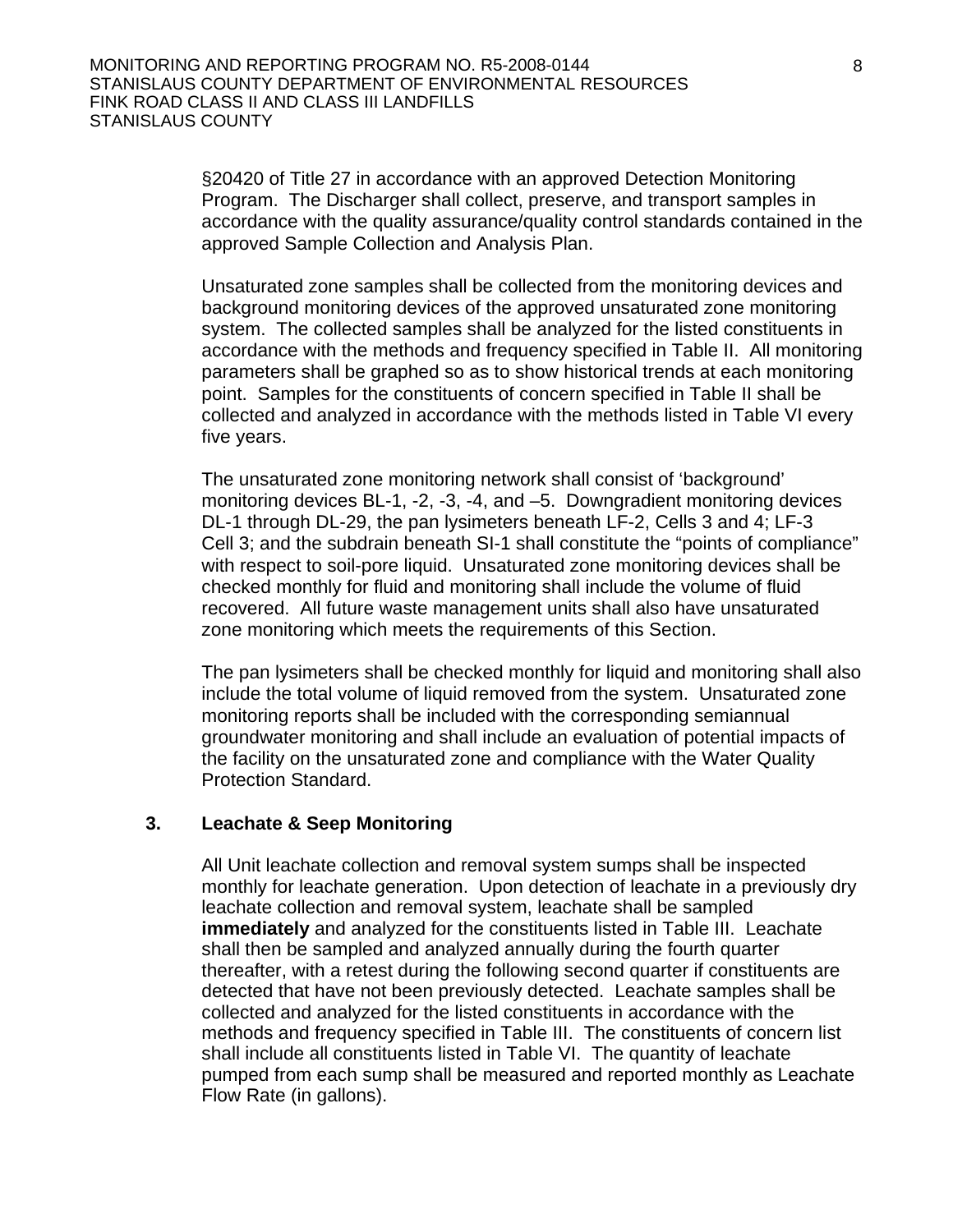Leachate which seeps to the surface from the Unit shall be sampled and analyzed for the Monitoring Parameters and Constituents of Concern listed in Table III upon detection. The quantity of leachate shall be *estimated* and reported as Leachate Flow Rate (in gallons/day). Also refer to Section H.4, below.

All LCRSs shall be tested annually to demonstrate operation in conformance with waste discharge requirements. The results of these tests shall be reported to the Board and shall include comparison with earlier tests made under comparable conditions. All visible portions of synthetic liners shall be inspected on a quarterly basis and their condition reported quarterly to the Board.

The Discharger shall monitor leachate discharged to the Class II surface impoundments (SI-1 and SI-2) and LCRS sumps on a daily basis and report to the Board the parameters and frequencies in Table III. Separate grab samples shall be collected from the LCRS outfall pipes of LF-3 (Cells 1 and 2 combined, Cell 3); LF-2, (Cells 1, 2, and 3); all new cells and from the SI-1 and SI-2 LCRS sumps. These samples shall be analyzed for the parameters and constituents and at the frequencies indicated in Table III below. Leachate monitoring shall be incorporated into all future expansions at the landfill.

#### **4. Surface Water Monitoring**

The Discharger shall install and operate a surface water detection monitoring system where appropriate that complies with the applicable provisions of §20415 and §20420 of Title 27 in accordance with an approved Detection Monitoring Program.

Surface water flows from on and around WMUs shall be monitored during significant storm events and sampled where they leave the facility boundary at locations S-1 and S-2 as shown in Attachment B. For all surface water monitoring points samples shall be collected and analyzed for the monitoring parameters in accordance with the methods and frequency specified in Table IV. All surface water monitoring samples shall be collected and analyzed for the constituents of concern specified in Table IV every five years. All monitoring parameters shall be graphed so as to show historical trends at each sample location.

Surface water monitoring reports shall be submitted with the corresponding quarterly groundwater monitoring and shall include evaluation of potential impacts of the facility on surface water quality and compliance with the Water Quality Protection Standard.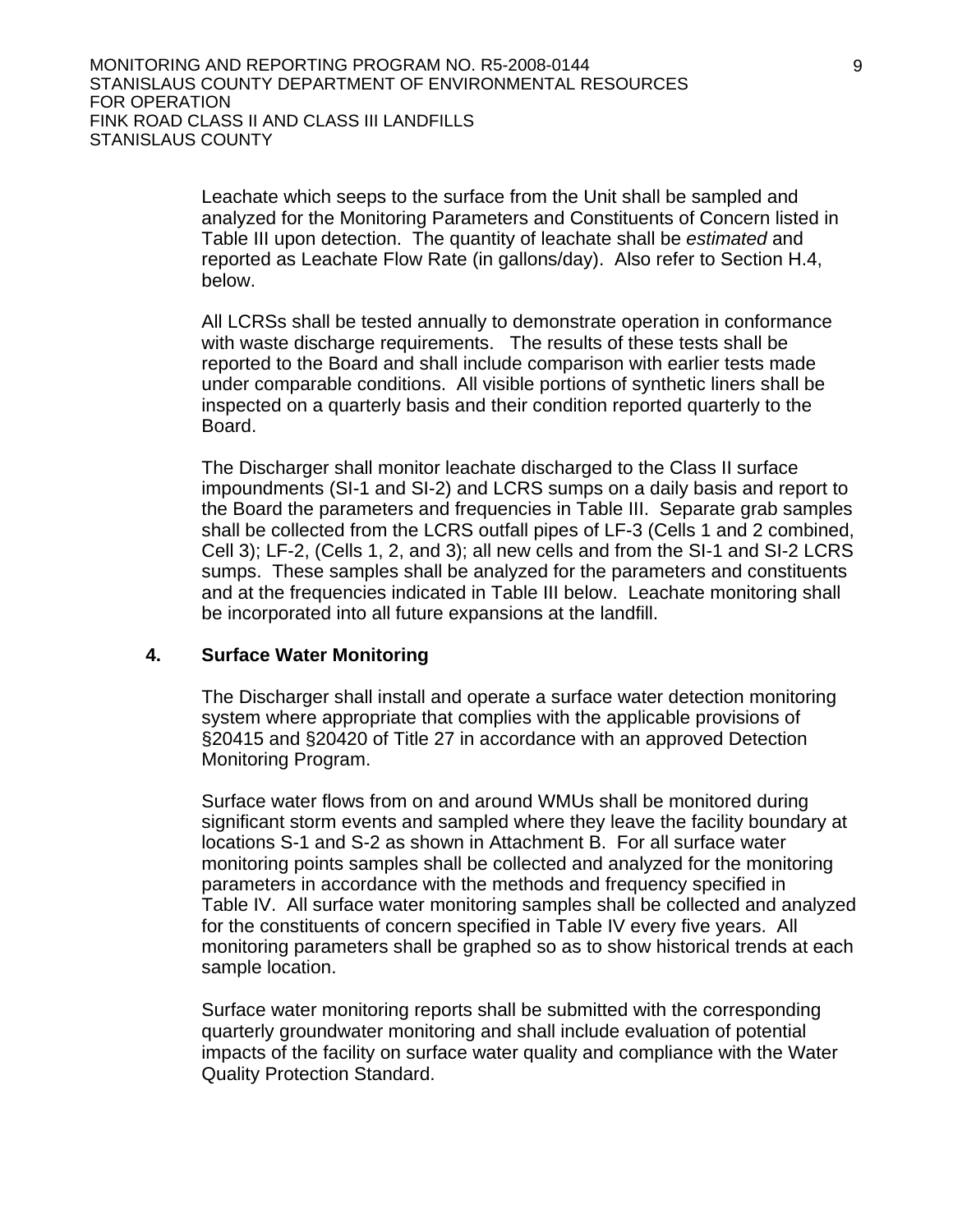## **5. Facility Monitoring**

#### a. **Facility Inspection**

Annually, prior to the anticipated rainy season, but no later than **30 September**, the Discharger shall conduct an inspection of the facility. The inspection shall assess damage to the drainage control system, groundwater monitoring equipment (including wells, etc.), and shall include the Standard Observations contained in section H.3.f., below. Any necessary construction, maintenance, or repairs shall be completed by **31 October**. By **15 November** of each year, the Discharger shall submit an annual report describing the results of the inspection and the repair measures implemented, including photographs of the problem and the repairs.

## b. **Storm Events**

The Discharger shall inspect all precipitation, diversion, and drainage facilities for damage **within 7 days** following *major storm events*. Necessary repairs shall be completed **within 30 days** of the inspection. The Discharger shall report any damage and subsequent repairs within 45 days of completion of the repairs, including photographs of the problem and the repairs.

## **6. Corrective Action Monitoring**

The Discharger shall collect and analyze all data necessary to assess the success of corrective actions. This assessment shall include a determination of the spatial distribution and concentration of each COC throughout the zone affected by the release. In conjunction with the assessment the Discharger shall monitor groundwater, surface water, and the unsaturated zone to evaluate changes in water quality resulting from the corrective action. Based on the data collected the corrective action may be revised, or discontinued.

For each monitored medium, all Monitoring Points assigned to corrective action monitoring, and all Background Monitoring points shall be monitored once each calendar quarter for the monitoring Parameters listed in this Program.

For any given monitored medium, a sufficient number of samples shall be taken from all Monitoring Points and Background Monitoring Points to satisfy the data analysis requirements for a given Reporting Period, and shall be taken in a manner that ensures sample independence to the greatest extent feasible.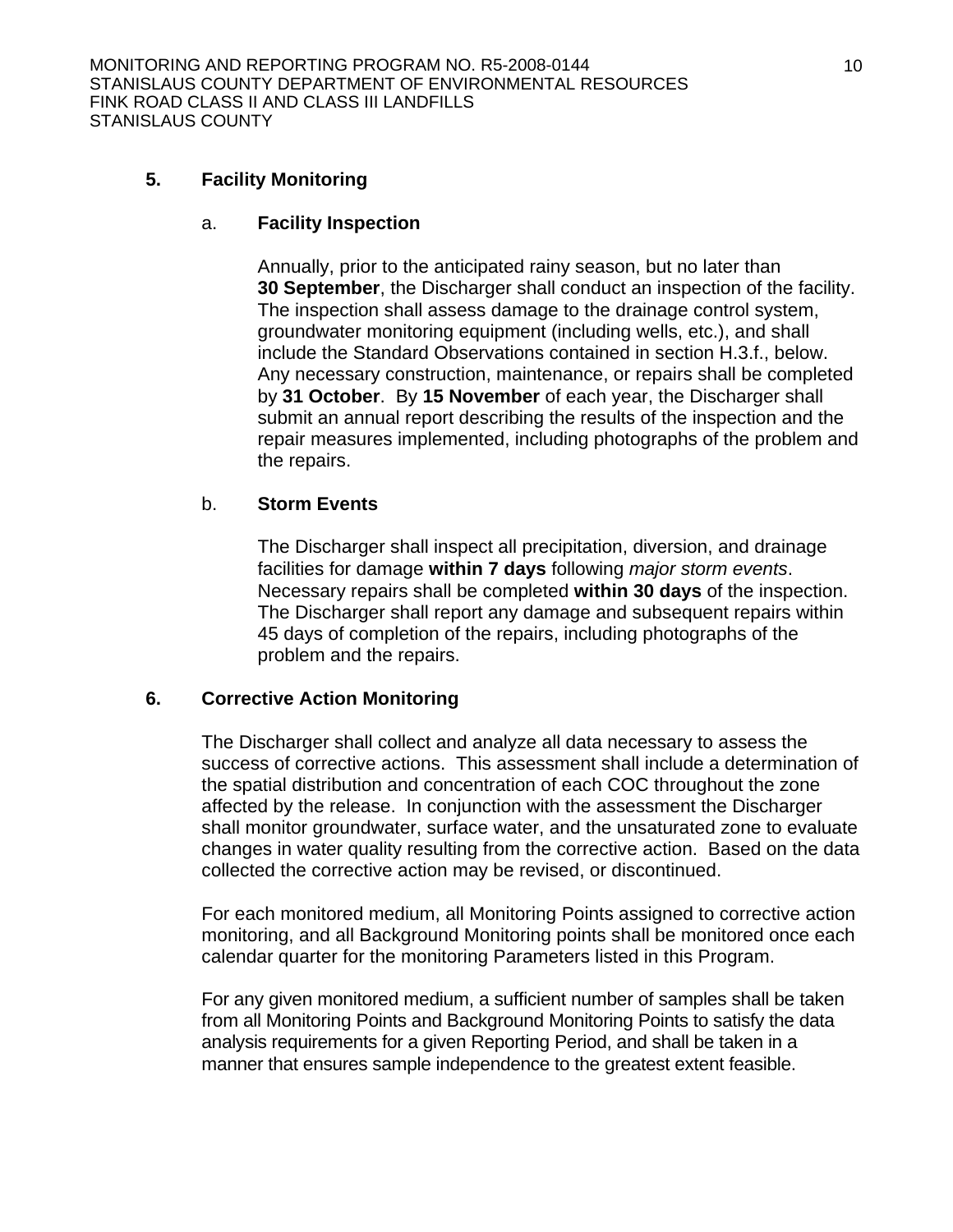Groundwater sampling shall also include an accurate determination of the groundwater surface elevation and field parameters (pH, temperature, electrical conductivity, turbidity) for that Monitoring Point or Background Monitoring Point. Groundwater elevations taken prior to purging the well and sampling for Monitoring Parameters shall be used to fulfill the groundwater gradient/direction analyses required. For each monitored groundwater body, the Discharger shall measure the water level in each well and determine groundwater gradient and direction at least quarterly, including the times of expected highest and lowest elevations of the water level for the respective groundwater body. Groundwater elevations for all background and downgradient wells for a given groundwater body shall be measured within a period of time short enough to avoid temporal variations in groundwater flow which could preclude accurate determination of groundwater gradient and direction. This information shall be included in the quarterly monitoring reports.

Statistical or non-statistical analysis should be performed as soon as the monitoring data are available.

The Discharger is conducting corrective action monitoring for corrective actions initiated in response to releases from LF-1; from SI-1 and -2; and from LF-3 Cells 1 & 2. At LF-1, VOCs were released to groundwater via escaping landfill gases. As corrective action, the County completed source control measures including installation of a final landfill cover and a landfill gas extraction system. Corrective action monitoring is ongoing at LFG-1S, -1D, -2S, -2M, -2D, -3S, -3M, -3D, and MW-9 to evaluate the effectiveness of these source control measures as a corrective action.

 At SI-1 and -2, VOCs and several inorganic constituents were detected in lysimeters and in groundwater at MW-15 (this well is now abandoned). In response to the releases the County implemented source control measures including reconstruction of SI-1 in 1999, reconstruction of the leachate drainage system from LF-3 in 1998, adjustment the SI-2 LCRS sump to prevent more than six inches of fluid collecting in the sump. Corrective action monitoring is ongoing at DL-20A, -21A, -22A, -23, -24, -25, MW-18, and -19 to evaluate the effectiveness of these source control measures as a corrective action.

 At LF-3 Cells 1 & 2 several inorganic constituents were detected in lysimeters and in groundwater at MW-16. The County has completed source control measures for releases from LF-3. These source control measures include reconstruction of the leachate drainage system from LF-3 in 1998. Corrective action monitoring is ongoing at DL-28, -29, -30, MW-16, -17, -20, -21, and -22 to evaluate the effectiveness of the source control measures as corrective action and to evaluate possible upgradient sources of inorganic constituents.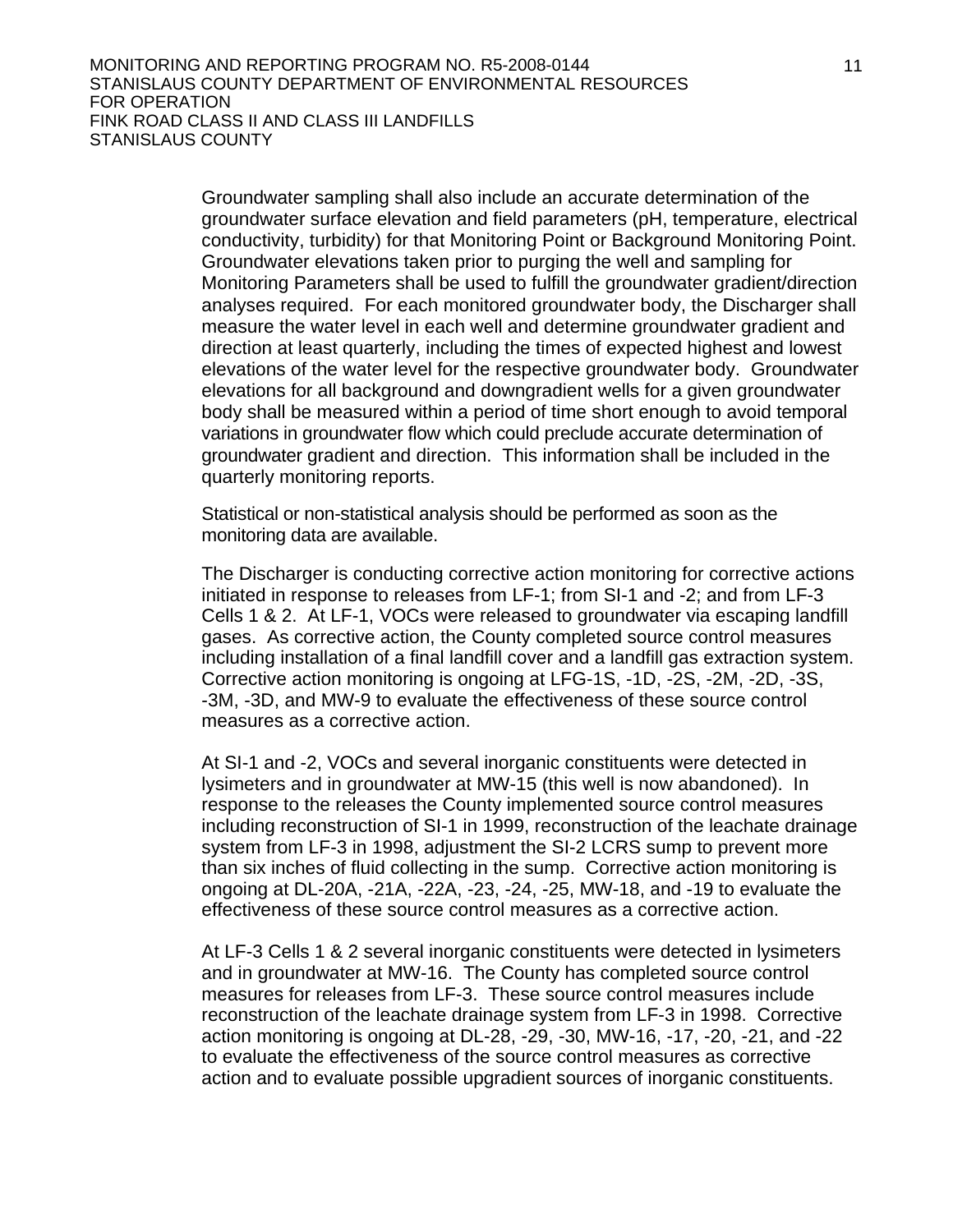## **7. Nonhazardous Solid Waste Monitoring**

 The Discharger shall monitor all wastes discharged to the Class III landfill waste management units (WMUs) on a monthly basis and report to the Board as follows:

| <b>Parameter</b>               | <b>Units</b> | <b>Report Frequency</b> |
|--------------------------------|--------------|-------------------------|
| Quantity discharged            | Cubic yards  | Quarterly               |
| Type of material discharged    |              | Quarterly               |
| Source of material             |              | Quarterly               |
| Minimum elevation of discharge | Feet (MSL)   | Quarterly               |
| Remaining Capacity of Cell     | %            | Annually                |

## **8. Designated Solid Waste Monitoring**

 All designated solid waste ash (boiler ash) generated from the Ogden Martin Systems of Stanislaus, Incorporated (OMSS), (formerly Stanislaus Waste Energy Company), discharged to LF-3 shall be monitored on a daily basis and reported to the Board as follows:

| <b>Parameter</b>           | <b>Units</b>  | <b>Report Frequency</b> |
|----------------------------|---------------|-------------------------|
| Quantity discharged        | Tons & $yds3$ | Quarterly               |
| Minimum elevation of       | Feet (MSL)    | Quarterly               |
| discharge                  |               |                         |
| Remaining capacity of Cell | ℅             | Annually                |

 The ash monitoring program shall include appropriate sampling protocol, quality assurance/quality control (QA/QC), and statistical evaluation. Ash monitoring shall include, at a minimum, the parameters and constituents analyzed and reported at the frequencies specified in Table V.

# **9. Designated Solid Waste Moisture Content Monitoring**

 A combustion ash moisture monitoring plan for the OMSS facility boiler ash was developed and implemented in order to exclude wastes containing free liquid and free moisture potentially generated from compaction due to the landfilling process. The summer load checking procedure shall be followed between **1 May** and **1 October** of each year and the winter load checking procedure shall be followed between **1 October** and **1 May** of each year pursuant to the Combustion Ash Moisture Monitoring Plan effective **1 May 1991**. The ash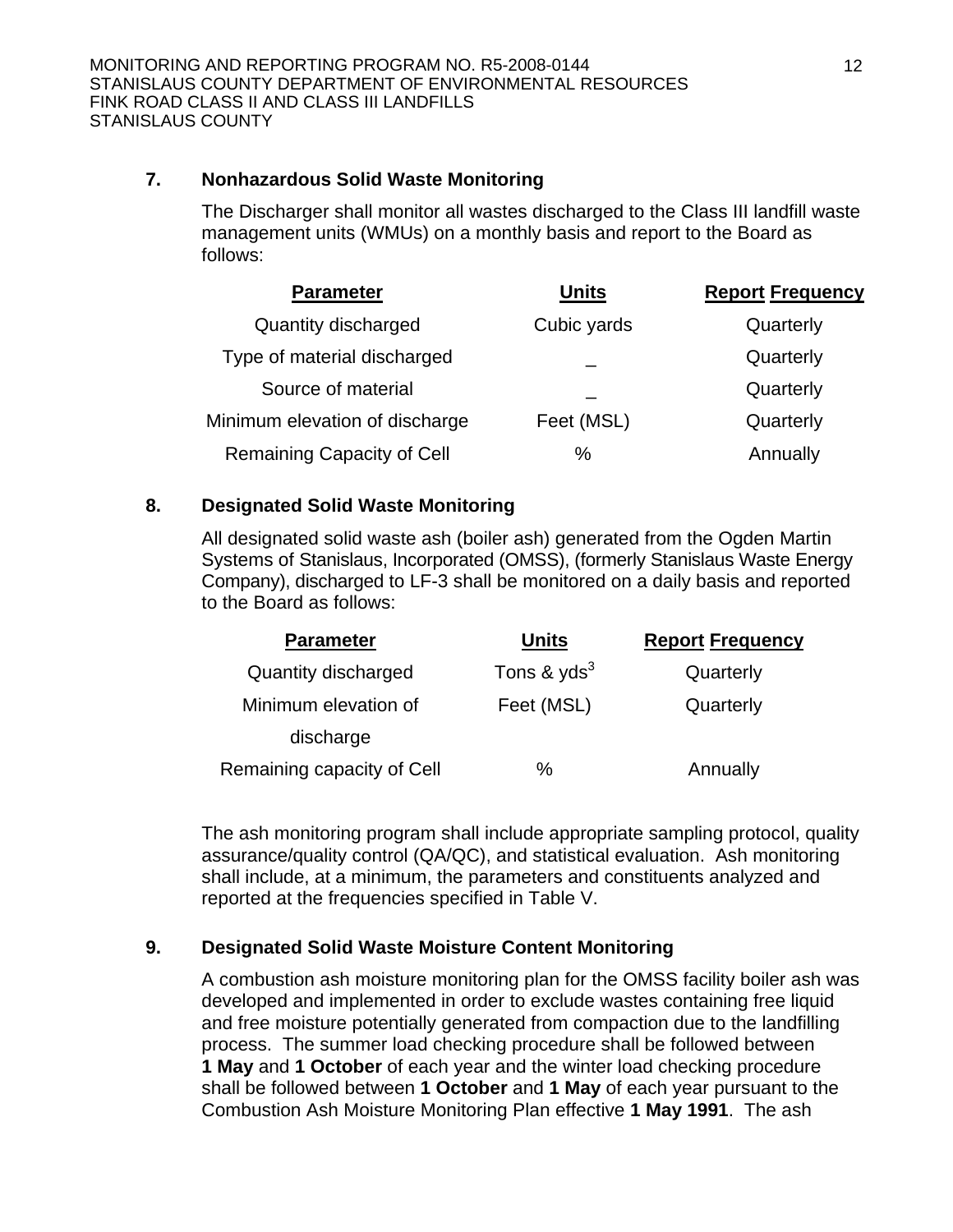moisture content shall not exceed **18 percent**. Moisture content analyses shall be in accordance with ASTM D2216.

 A technical report shall be submitted by **15 January** on an annual basis summarizing the testing results and sampling and analysis methods. These reports may be submitted with annual monitoring reports and should include an evaluation of the effectiveness of the previous year's monitoring and compliance program.

## **H. REPORTING REQUIREMENTS**

1. The Discharger shall retain records of all monitoring information, including all calibration and maintenance records, all original strip chart recordings of continuous monitoring instrumentation, copies of all reports required by this Order, and records of all data used to complete the application for this Order. Records shall be maintained throughout the life of the facility including the postclosure period.

Such legible records shall show the following for each sample:

- a. Sample identification and the monitoring point or background monitoring point from which it was taken, along with the identity of the individual who obtained the sample;
- b. Date, time, and manner of sampling;
- c. Date and time that analyses were started and completed, and the name of the personnel and laboratory performing each analysis;
- d. Complete procedure used, including method of preserving the sample, and the identity and volumes of reagents used;
- e. Calculation of results; and
- f. Results of analyses, and the MDL and PQL for each analysis.
- 2. A transmittal letter explaining the essential points shall accompany each report. At a minimum, the transmittal letter shall identify any violations found since the last report was submitted, and if the violations were corrected. If no violations have occurred since the last submittal, this shall be stated in the transmittal letter. The transmittal letter shall also state that a discussion of any violations found since the last report was submitted, and a description of the actions taken or planned for correcting those violations, including any references to previously submitted time schedules, is contained in the accompanying report.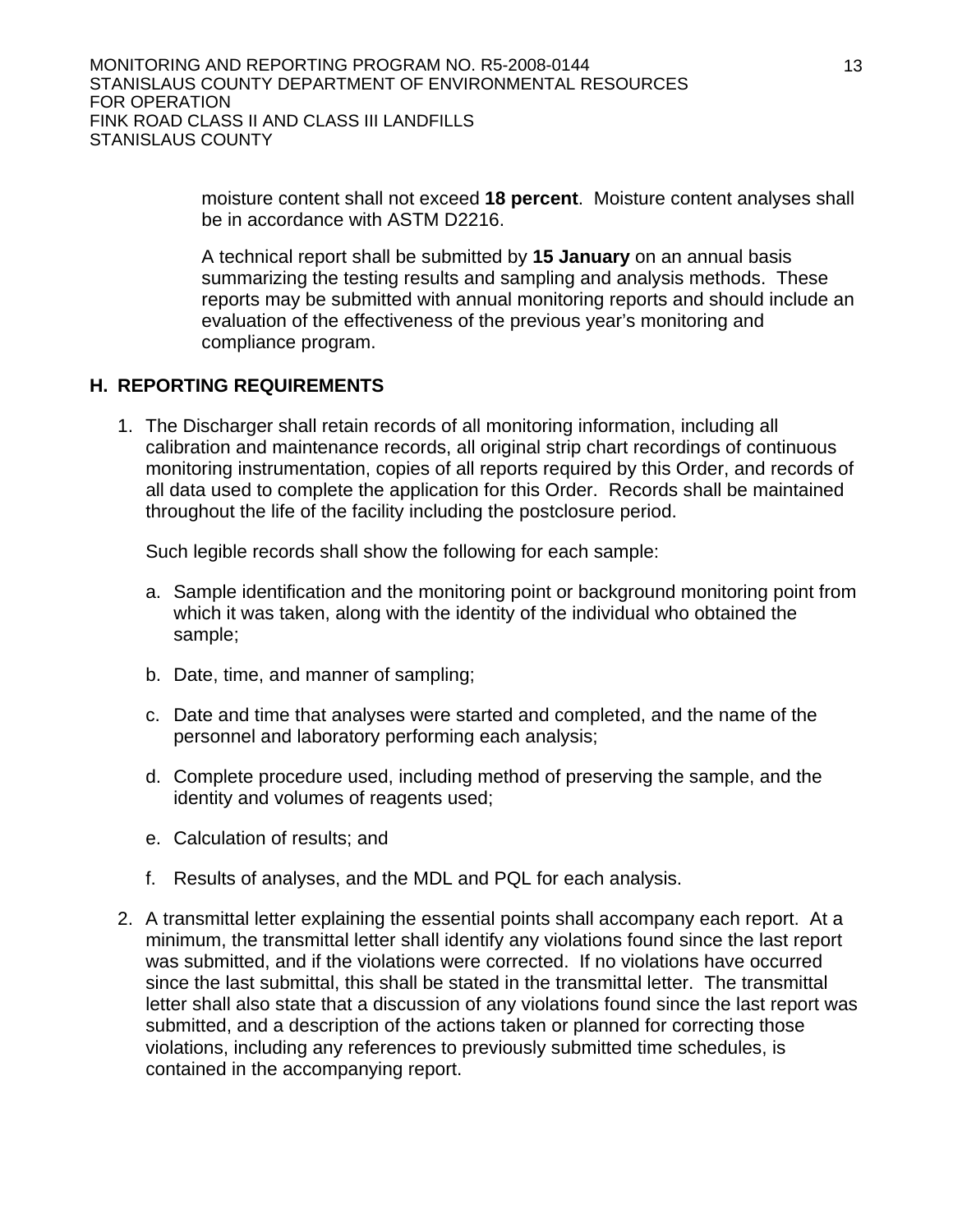- 3. Each monitoring report shall include a compliance evaluation summary. The summary shall contain at least:
	- a. For each monitoring point and background monitoring point addressed by the report, a description of:
		- 1) The time of water level measurement;
		- 2) The type of pump or other device used for purging and the elevation of the pump intake relative to the elevation of the screened interval;
		- 3) The method of purging (the pumping rate; the equipment and methods used to monitor field pH, temperature, and conductivity during purging; the calibration of the field equipment; results of the pH, temperature, conductivity, and turbidity testing; and the method of disposing of the purge water) to remove all portions of the water that was in the well bore while the sample was being taken;
		- 4) The type of pump or other device used for sampling, if different than the pump or device used for purging; and
		- 5) A statement that the sampling procedure was conducted in accordance with the approved Sampling and Analysis Plan.
	- b. A map or aerial photograph showing the locations of observation stations, monitoring points, and background monitoring points.
	- c. For each groundwater body, a description and graphical presentation of the gradient and direction of groundwater flow under/around the Unit, and the groundwater flow rate, based upon water level elevations taken prior to the collection of the water quality data submitted in the report.
	- d. Laboratory statements of results of all analyses evaluating compliance with requirements.
	- e. An evaluation of the effectiveness of the leachate monitoring and control facilities, and of the run-off/run-on control facilities.
	- f. A summary and certification of completion of all **Standard Observations** for the Unit(s), for the perimeter of the Unit, and for the receiving waters. Standard observations for ACTIVE landfill units shall be conducted **weekly** during the wet season (1 October to 30 April) and **monthly** during the dry season (1 May to 30 September). Standard observations for INACTIVE or CLOSED landfill units shall be conducted **monthly** during the wet season (1 October to 30 April) and **quarterly** during the dry season (1 May to 30 September). Standard The Standard Observations shall include: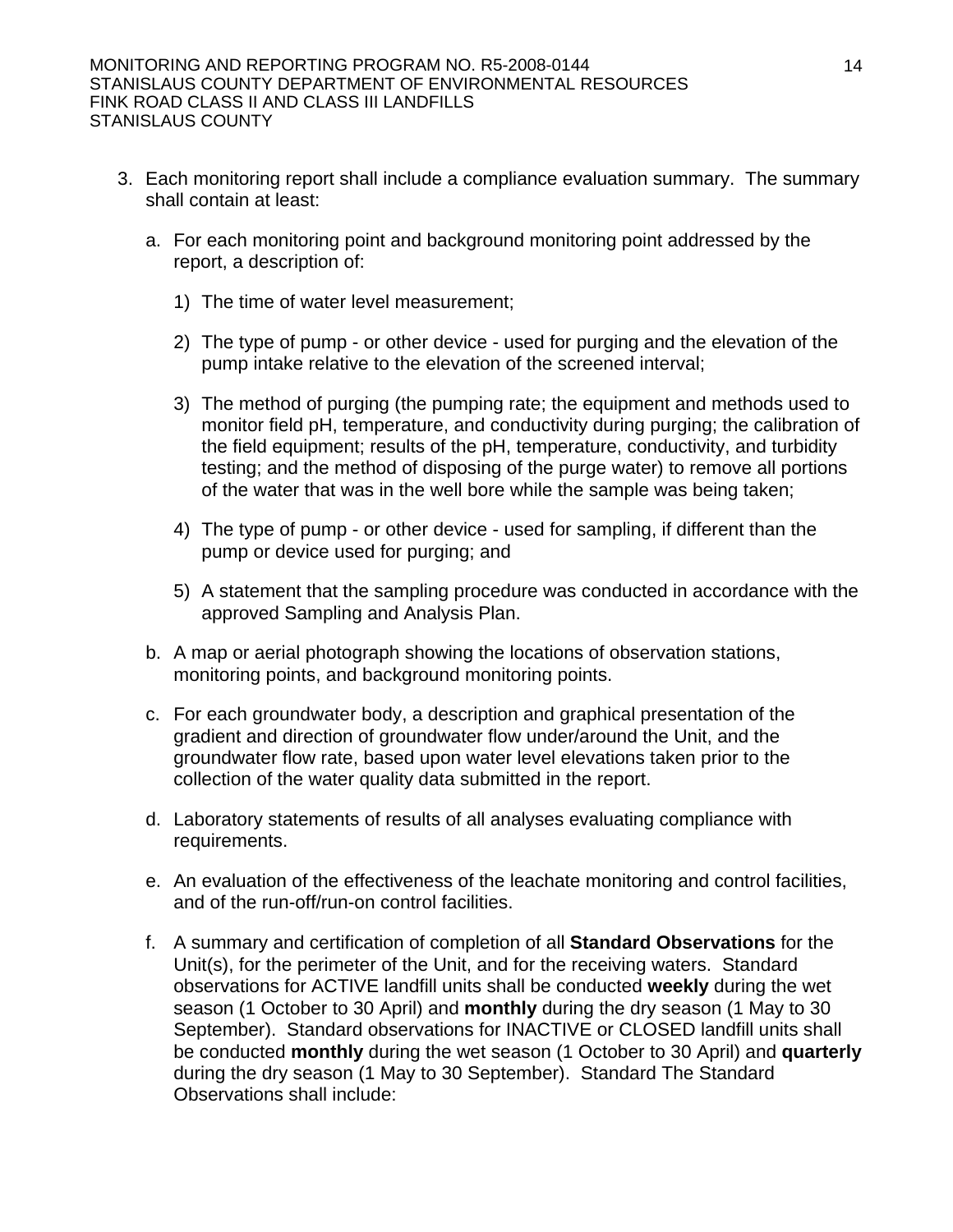- 1) For the Unit:
	- a) Evidence of ponded water at any point on the facility (show affected area on map);
	- b) Evidence of odors presence or absence, characterization, source, and distance of travel from source; and
	- c) Evidence of erosion and/or of day-lighted refuse.
- 2) Along the perimeter of the Unit:
	- a) Evidence of liquid leaving or entering the Unit, estimated size of affected area, and flow rate (show affected area on map);
	- b) Evidence of odors presence or absence, characterization, source, and distance of travel from source; and
	- c) Evidence of erosion and/or of day-lighted refuse.
- 3) For receiving waters:
	- a) Floating and suspended materials of waste origin presence or absence, source, and size of affected area;
	- b) Discoloration and turbidity description of color, source, and size of affected area;
	- c) Evidence of odors presence or absence, characterization, source, and distance of travel from source;
	- d) Evidence of water uses presence of water-associated wildlife;
	- e) Flow rate;
	- f) Weather conditions wind direction and estimated velocity, total precipitation during recent days and on the day of observation; and
	- g) The quantity and types of wastes discharged and the locations in the Unit where waste has been placed since submittal of the last such report.
- 4. The Discharger shall report by telephone any seepage from the disposal area **immediately** after it is discovered. A written report shall be filed with the Regional Water Board **within seven days**, containing at least the following information:
	- a. A map showing the location(s) of seepage;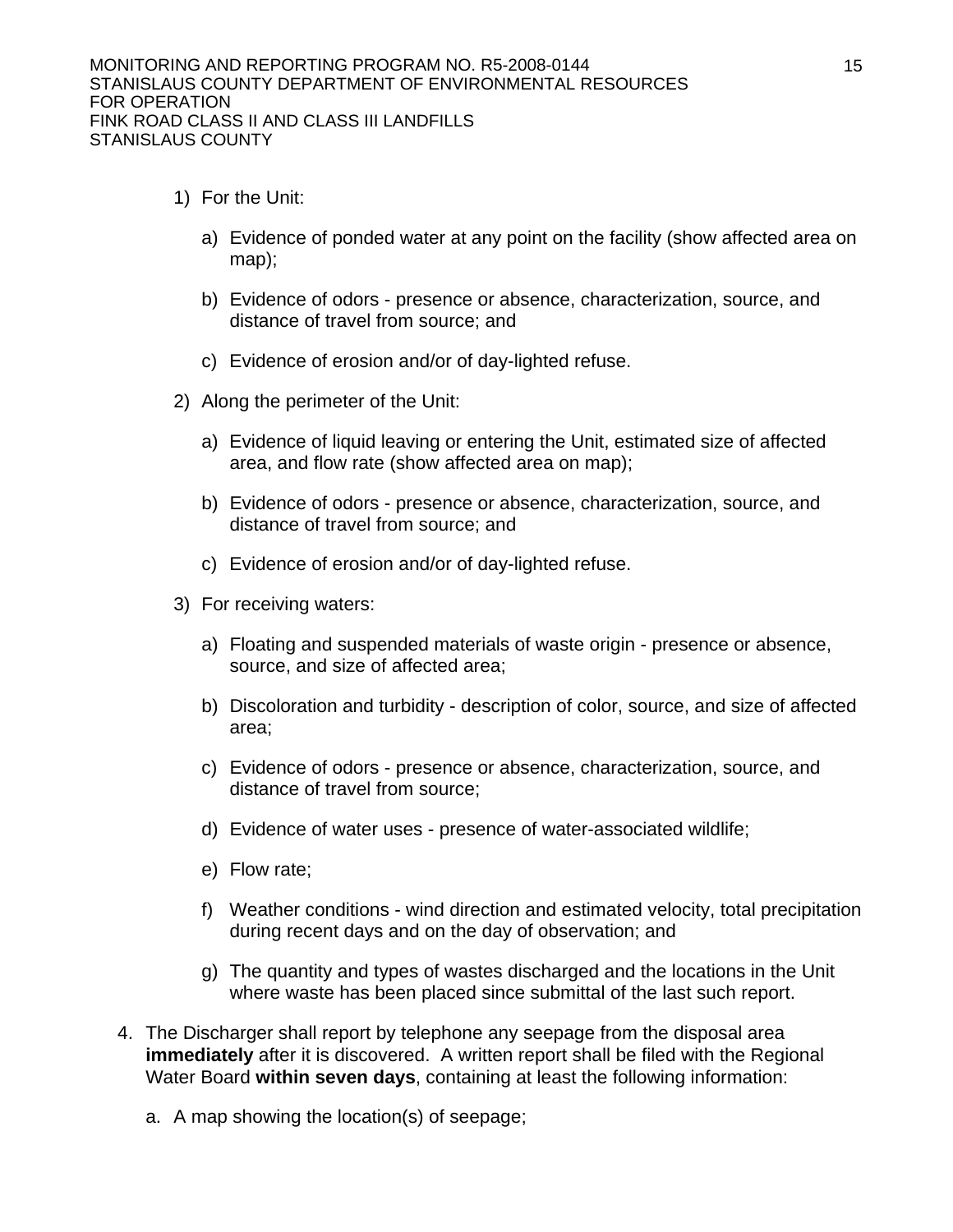- b. An estimate of the flow rate;
- c. A description of the nature of the discharge (e.g., all pertinent observations and analyses);
- d. Verification that samples have been submitted for analysis of the Constituents of Concern and Monitoring Parameters, and an estimated date that the results will be submitted to the Regional Water Board; and
- e. Corrective measures underway or proposed, and corresponding time schedule.
- 5. The Discharger shall submit an **Annual Monitoring Summary Report** to the Regional Water Board covering the reporting period of the previous monitoring year. This report shall contain:
	- a. All monitoring parameters and constituents of concern shall be graphed so as to show historical trends at each monitoring point and background monitoring point, for all samples taken within at least the previous five calendar years. Each such graph shall plot the concentration of one or more constituents for the period of record for a given monitoring point or background monitoring point, at a scale appropriate to show trends or variations in water quality. The graphs shall plot each datum, rather than plotting mean values. For any given constituent or parameter, the scale for background plots shall be the same as that used to plot downgradient data. Graphical analysis of monitoring data may be used to provide significant evidence of a release.
	- b. Unless otherwise exempted, all monitoring analytical data obtained during the previous two six-month reporting periods, shall be submitted in tabular form as well as in a digital file format. The Regional Water Board regards the submittal of data in hard copy and in digital format as "...the form necessary for..." statistical analysis [Title 27 CCR Section 20420(h)], in that this facilitates periodic review by the Regional Water Board.
	- c. A comprehensive discussion of the compliance record, and the result of any corrective actions taken or planned which may be needed to bring the Discharger into full compliance with the waste discharge requirements.
	- d. A map showing the area and elevations in which filling has been completed during the previous calendar year and a comparison to final closure design contours.
	- e. A written summary of the monitoring results, indicating any changes made or observed since the previous annual report.
	- f. An evaluation of the effectiveness of the leachate monitoring/control facilities including the results of the annual testing of leachate collection and removal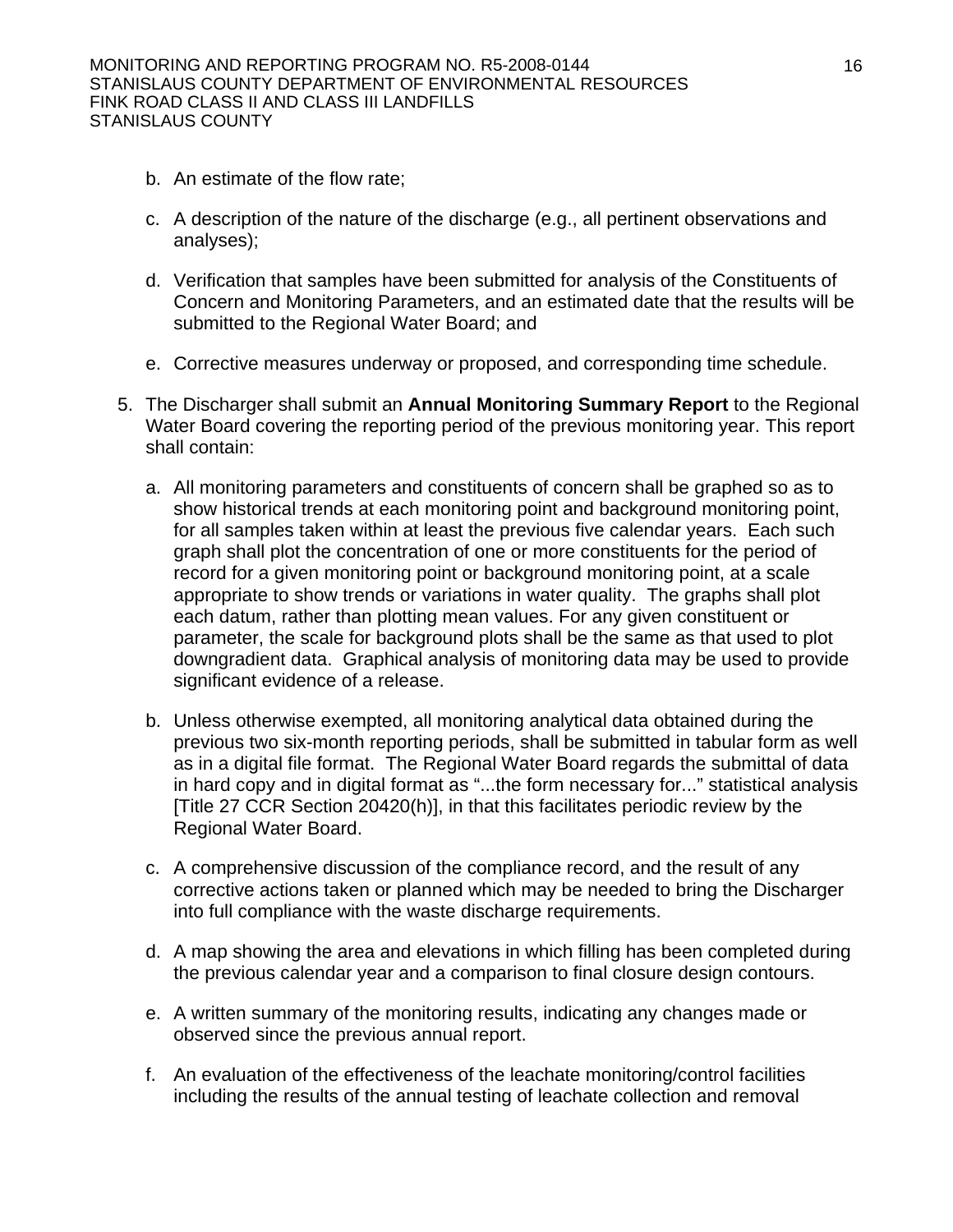systems required under VIII.P of the Standard Provisions and Reporting Requirements.

The Discharger shall implement the above monitoring program on the effective date of this Program.

**Canadian Contract Contract Contract Contract Contract Contract Contract Contract Contract Contract Contract Contract Contract Contract Contract Contract Contract Contract Contract Contract Contract Contract Contract Contr** 

PAMELA C. CREEDON, Executive Officer

 11 September 2008 (Date)

WLB: 9/11/2008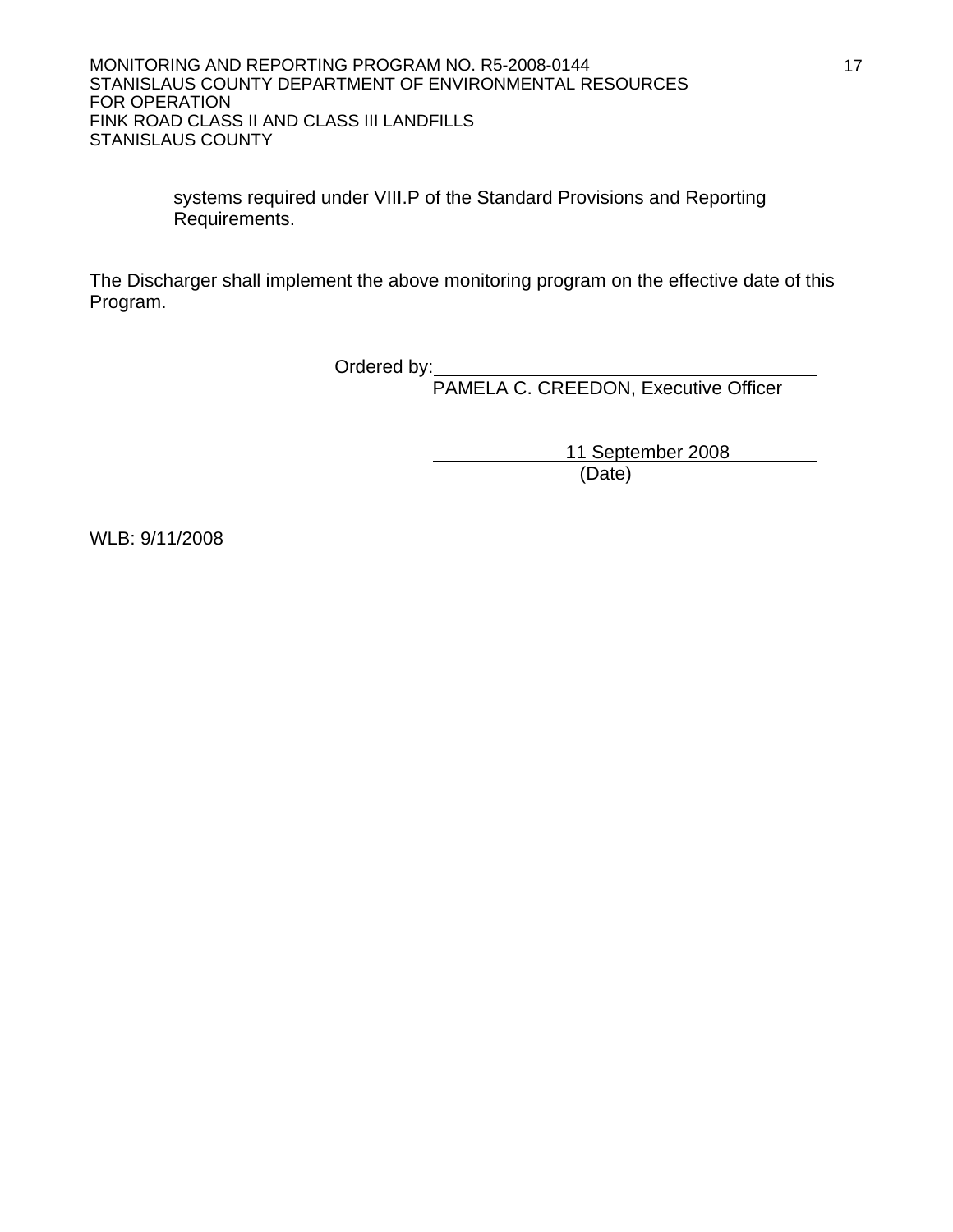## **TABLE I**

## **GROUNDWATER DETECTION MONITORING PROGRAM**

| <b>Parameter</b>                                                                                                                                                                                                                            | Units                                                                                     | <b>Frequency</b>                                                                                                                             |
|---------------------------------------------------------------------------------------------------------------------------------------------------------------------------------------------------------------------------------------------|-------------------------------------------------------------------------------------------|----------------------------------------------------------------------------------------------------------------------------------------------|
| <b>Field Parameters</b>                                                                                                                                                                                                                     |                                                                                           |                                                                                                                                              |
| Groundwater Elevation<br>Temperature<br><b>Electrical Conductivity</b><br>рH<br>Turbidity                                                                                                                                                   | Ft. & hundredths, M.S.L.<br>οC<br>umhos/cm<br>pH units<br>Turbidity units                 | Quarterly<br>Quarterly<br>Quarterly<br>Quarterly<br>Quarterly                                                                                |
| <b>Monitoring Parameters</b>                                                                                                                                                                                                                |                                                                                           |                                                                                                                                              |
| <b>Total Dissolved Solids (TDS)</b><br>Chloride<br>Carbonate<br><b>Bicarbonate</b><br>Nitrate - Nitrogen<br>Sulfate<br>Calcium<br>Magnesium<br>Potassium<br>Sodium<br><b>Volatile Organic Compounds</b><br>(USEPA Method 8260, see Table V) | mg/L<br>mg/L<br>mg/L<br>mg/L<br>mg/L<br>mg/L<br>mg/L<br>mg/L<br>mg/L<br>mg/L<br>$\mu$ g/L | Quarterly<br>Quarterly<br>Quarterly<br>Quarterly<br>Quarterly<br>Quarterly<br>Quarterly<br>Quarterly<br>Quarterly<br>Quarterly<br>Semiannual |
| $\mathbf{A}$ : $\mathbf{A}$                                                                                                                                                                                                                 |                                                                                           |                                                                                                                                              |

#### **Constituents of Concern (see Table VI)**

| <b>Total Organic Carbon</b>         | mg/L      | 5 years |
|-------------------------------------|-----------|---------|
| Inorganics (dissolved)              | mg/L      | 5 years |
| <b>Volatile Organic Compounds</b>   | $\mu$ g/L | 5 years |
| (USEPA Method 8260B, extended list) |           |         |
| Semi-Volatile Organic Compounds     | $\mu$ g/L | 5 years |
| (USEPA Method 8270C)                |           |         |
| <b>Chlorophenoxy Herbicides</b>     | $\mu$ g/L | 5 years |
| (USEPA Method 8151A)                |           |         |
| Organophosphorus Compounds          | $\mu$ g/L | 5 years |
| (USEPA Method 8141A)                |           |         |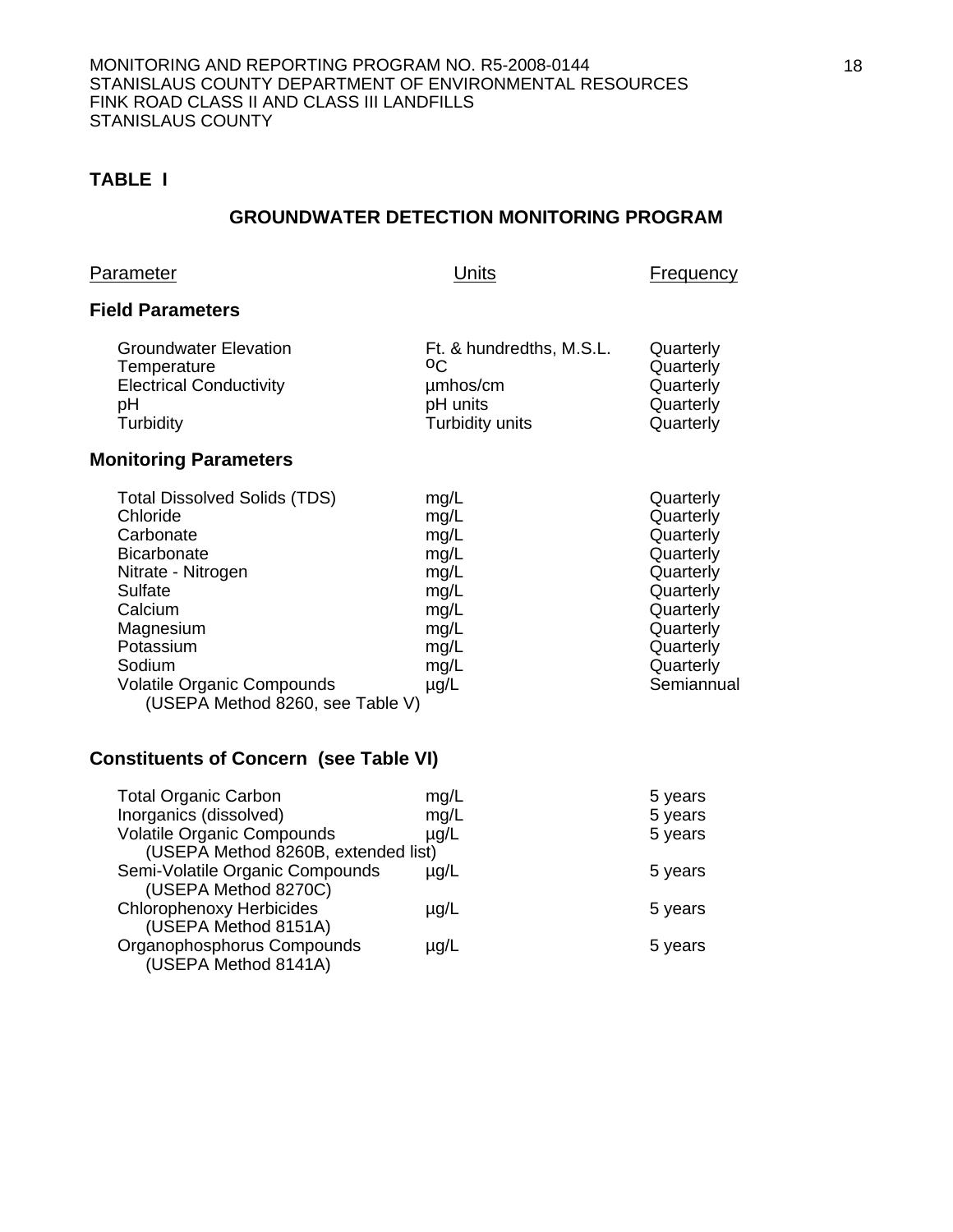#### **TABLE II**

#### **UNSATURATED ZONE DETECTION MONITORING PROGRAM**

## **PAN LYSIMETERS (or other unsaturated zone monitoring device)**

| Parameter                                                                                                                                                                                                                                    | Units                                                                                     | Frequency                                                                                                                                   |
|----------------------------------------------------------------------------------------------------------------------------------------------------------------------------------------------------------------------------------------------|-------------------------------------------------------------------------------------------|---------------------------------------------------------------------------------------------------------------------------------------------|
| <b>Field Parameters</b>                                                                                                                                                                                                                      |                                                                                           |                                                                                                                                             |
| <b>Electrical Conductivity</b><br>рH<br>Total volume of liquid removed<br><b>Monitoring Parameters</b>                                                                                                                                       | umhos/cm<br>pH units<br>gallons                                                           | Quarterly<br>Quarterly<br>monthly                                                                                                           |
| <b>Total Dissolved Solids (TDS)</b><br>Chloride<br>Carbonate<br><b>Bicarbonate</b><br>Nitrate - Nitrogen<br>Sulfate<br>Calcium<br>Magnesium<br>Potassium<br>Sodium<br><b>Volatile Organic Compounds</b><br>(USEPA Method 8260B, see Table V) | mg/L<br>mg/L<br>mg/L<br>mg/L<br>mg/L<br>mg/L<br>mg/L<br>mg/L<br>mg/L<br>mg/L<br>$\mu$ g/L | Quarterly<br>Quarterly<br>Quarterly<br>Quarterly<br>Quarterly<br>Quarterly<br>Quarterly<br>Quarterly<br>Quarterly<br>Quarterly<br>Quarterly |
| <b>Constituents of Concern (see Table VI)</b>                                                                                                                                                                                                |                                                                                           |                                                                                                                                             |
| <b>TIA AI</b>                                                                                                                                                                                                                                |                                                                                           |                                                                                                                                             |

| <b>Total Organic Carbon</b>         | mg/L      | 5 years |
|-------------------------------------|-----------|---------|
| Inorganics (dissolved)              | mg/L      | 5 years |
| <b>Volatile Organic Compounds</b>   | $\mu$ g/L | 5 years |
| (USEPA Method 8260B, extended list) |           |         |
| Semi-Volatile Organic Compounds     | $\mu$ g/L | 5 years |
| (USEPA Method 8270C)                |           |         |
| <b>Chlorophenoxy Herbicides</b>     | $\mu$ g/L | 5 years |
| (USEPA Method 8151A)                |           |         |
| Organophosphorus Compounds          | $\mu$ g/L | 5 years |
| (USEPA Method 8141A)                |           |         |
|                                     |           |         |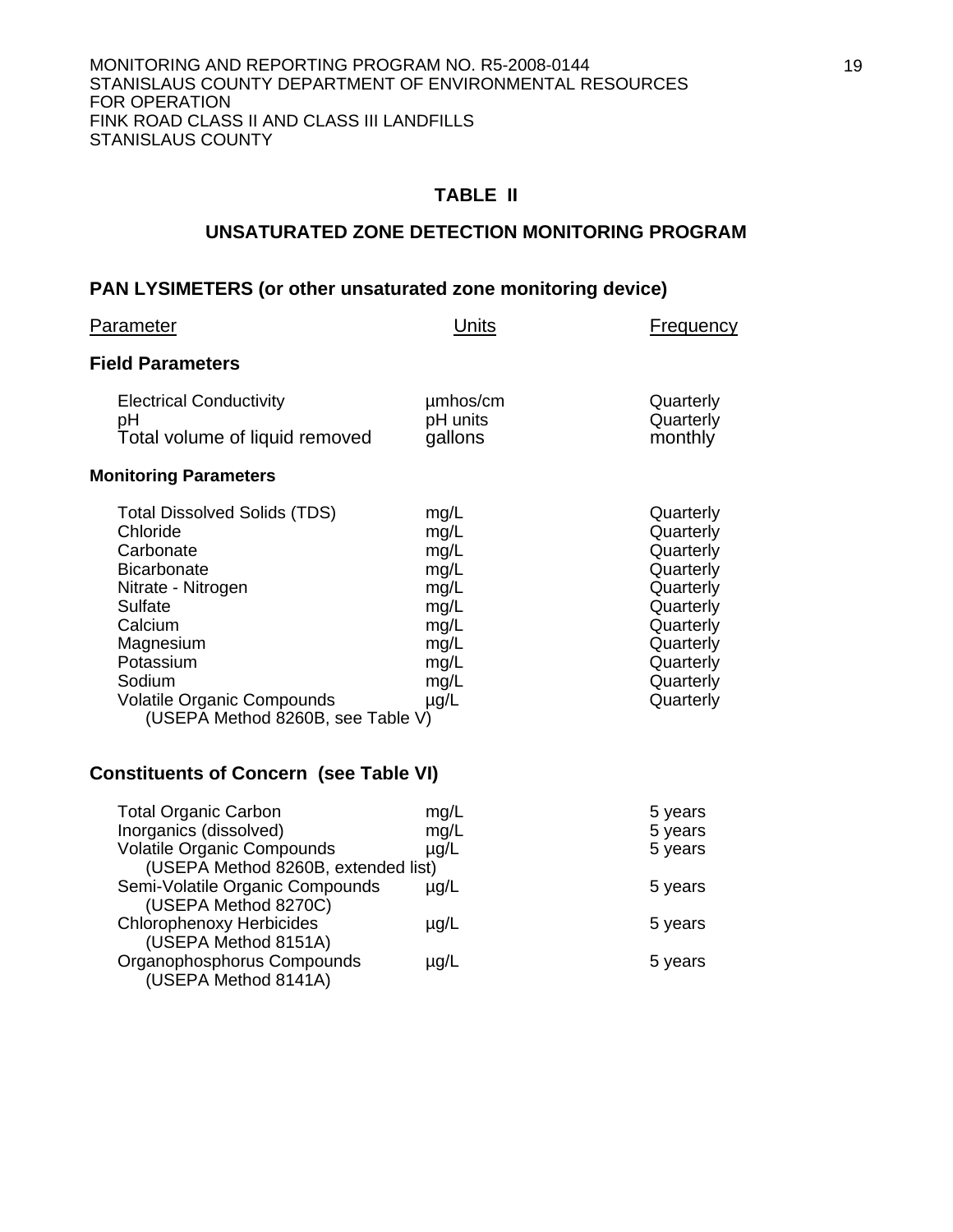# **TABLE III**

#### **LEACHATE DETECTION MONITORING PROGRAM**

| <u>Parameter</u>                                                                                                                                                                                                                      | Units                                                                                     | <b>Frequency</b>                                                                                                                                |
|---------------------------------------------------------------------------------------------------------------------------------------------------------------------------------------------------------------------------------------|-------------------------------------------------------------------------------------------|-------------------------------------------------------------------------------------------------------------------------------------------------|
| <b>Field Parameters</b>                                                                                                                                                                                                               |                                                                                           |                                                                                                                                                 |
| Total Flow from each individual sump*<br>Flow Rate from each individual sump*<br><b>Electrical Conductivity</b><br>pH<br>Depth of leachate above each pump                                                                            | Gallons<br>Gallons/Day<br>umhos/cm<br>pH units<br>feet and inches                         | Monthly<br>Monthly<br>Monthly<br>Monthly<br>weekly                                                                                              |
| <b>Monitoring Parameters</b>                                                                                                                                                                                                          |                                                                                           |                                                                                                                                                 |
| <b>Total Dissolved Solids (TDS)</b><br>Chloride<br>Carbonate<br><b>Bicarbonate</b><br>Nitrate - Nitrogen<br>Sulfate<br>Calcium<br>Magnesium<br>Potassium<br>Sodium<br>Volatile Organic Compounds<br>(USEPA Method 8260B, see Table V) | mg/L<br>mg/L<br>mg/L<br>mg/L<br>mg/L<br>mg/L<br>mg/L<br>mg/L<br>mg/L<br>mg/L<br>$\mu$ g/L | Quarterly<br>Quarterly<br>Quarterly<br>Quarterly<br>Quarterly<br>Quarterly<br>Quarterly<br>Quarterly<br>Quarterly<br>Quarterly<br>Semi-annually |
| <b>Constituents of Concern (see Table VI)</b>                                                                                                                                                                                         |                                                                                           |                                                                                                                                                 |
| <b>Total Organic Carbon</b>                                                                                                                                                                                                           | mg/L                                                                                      | 5 years                                                                                                                                         |

| Total Organic Carbon                | $\mathbf{H} \mathbf{Q} / \mathbf{L}$ | 5 years |
|-------------------------------------|--------------------------------------|---------|
| Inorganics (dissolved)              | mg/L                                 | 5 years |
| <b>Volatile Organic Compounds</b>   | $\mu$ g/L                            | 5 years |
| (USEPA Method 8260B, extended list) |                                      |         |
| Semi-Volatile Organic Compounds     | $\mu$ g/L                            | 5 years |
| (USEPA Method 8270C)                |                                      |         |
| <b>Chlorophenoxy Herbicides</b>     | $\mu$ g/L                            | 5 years |
| (USEPA Method 8151A)                |                                      |         |
| Organophosphorus Compounds          | $\mu$ g/L                            | 5 years |
| (USEPA Method 8141A)                |                                      |         |

**\*** For LF-3 Cell 3, the Discharger must separately record the total flow and the flow rate from (1) the primary and (2) the secondary sump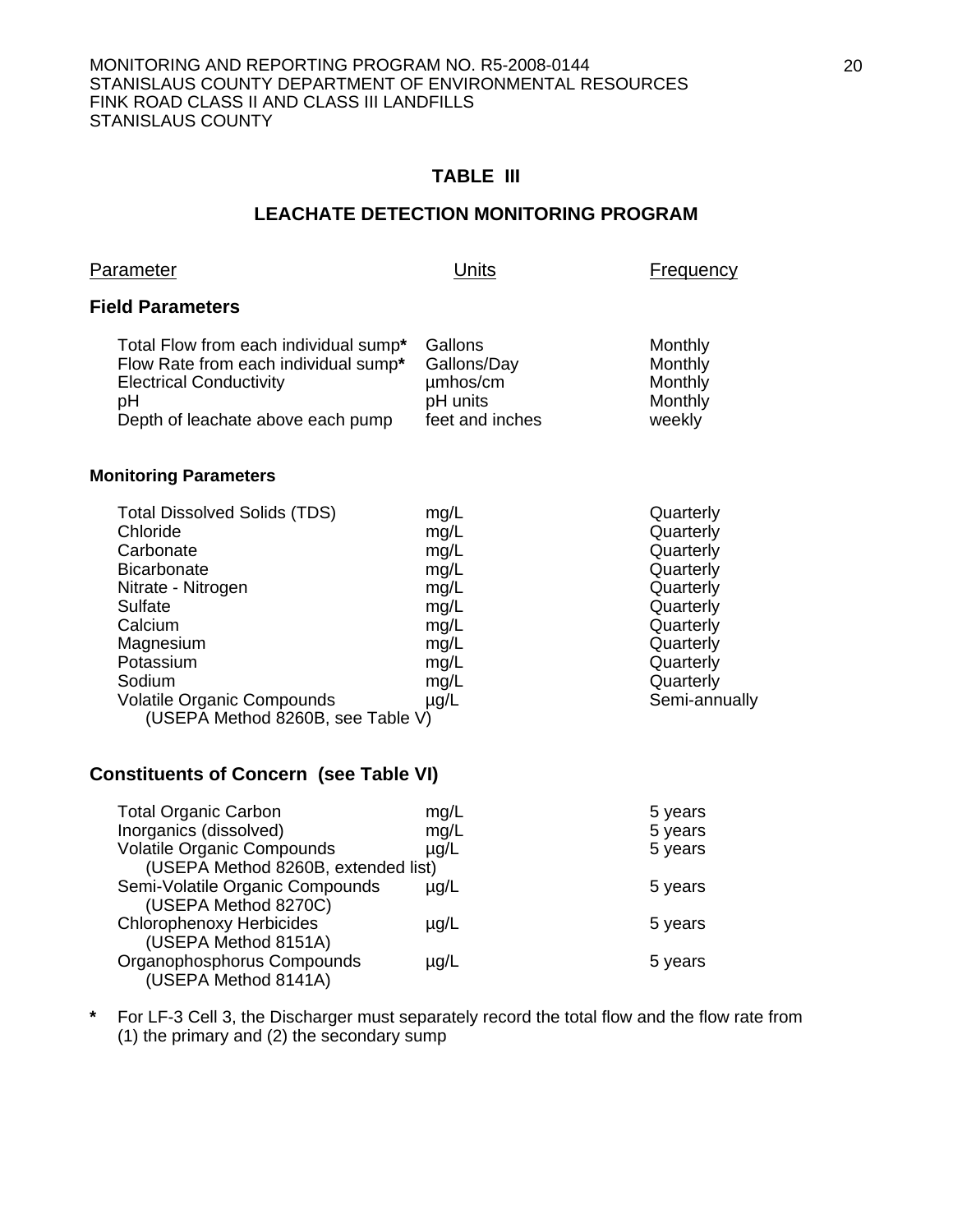#### **TABLE IV**

## **SURFACE WATER DETECTION MONITORING PROGRAM**

|--|

Units Frequency

### **Field Parameters**

| Temperature                    | oc.         | Quarterly |
|--------------------------------|-------------|-----------|
| <b>Electrical Conductivity</b> | µmbos/cm    | Quarterly |
| pН                             | pH units    | Quarterly |
| Turbidity                      | <b>NTUs</b> | Quarterly |
|                                |             |           |

# **Monitoring Parameters**

|           | Quarterly                                                                 |
|-----------|---------------------------------------------------------------------------|
|           | Quarterly                                                                 |
|           | Quarterly                                                                 |
|           | Quarterly                                                                 |
|           | Quarterly                                                                 |
| mg/L      | Quarterly                                                                 |
| mg/L      | Quarterly                                                                 |
| mg/L      | Quarterly                                                                 |
| mg/L      | Quarterly                                                                 |
| mg/L      | Quarterly                                                                 |
| $\mu$ g/L | Semiannual                                                                |
|           |                                                                           |
|           | mg/L<br>mg/L<br>mg/L<br>mg/L<br>mg/L<br>(USEPA Method 8260B, see Table V) |

# **Constituents of Concern (see Table VI)**

| <b>Total Organic Carbon</b>         | mg/L      | 5 years |
|-------------------------------------|-----------|---------|
| Inorganics (dissolved)              | mg/L      | 5 years |
| <b>Volatile Organic Compounds</b>   | $\mu$ g/L | 5 years |
| (USEPA Method 8260B, extended list) |           |         |
| Semi-Volatile Organic Compounds     | $\mu$ g/L | 5 years |
| (USEPA Method 8270C)                |           |         |
| <b>Chlorophenoxy Herbicides</b>     | $\mu$ g/L | 5 years |
| (USEPA Method 8151A)                |           |         |
| Organophosphorus Compounds          | $\mu$ g/L | 5 years |
| (USEPA Method 8141A)                |           |         |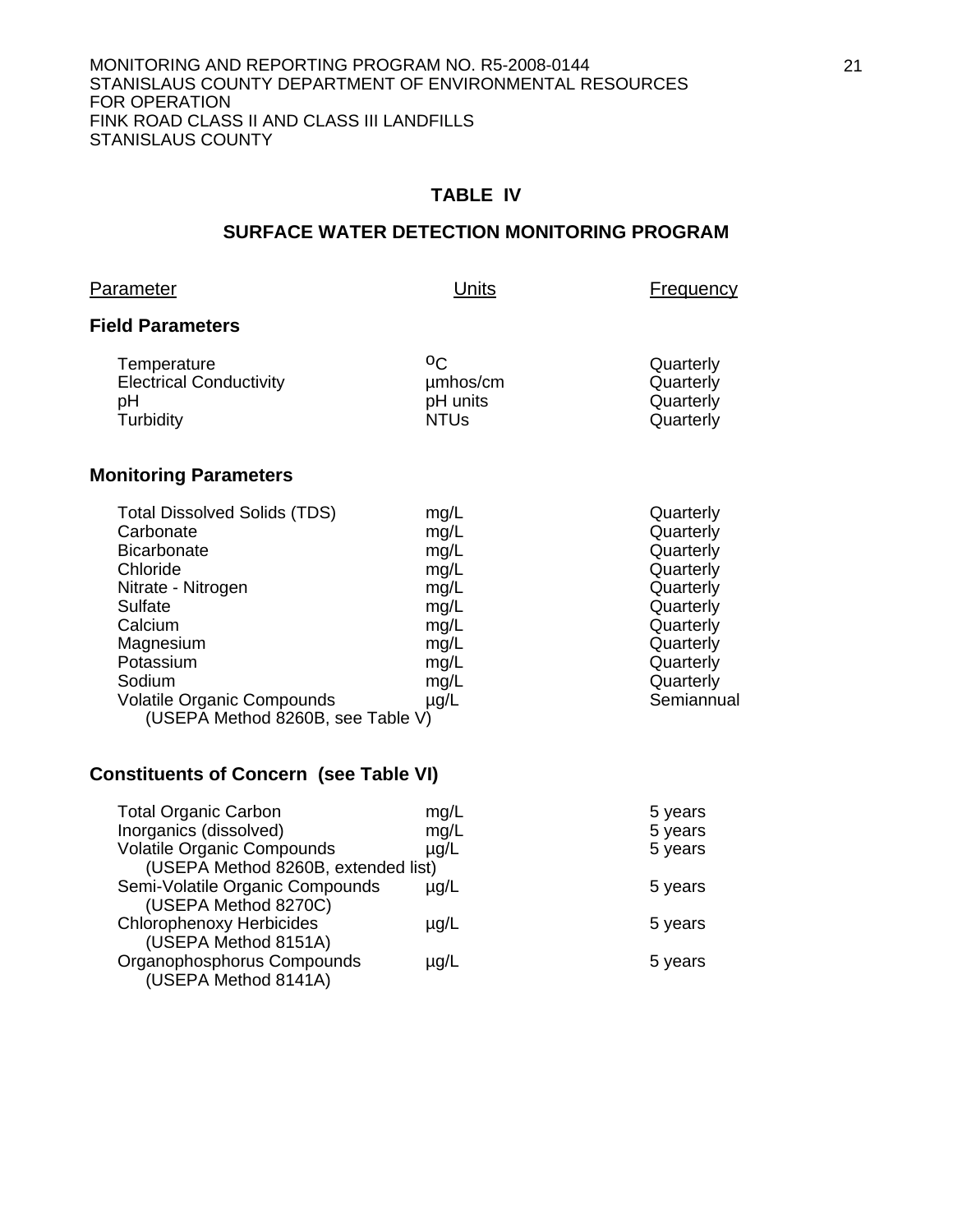#### **TABLE V – ASH MONITORING PROGRAM**

| Parameter/Constituent <sup>1</sup>                | Sampling/Testing       | <b>Reporting Frequency</b> |
|---------------------------------------------------|------------------------|----------------------------|
| Corrosivity $(pH)^2$                              | Frequency<br>Bimonthly | <b>Bimonthly</b>           |
| <b>Moisture Content</b>                           | <b>Bimonthly</b>       | <b>Bimonthly</b>           |
| TCLP Metals $(Cd, Pb)^3$                          | <b>Bimonthly</b>       | <b>Bimonthly</b>           |
| WET Metals (Cd, Cu, Pb, Ni,<br>Zn) <sup>3</sup>   | <b>Bimonthly</b>       | <b>Bimonthly</b>           |
| Total Metals (C <sub>9</sub> , Cu, Pb, ni,<br>Zn) | <b>Bimonthly</b>       | <b>Bimonthly</b>           |
| Dioxins/Furans                                    | Annually               | Annually                   |
| Acute Aquatic Bioassay <sup>4</sup>               | Annually               | Annually                   |

- 1 Four discrete shall be collected and analyzed in accordance with the Ash Sampling and analysis Monitoring Plan (as agreed to by the Department of Toxic Substances Control on September 24, 1990).
- 2 Bimonthly analysis of corrosivity (pH) shall be in accordance with Section 66261.22, Title 22, California Code of Regulations (22 CCR).
- 3 Bimonthly analyses of total metals (Cd, Cu, Pb, Ni, and Zn), TCLP metals (Cd, Pb), and WET metals (Cd, Cu, Pb, Ni, and Zn) shall be in accordance with those procedures outlined in 22 CCR Section 66261.24.
- 4 Annual analysis of acute aquatic bioassay shall be in accordance with 22 CCR Section 66261.24(a)(6).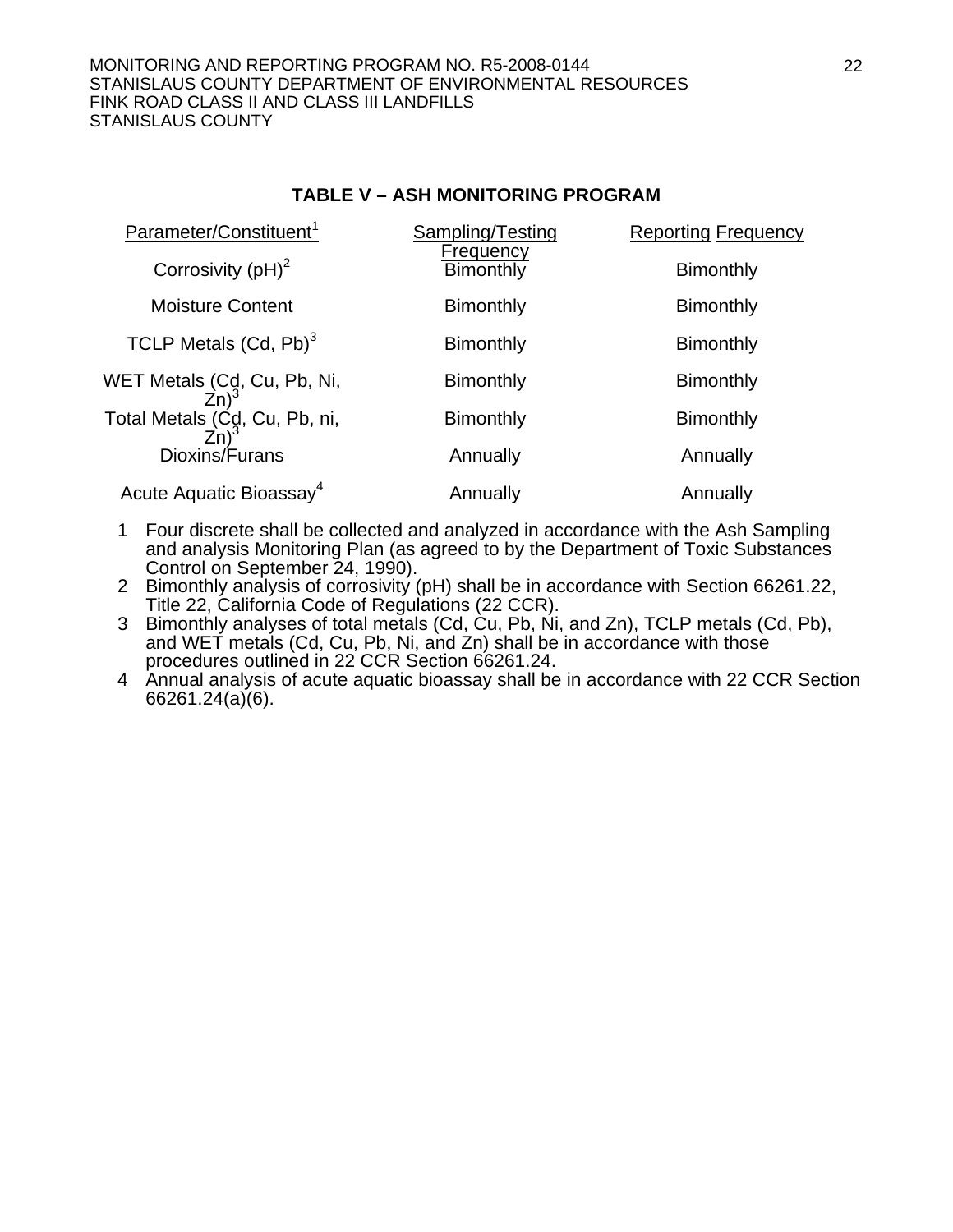#### **TABLE VI**

#### **MONITORING PARAMETERS FOR DETECTION MONITORING**

#### **Surrogates for Metallic Constituents:**

 pH Total Dissolved Solids Electrical Conductivity Chloride **Sulfate** Nitrate nitrogen

#### **Constituents included in VOC:**

#### **USEPA Method 8260B**

**Acetone**  Acrylonitrile Benzene Bromochloromethane Bromodichloromethane Bromoform (Tribromomethane) Carbon disulfide Carbon tetrachloride Chlorobenzene Chloroethane (Ethyl chloride) Chloroform (Trichloromethane) Dibromochloromethane (Chlorodibromomethane) 1,2-Dibromo-3-chloropropane (DBCP) 1,2-Dibromoethane (Ethylene dibromide; EDB) o-Dichlorobenzene (1,2-Dichlorobenzene) m-Dichlorobenzene (1,3-Dichlorobenzene) p-Dichlorobenzene (1,4-Dichlorobenzene) trans- l ,4-Dichloro-2-butene Dichlorodifluoromethane (CFC-12) 1,1-Dichloroethane (Ethylidene chloride) 1,2-Dichloroethane (Ethylene dichloride) 1,1 -Dichloroethylene (1,1 -Dichloroethene; Vinylidene chloride) cis- 1,2-Dichloroethylene (cis- 1,2-Dichloroethene) trans-1,2-Dichloroethylene (trans-1,2-Dichloroethene) 1,2-Dichloropropane (Propylene dichloride) cis- 1,3-Dichloropropene trans- 1,3-Dichloropropene Di-isopropylether (DIPE) **Ethanol**  Ethyltertiary butyl ether **Ethylbenzene**  2-Hexanone (Methyl butyl ketone) Hexachlorobutadiene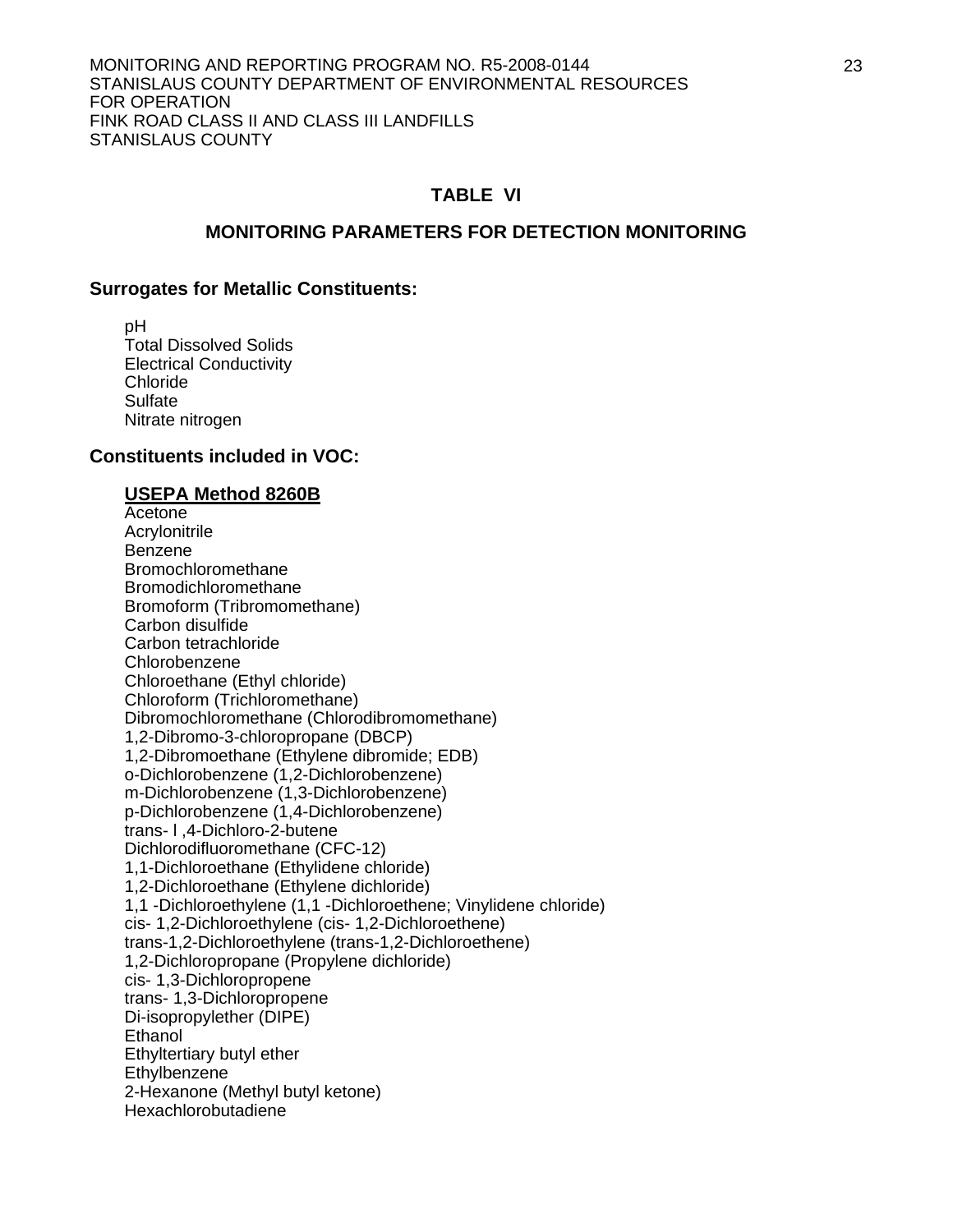#### **TABLE VI**

#### **MONITORING PARAMETERS FOR DETECTION MONITORING**

#### **Continued**

 Hexachloroethane Methyl bromide (Bromomethene) Methyl chloride (Chloromethane) Methylene bromide (Dibromomethane) Methylene chloride (Dichloromethane) Methyl ethyl ketone (MEK: 2-Butanone) Methyl iodide (Iodomethane) Methyl t-butyl ether 4-Methyl-2-pentanone (Methyl isobutylketone) Naphthalene **Styrene**  Tertiary amyl methyl ether Tertiary butyl alcohol 1,1,1,2-Tetrachloroethane 1,1.2,2-Tetrachloroethane Tetrachloroethylene (Tetrachloroethene; Perchloroethylene) **Toluene**  1,2,4-Trichlorobenzene 1,1,1-Trichloethane (Methylchloroforrn) 1,1,2-Trichloroethane Trichloroethylene (Trichloroethene) Trichlorofluoromethane (CFC- 11) 1,2,3-Trichloropropane Vinyl acetate Vinyl chloride Xylenes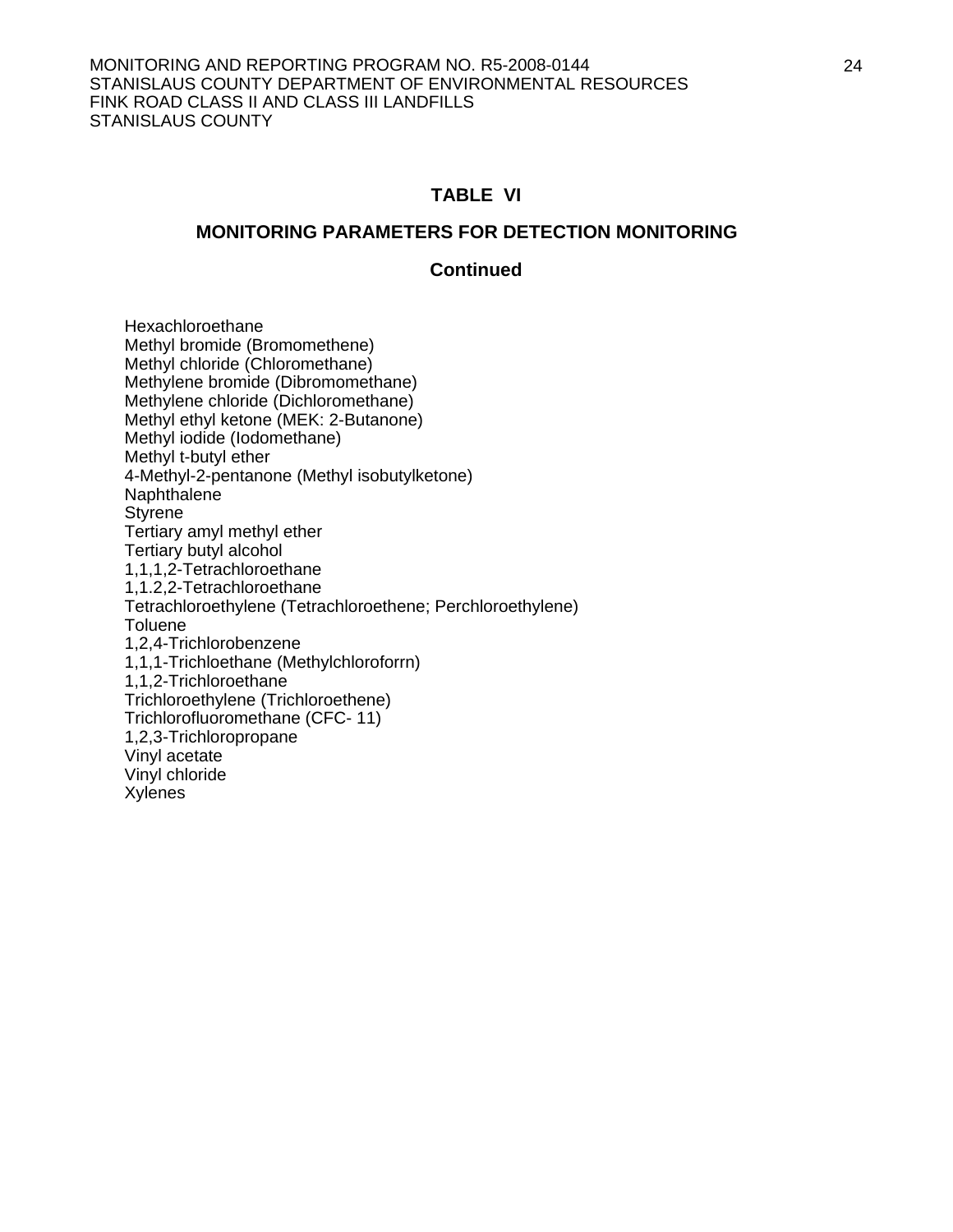#### **TABLE VII**

#### **CONSTITUENTS OF CONCERN & APPROVED USEPA ANALYTICAL METHODS**

| Inorganics (dissolved): | <b>USEPA Method</b> |
|-------------------------|---------------------|
| Aluminum                | 6010                |
| Antimony                | 7041                |
| <b>Barium</b>           | 6010                |
| Beryllium               | 6010                |
| Cadmium                 | 7131A               |
| Chromium                | 6010                |
| Cobalt                  | 6010                |
| Copper                  | 6010                |
| Silver                  | 6010                |
| Tin                     | 6010                |
| Vanadium                | 6010                |
| Zinc                    | 6010                |
| Iron                    | 6010                |
| Manganese               | 6010                |
| Arsenic                 | 7062                |
| Lead                    | 7421                |
| Mercury                 | 7470A               |
| <b>Nickel</b>           | 7521                |
| Selenium                | 7742                |
| Thallium                | 7841                |
| Cyanide                 | 9010B               |
| Sulfide                 | 9030B               |

#### **Volatile Organic Compounds:**

#### **USEPA Method 8260**

**Acetone**  Acetonitrile (Methyl cyanide) Acrolein Acrylonitrile Allyl chloride (3-Chloropropene) Benzene Bromochloromethane (Chlorobromomethane) Bromodichloromethane (Dibromochloromethane) Bromoform (Tribromomethane) Carbon disulfide Carbon tetrachloride Chlorobenzene Chloroethane (Ethyl chloride) Chloroform (Trichloromethane) Chloroprene Dibromochloromethane (Chlorodibromomethane)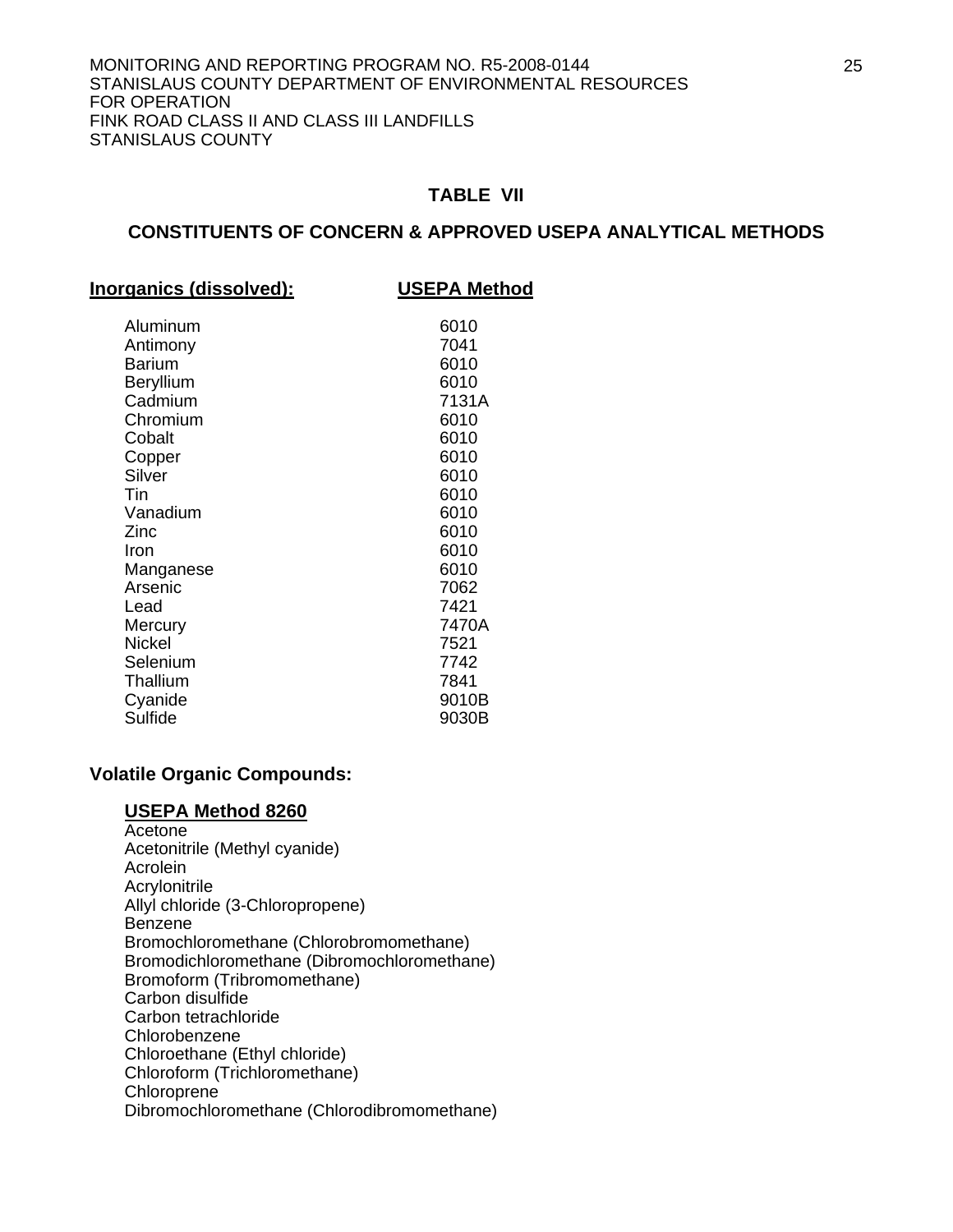### **TABLE VII**

### **CONSTITUENTS OF CONCERN & APPROVED USEPA ANALYTICAL METHODS**

### **Continued**

 1,2-Dibromo-3-chloropropane (DBCP) 1,2-Dibromoethane (Ethylene dibromide; EDB) o-Dichlorobenzene (1,2-Dichlorobenzene) m-Dichlorobenzene (1,3-Dichlorobenzene) p-Dichlorobenzene (1,4-Dichlorobenzene) trans- 1,4-Dichloro-2-butene Dichlorodifluoromethane (CFC 12) 1,1 -Dichloroethane (Ethylidene chloride) 1,2-Dichloroethane (Ethylene dichloride) 1,1 -Dichloroethylene (1, l-Dichloroethene; Vinylidene chloride) cis- l ,2-Dichloroethylene (cis- 1,2-Dichloroethene) trans- l ,2-Dichloroethylene (trans- 1,2-Dichloroethene) 1,2-Dichloropropane (Propylene dichloride) 1,3-Dichloropropane (Trimethylene dichloride) 2,2-Dichloropropane (Isopropylidene chloride) 1,1 -Dichloropropene cis- 1,3-Dichloropropene trans- l ,3-Dichloropropene Di-isopropylether (DIPE) Ethanol Ethyltertiary butyl ether **Ethylbenzene**  Ethyl methacrylate Hexachlorobutadiene Hexachloroethane 2-Hexanone (Methyl butyl ketone) Isobutyl alcohol **Methacrylonitrile**  Methyl bromide (Bromomethane) Methyl chloride (Chloromethane) Methyl ethyl ketone (MEK; 2-Butanone) Methyl iodide (Iodomethane) Methyl t-butyl ether Methyl methacrylate 4-Methyl-2-pentanone (Methyl isobutyl ketone) Methylene bromide (Dibromomethane) Methylene chloride (Dichloromethane) **Naphthalene**  Propionitrile (Ethyl cyanide) Styrene Tertiary amyl methyl ether Tertiary butyl alcohol 1,1,1,2-Tetrachloroethane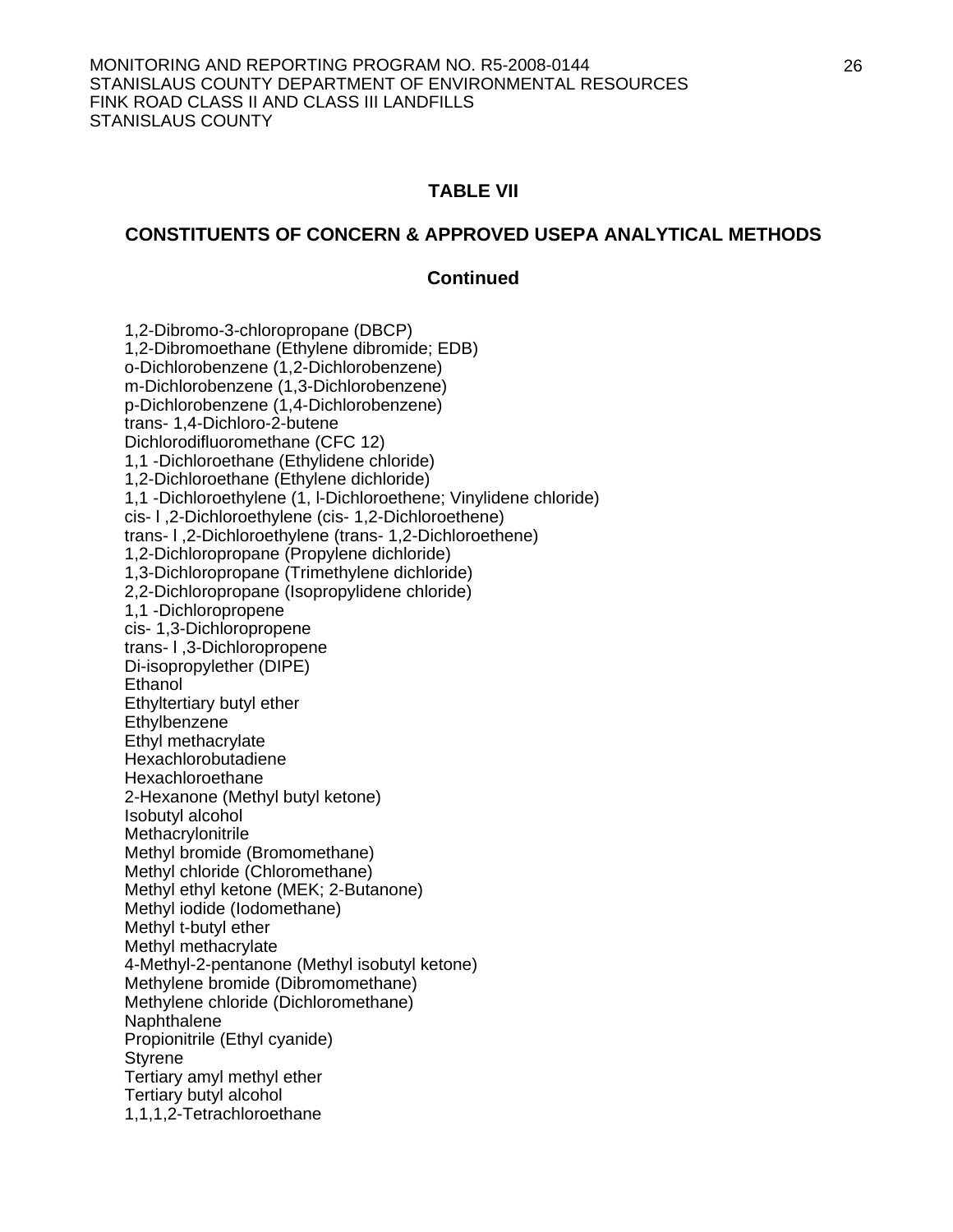### **TABLE VII**

### **CONSTITUENTS OF CONCERN & APPROVED USEPA ANALYTICAL METHODS**

#### **Continued**

 1,1,2,2-Tetrachloroethane Tetrachloroethylene (Tetrachloroethene; Perchloroethylene; PCE) **Toluene**  1,2,4-Trichlorobenzene 1,1,1 -Trichloroethane, Methylchloroform 1,1,2-Trichloroethane Trichloroethylene (Trichloroethene; TCE) Trichlorofluoromethane (CFC- 11) 1,2,3-Trichloropropane Vinyl acetate Vinyl chloride (Chloroethene) Xylene (total)

#### **Semi-Volatile Organic Compounds:**

#### **USEPA Method 8270 - base, neutral, & acid extractables**

 Acenaphthene Acenaphthylene Acetophenone 2-Acetylaminofluorene (2-AAF) Aldrin 4-Aminobiphenyl Anthracene Benzo[a]anthracene (Benzanthracene) Benzo[b]fluoranthene Benzo[k]fluoranthene Benzo[g,h,i]perylene Benzo[a]pyrene Benzyl alcohol Bis(2-ethylhexyl) phthalate alpha-BHC beta-BHC delta-BHC gamma-BHC (Lindane) Bis(2-chloroethoxy)methane Bis(2-chloroethyl) ether (Dichloroethyl ether) Bis(2-chloro-1-methyethyl) ether (Bis(2-chloroisopropyl) ether; DCIP) 4-Bromophenyl phenyl ether Butyl benzyl phthalate (Benzyl butyl phthalate) Chlordane p-Chloroaniline Chlorobenzilate p-Chloro-m-cresol (4-Chloro-3-methylphenol)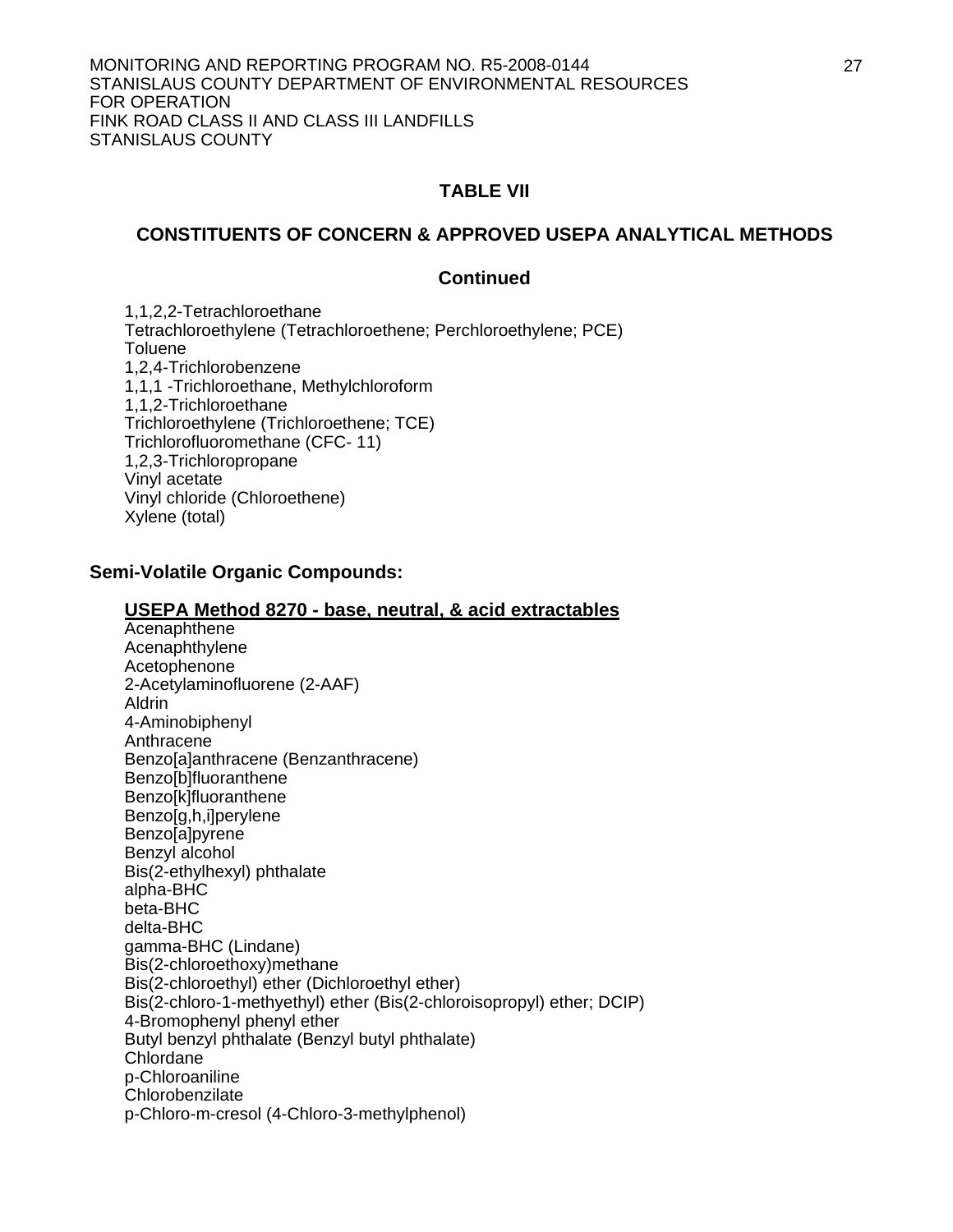### **TABLE VII**

#### **CONSTITUENTS OF CONCERN & APPROVED USEPA ANALYTICAL METHODS**

#### **Continued**

2-Chloronaphthalene 2-Chlorophenol 4-Chlorophenyl phenyl ether **Chrysene** o-Cresol (2-methylphenol) m-Cresol (3-methylphenol) p-Cresol (4-methylphenol) 4,4'-DDD 4,4'-DDE 4,4'-DDT **Diallate**  Dibenz[a,h]anthracene Dibenzofuran Di-n-butyl phthalate 3,3'-Dichlorobenzidine 2,4-Dichlorophenol 2,6-Dichlorophenol Dieldrin Diethyl phthalate p-(Dimethylamino)azobenzene 7,12-Dimethylbenz[a]anthracene 3,3'-Dimethylbenzidine 2,4-Dimehtylphenol (m-Xylenol) Dimethyl phthalate m-Dinitrobenzene 4,6-Dinitro-o-cresol (4,6-Dinitro-2-methylphenol) 2,4-Dinitrophenol 2,4-Dinitrotoluene 2,6-Dinitrotoluene Di-n-octyl phthalate Diphenylamine Endosulfan I Endosulfan II Endosulfan sulfate **Endrin** Endrin aldehyde Ethyl methanesulfonate Famphur **Fluoranthene**  Fluorene **Heptachlor**  Heptachlor epoxide Hexachlorobenzene Hexachlorocyclopentadiene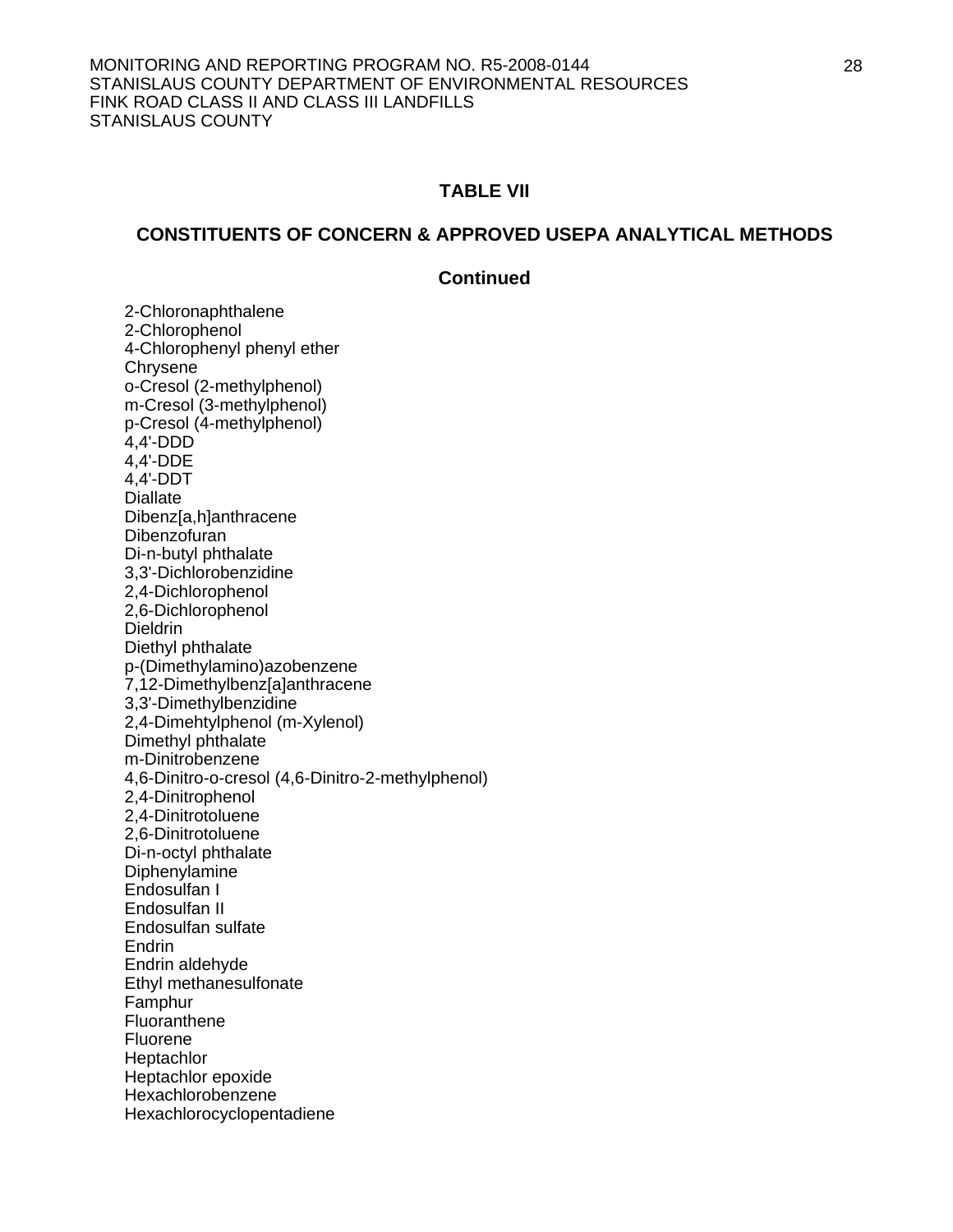### **TABLE VI**

### **CONSTITUENTS OF CONCERN & APPROVED USEPA ANALYTICAL METHODS**

### **Continued**

 Hexachloropropene Indeno(1,2,3-c,d)pyrene **Isodrin**  Isophorone Isosafrole Kepone Methapyrilene Methoxychlor 3-Methylcholanthrene Methyl methanesulfonate 2-Methylnaphthalene 1,4-Naphthoquinone 1-Naphthylamine 2-Naphthylamine o-Nitroaniline (2-Nitroaniline) m-Nitroaniline (3-Nitroaniline) p-Nitroaniline (4-Nitroaniline) Nitrobenzene o-Nitrophenol (2-Nitrophenol) p-Nitrophenol (4-Nitrophenol) N-Nitrosodi-n-butylamine (Di-n-butylnitrosamine) N-Nitrosodiethylamine (Diethylnitrosamine) N-Nitrosodimethylamine (Dimethylnitrosamine) N-Nitrosodiphenylamine (Diphenylnitrosamine) N-Nitrosodipropylamine (N-Nitroso-N-dipropylamine; Di-n-propylnitrosamine) N-Nitrosomethylethylamine (Methylethylnitrosamine) N-Nitrosopiperidine N-Nitrosospyrrolidine 5-Nitro-o-toluidine Pentachlorobenzene Pentachloronitrobenzene (PCNB) Pentachlorophenol **Phenacetin Phenanthrene** Phenol p-Phenylenediamine Polychlorinated biphenyls (PCBs; Aroclors) Pronamide Pyrene Safrole 1,2,4,5-Tetrachlorobenzene 2,3,4,6-Tetrachlorophenol o-Toluidine Toxaphene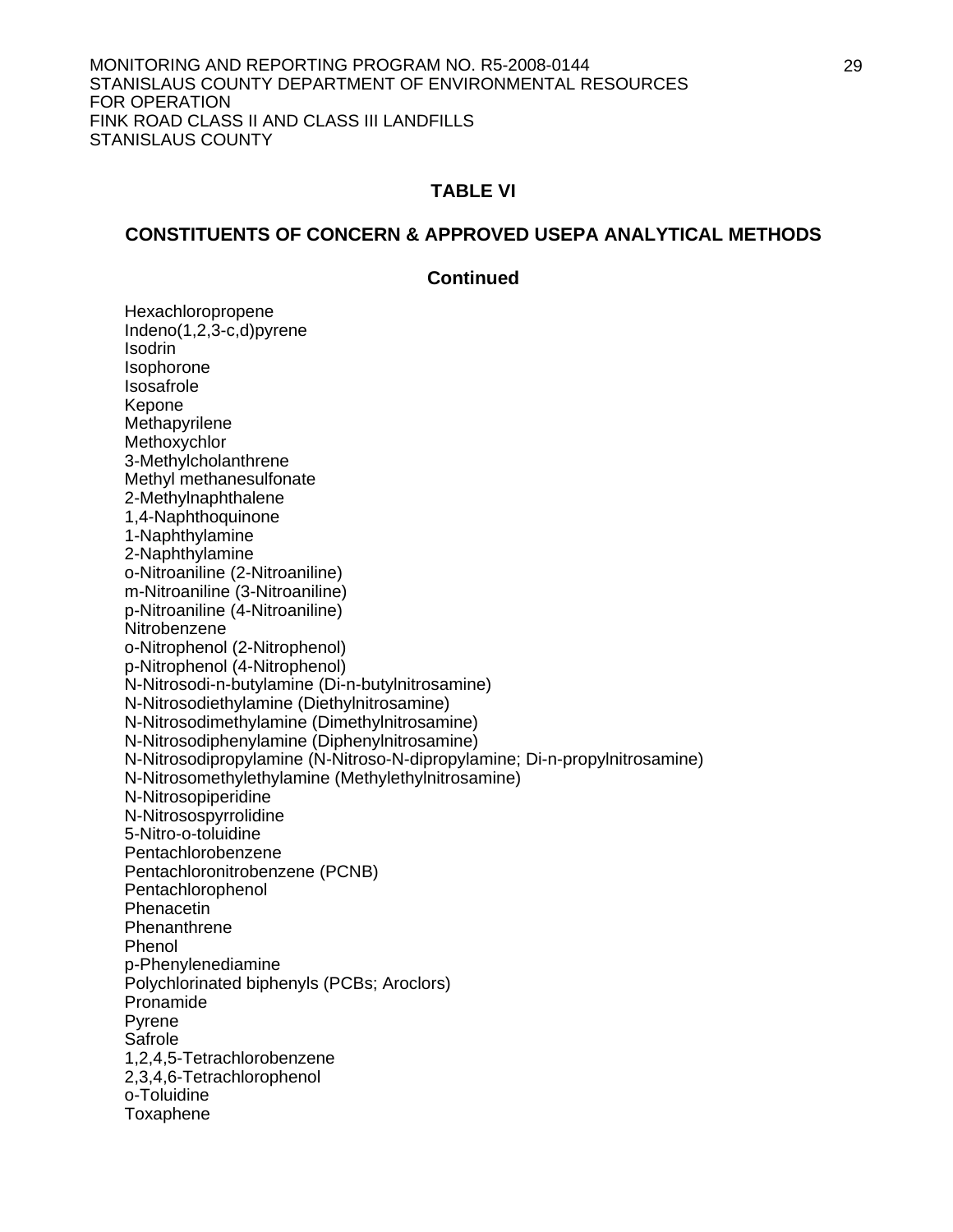## **TABLE VI**

### **CONSTITUENTS OF CONCERN & APPROVED USEPA ANALYTICAL METHODS**

### **Continued**

 2,4,5-Trichlorophenol 0,0,0-Triethyl phosphorothioate sym-Trinitrobenzene

### **Chlorophenoxy Herbicides:**

### **USEPA Method 8l51A**

2,4-D (2,4-Dichlorophenoxyacetic acid) Dinoseb (DNBP; 2-sec-Butyl-4,6-dinitrophenol) Silvex (2,4,5-Trichlorophenoxypropionic acid; 2,4,5-TP) 2,4,5-T (2,4,5-Trichlorophenoxyacetic acid)

### **Organophosphorus Compounds:**

### **USEPA Method 8141A**

Atrazine **Chlorpyrifos** 0,0-Diethyl 0-2-pyrazinyl phosphorothioate (Thionazin) Diazinon **Dimethoate Disulfoton Ethion**  Methyl parathion (Parathion methyl) Parathion Phorate Simazine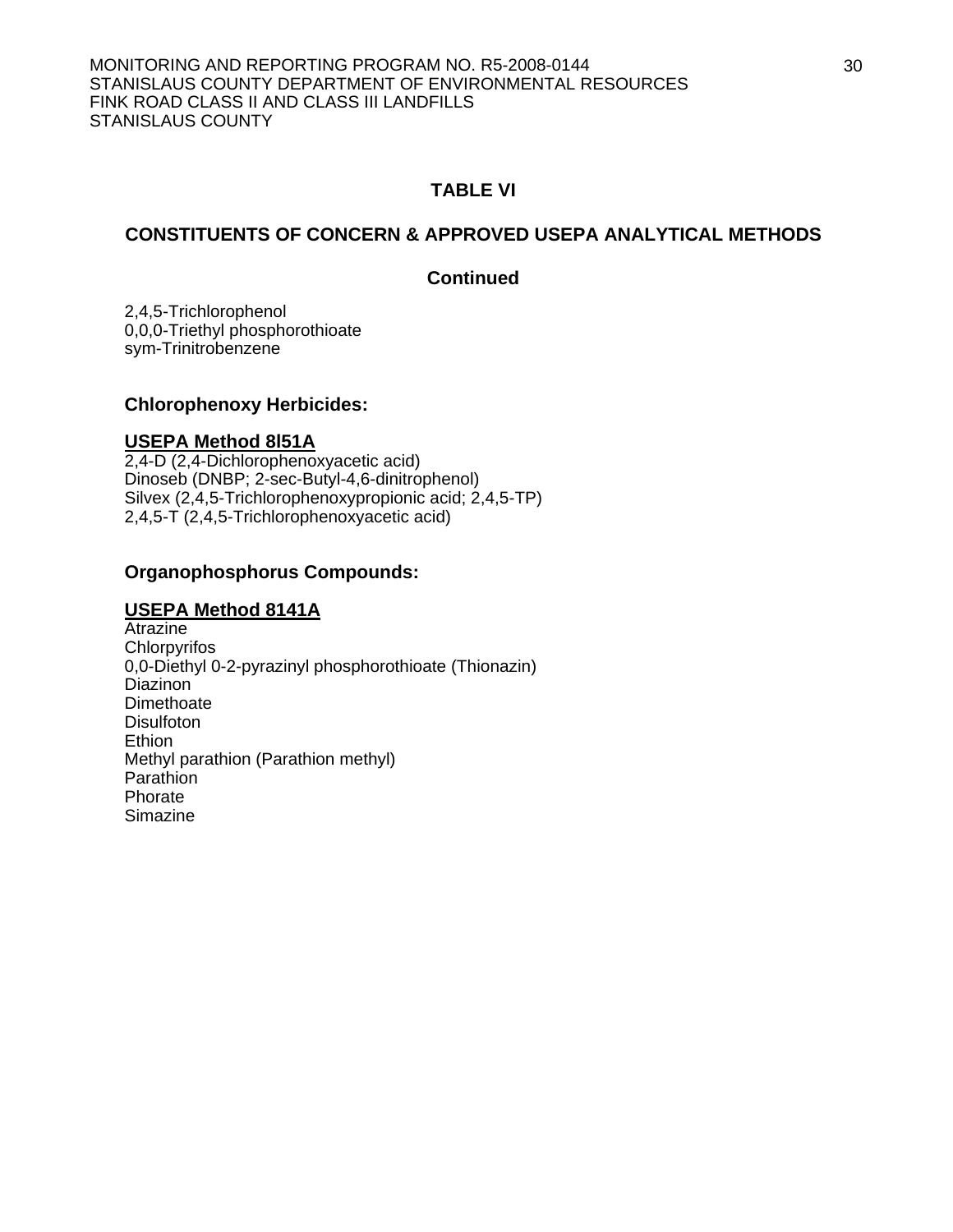# **INFORMATION SHEET**

ORDER NO. R5-2008-0144 STANISLAUS COUNTY DEPARTMENT OF ENVIRONMENTAL RESOURCES FOR OPERATION OF FINK ROAD CLASS II AND CLASS III LANDFILLS STANISLAUS COUNTY

The Fink Road Landfill is in western Stanislaus County, about 20 miles southwest of the city of Modesto. The site is 3.5 miles west of Crows Landing, near the intersection of Fink Road and Interstate 5. The Fink Road Landfill facility is owned and operated by Stanislaus County (Discharger).

The Fink Road Landfill facility consists of five waste management units (WMUs):

- LF-1: A closed 18.3-acre Class III municipal solid waste landfill, final cap constructed in 1997.
- LF-2: An active 92.3-acre Class III municipal solid waste landfill consisting of seven cells, four of which have been constructed.
- LF-3: An active 37-acre Class II ash monofill consisting of six cells, three of which have been constructed.
- SI-1: A 1-acre Class II surface impoundment for leachate from the leachate collection and removal system (LCRS) of LF-3.
- SI-2: A 1.4-acre Class II surface impoundment for leachate from the LCRS of LF-2.

A waste-to-energy (WTE) cogeneration facility, operated by Covanta Stanislaus, Inc., occupies a 16.5-acre area at the southwest corner of the site.

The closed 18.3-acre LF-1 was previously permitted for the disposal of municipal solid waste, infectious waste, and construction debris. These wastes are classified as "nonhazardous solid waste" or "inert waste". Landfill operations in LF-1 ceased in June 1993 following construction and commencement of operations of LF-2, Cell 1. Detection of volatile organic compounds in the groundwater downgradient of the LF-1 indicated a release from this WMU. The Discharger implemented the first phase of corrective action in 1997. The first phase consisted of final grading, final drainage, and placement of a final cap over LF-1. The second phase included a landfill gas collection system installed in 1998. The Discharger also conducts corrective action monitoring to determine the effectiveness of the corrective actions.

LF-2 is a Class III Municipal Solid Waste Landfill. With the current revision of the WDRs, Cell 4 and future cells of LF-2 are also permitted to accept treated wood waste as allowed under Section 25150.8 of the Health and Safety Code and Section 67386.11 of Title 22, CCR. Cells 3 and 4 are currently active, and Cells 1 and 2 have reached capacity. Municipal solid wastes are currently being disposed of in LF-2, Cell 3. On 27 April 2004, the Discharger submitted a performance demonstration for a proposed single composite liner design to be used for future Cells III at LF-2. The liner design consists of from bottom to top: a prepared sub-grade, a pan lysimeter under the leachate sump and the LCRS troughs, 1-foot of compacted soil with a hydraulic conductivity of  $10^{-6}$  cm/sec or less, a GCL with a hydraulic conductivity of 5 X 10<sup>-9</sup> cm/sec or less, a 60-mil thick HDPE geomembrane, 0.5 feet thick blanket LCRS, and a minimum 24 inch thick operations layer. An electronic leak detection test and repairs are required prior to the discharge of waste. The liner demonstration projected